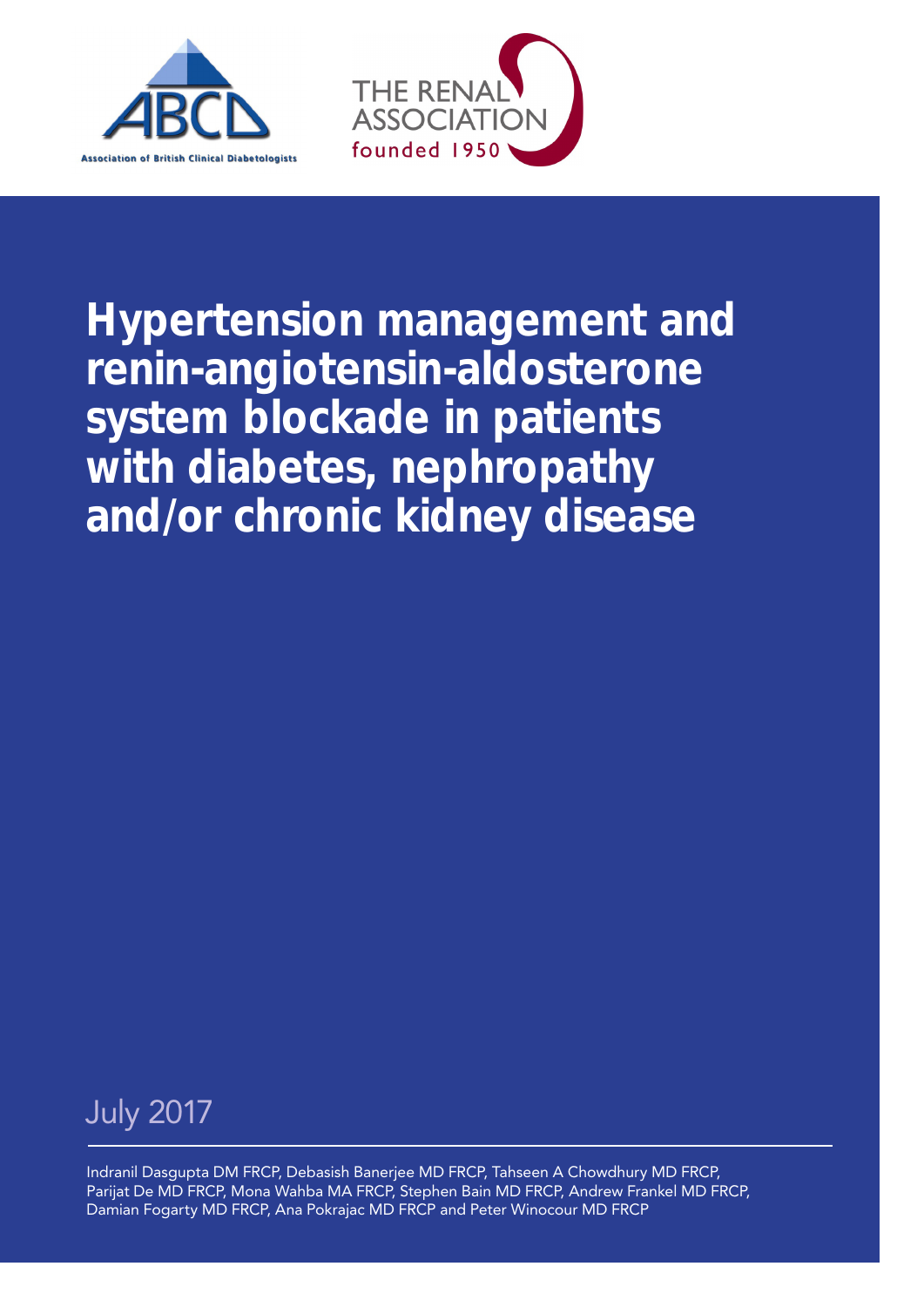# **Contents**

| $\mathbf{1}$   | Hypertension management and renin-angiotensin-aldosterone system blockade in patients                                                                                                 |  |
|----------------|---------------------------------------------------------------------------------------------------------------------------------------------------------------------------------------|--|
|                |                                                                                                                                                                                       |  |
|                |                                                                                                                                                                                       |  |
|                |                                                                                                                                                                                       |  |
|                |                                                                                                                                                                                       |  |
|                |                                                                                                                                                                                       |  |
| $\overline{2}$ | Hypertension management and renin-angiotensin-aldosterone system blockade in patients<br>with type 2 diabetes, nephropathy and/or early chronic kidney disease (stages 1-3)  13       |  |
|                |                                                                                                                                                                                       |  |
|                |                                                                                                                                                                                       |  |
|                |                                                                                                                                                                                       |  |
|                |                                                                                                                                                                                       |  |
|                |                                                                                                                                                                                       |  |
|                |                                                                                                                                                                                       |  |
|                |                                                                                                                                                                                       |  |
|                |                                                                                                                                                                                       |  |
|                | RAAS blockade in patients with type 2 diabetes without albuminuria18                                                                                                                  |  |
|                | RAAS blockade in patients with type 2 diabetes and albuminuria or microalbuminuria  18                                                                                                |  |
|                |                                                                                                                                                                                       |  |
|                |                                                                                                                                                                                       |  |
|                |                                                                                                                                                                                       |  |
|                |                                                                                                                                                                                       |  |
|                | Other agents for blood pressure lowering in patients with type 2 diabetes and                                                                                                         |  |
| 3              | Hypertension management and renin-angiotensin-aldosterone system blockade in patients<br>with type 2 diabetes, nephropathy and/or later stage chronic kidney disease - stages 4 and 5 |  |
|                |                                                                                                                                                                                       |  |
|                |                                                                                                                                                                                       |  |
|                |                                                                                                                                                                                       |  |
|                |                                                                                                                                                                                       |  |
|                | Identification and monitoring of patients with diabetes and CKD stages 4 and 527                                                                                                      |  |
|                | Target blood pressure in patients with diabetes and CKD stages 4 and 5, with or without                                                                                               |  |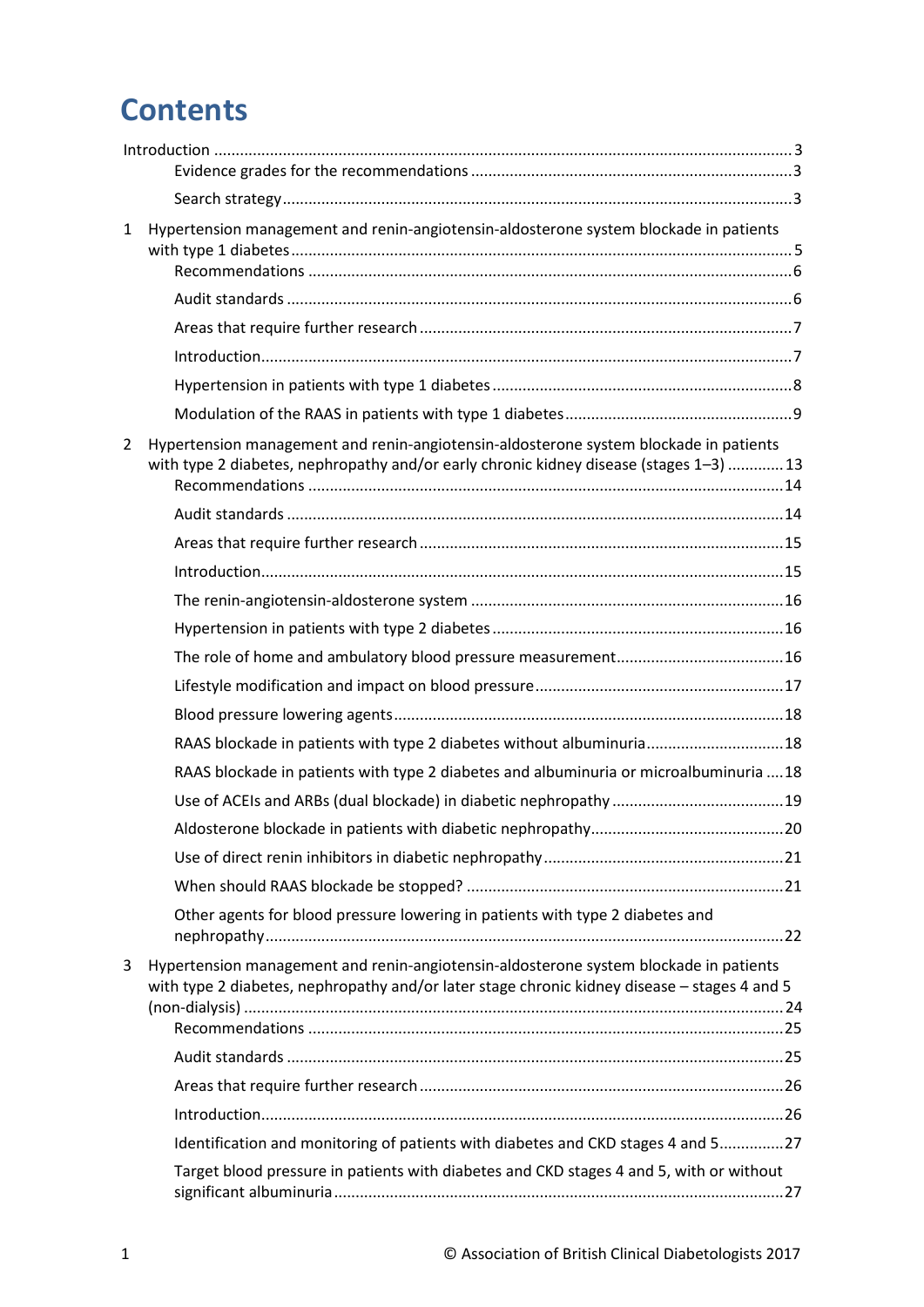|   | RAAS blockade for blood pressure control in patients with diabetes and CKD stages 4 and |
|---|-----------------------------------------------------------------------------------------|
|   | Management of hyperkalaemia with RAAS blockade in patients with diabetes and CKD        |
|   | Non-pharmacological management of hypertension in patients with diabetes and CKD        |
| 4 | Hypertension management in patients with diabetes and chronic kidney disease who are on |
|   |                                                                                         |
|   |                                                                                         |
|   |                                                                                         |
|   | Blood pressure measurement in patients with diabetes who are on haemodialysis34         |
|   | Target blood pressure in patients with diabetes who are on dialysis34                   |
|   |                                                                                         |
|   |                                                                                         |
|   |                                                                                         |
|   |                                                                                         |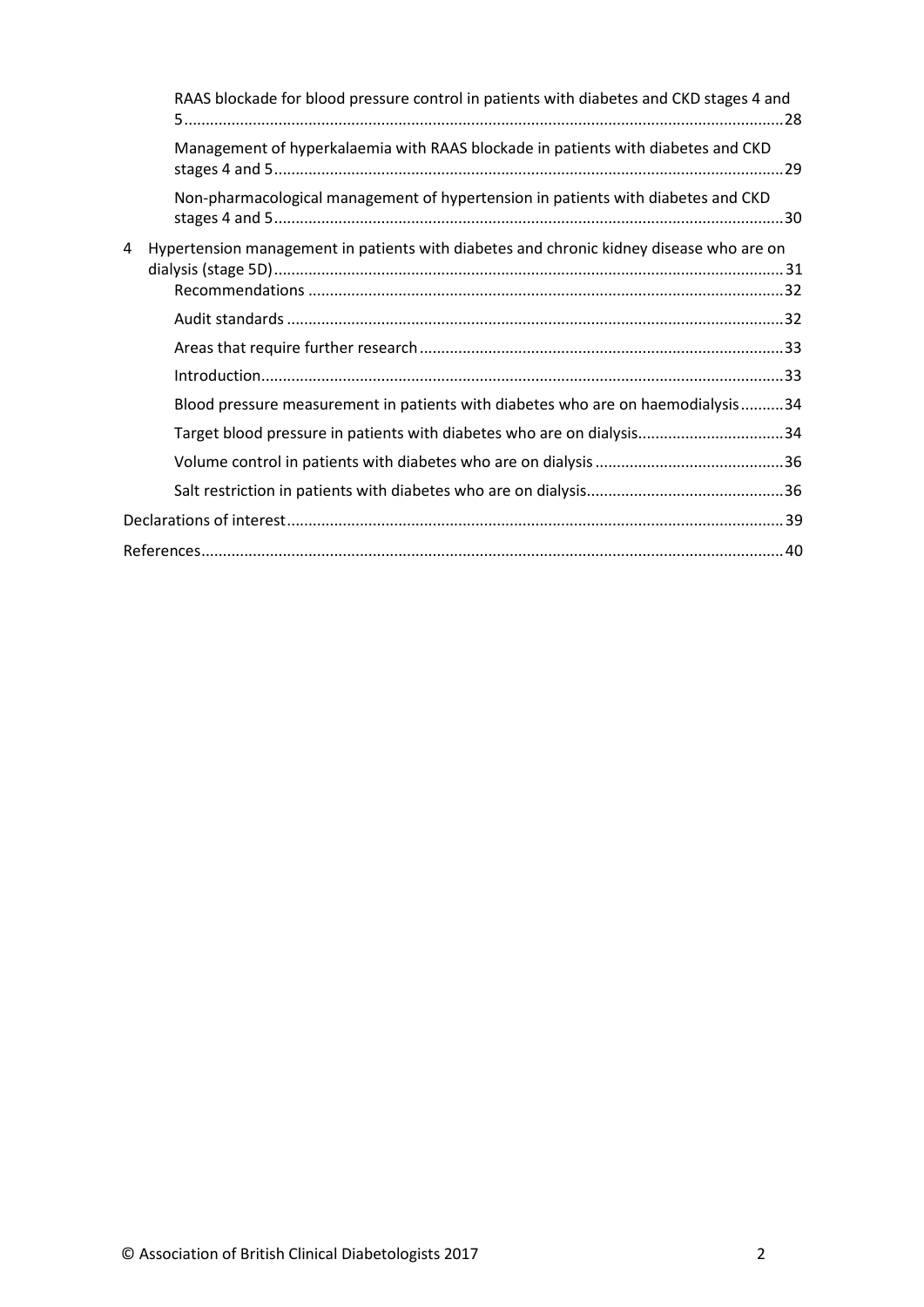# <span id="page-3-0"></span>**Introduction**

A significant percentage of patients with diabetes develop chronic kidney disease (CKD), and diabetes is also a leading cause of end-stage renal disease.<sup>1</sup> More than a quarter of patients who are on dialysis in the UK have diabetes.<sup>2</sup> Diabetic kidney disease is associated with high morbidity and mortality, which are predominantly related to cardiovascular complications and the progression of kidney disease that requires renal replacement therapy. Hypertension is a modifiable risk factor for cardiovascular complications and progression of CKD.<sup>3</sup>

This guidance is for the variety of clinicians who manage patients with diabetic kidney disease, including GPs and specialists in diabetes, cardiology and nephrology. It intends to harmonise practices of blood pressure monitoring, and pharmacological and non-pharmacological management of hypertension, which may vary considerably.

# <span id="page-3-1"></span>**Evidence grades for the recommendations**

The following evidence grading has been used to determine the strength of the recommendations; the suggested audit standards; and the questions for areas that require future research.

- 1A Strong recommendation: high-quality evidence
- 1B Strong recommendation: moderate-quality evidence
- 1C Strong recommendation: low-quality evidence
- 1D Strong recommendation: very low-quality evidence
- 2A Weak recommendation: high-quality evidence
- 2B Weak recommendation: moderate-quality evidence
- 2C Weak recommendation: low-quality evidence
- 2D Weak recommendation: very low-quality evidence

## <span id="page-3-2"></span>**Search strategy**

The recommendations are based on a systematic review that was carried out between October 2013 and December 2016. We searched the Cochrane Library, PubMed/MEDLINE, Google Scholar and Embase, using the following key terms: type 1 diabetes, type 2 diabetes, hypertension, albuminuria, microalbuminuria, microvascular complications, nephropathy, chronic kidney disease, angiotensin-converting enzyme inhibitors, angiotensin receptor blockers and mineralocorticoid antagonists.

| Diabetic nephropathy<br>(DN) | Damage to the glomerular capillaries in patients with diabetes<br>mellitus resulting in albuminuria in the absence of other causes of<br>albuminuria. |  |  |
|------------------------------|-------------------------------------------------------------------------------------------------------------------------------------------------------|--|--|
| Diabetes mellitus with       | The presence for more than 3 months of structural renal                                                                                               |  |  |
| chronic kidney disease       | abnormalities with reduced glomerular filtration in patients with                                                                                     |  |  |
| (DM CKD)                     | diabetes mellitus.                                                                                                                                    |  |  |

**Table 1** Differentiating renal disease in diabetes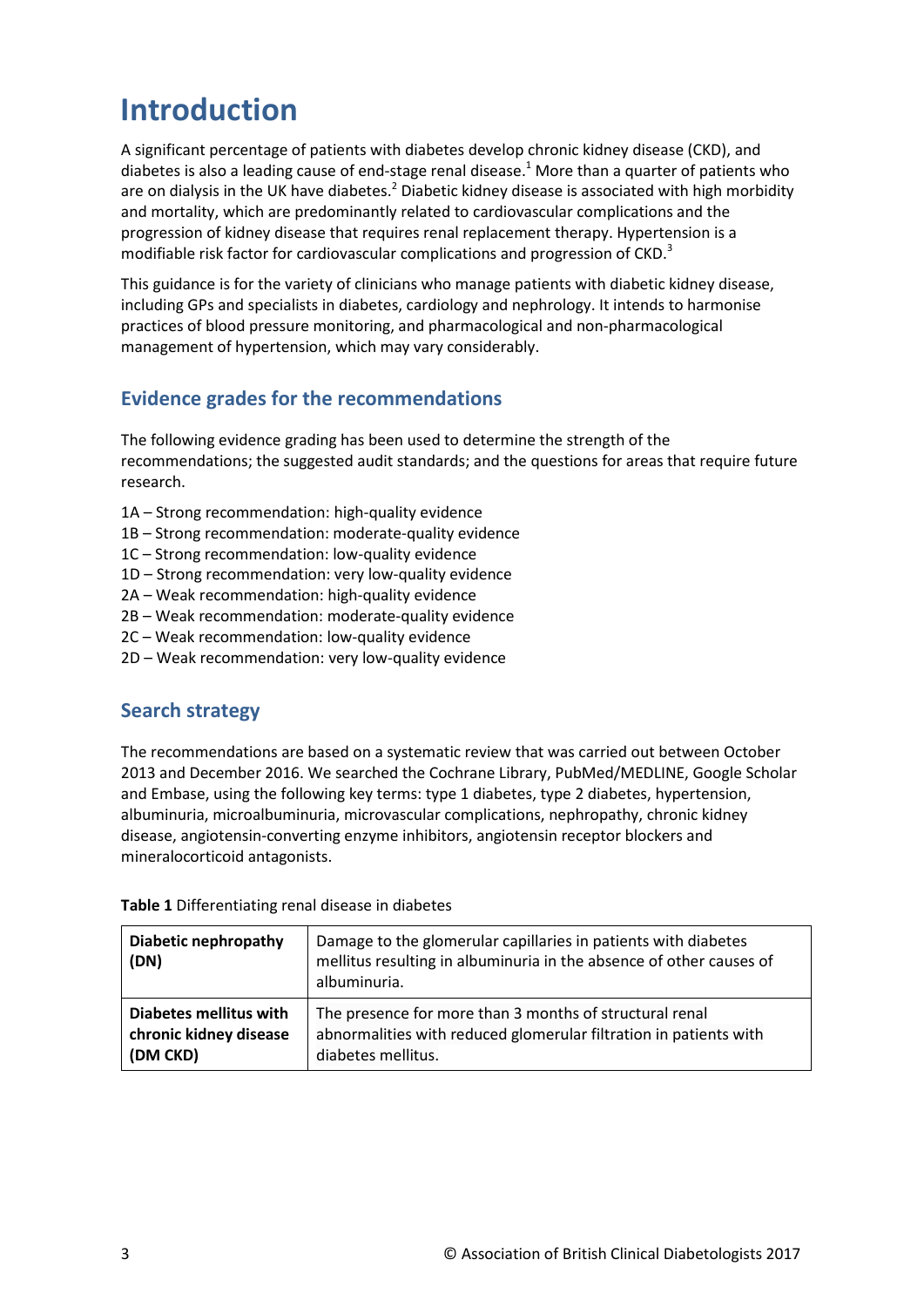#### **Fig 1** Kidney Disease Improving Global Outcomes (KDIGO): Prognosis of CKD by GFR and albuminuria category

**eGFR Urinary albumin:creatinine ratio CKD grade** Increasing risk **Increasing risk**  $(mI/min/1.73m<sup>2</sup>)$ (Previously CKD **<3 mg/mmol 3–29 mg/mmol ≥30 mg/mmol <30 mg/g 30–299 mg/g ≥300 mg/g** stages 1–5) >90 **No CKD in the** G1 Normal or high **absence of** GFR **markers of kidney damage** 60–89 G2 Slight ↓ in GFR 45–59 G3a Mild‐moderate  $\sqrt{}$  in GFR 30–44 | G3b Moderate‐ severe  $\sqrt{}$  in GFR 15–29 G4 Severe  $\sqrt{\ }$  in GFR <15 G5 Renal failure **A2 A3 A1 Macroalbuminuria Normal or slight Microalbuminuria Increasing risk**

(www.kdigo.org/clinical\_practice\_guidelines/pdf/CKD/KDIGO\_2012\_CKD\_GL.pdf)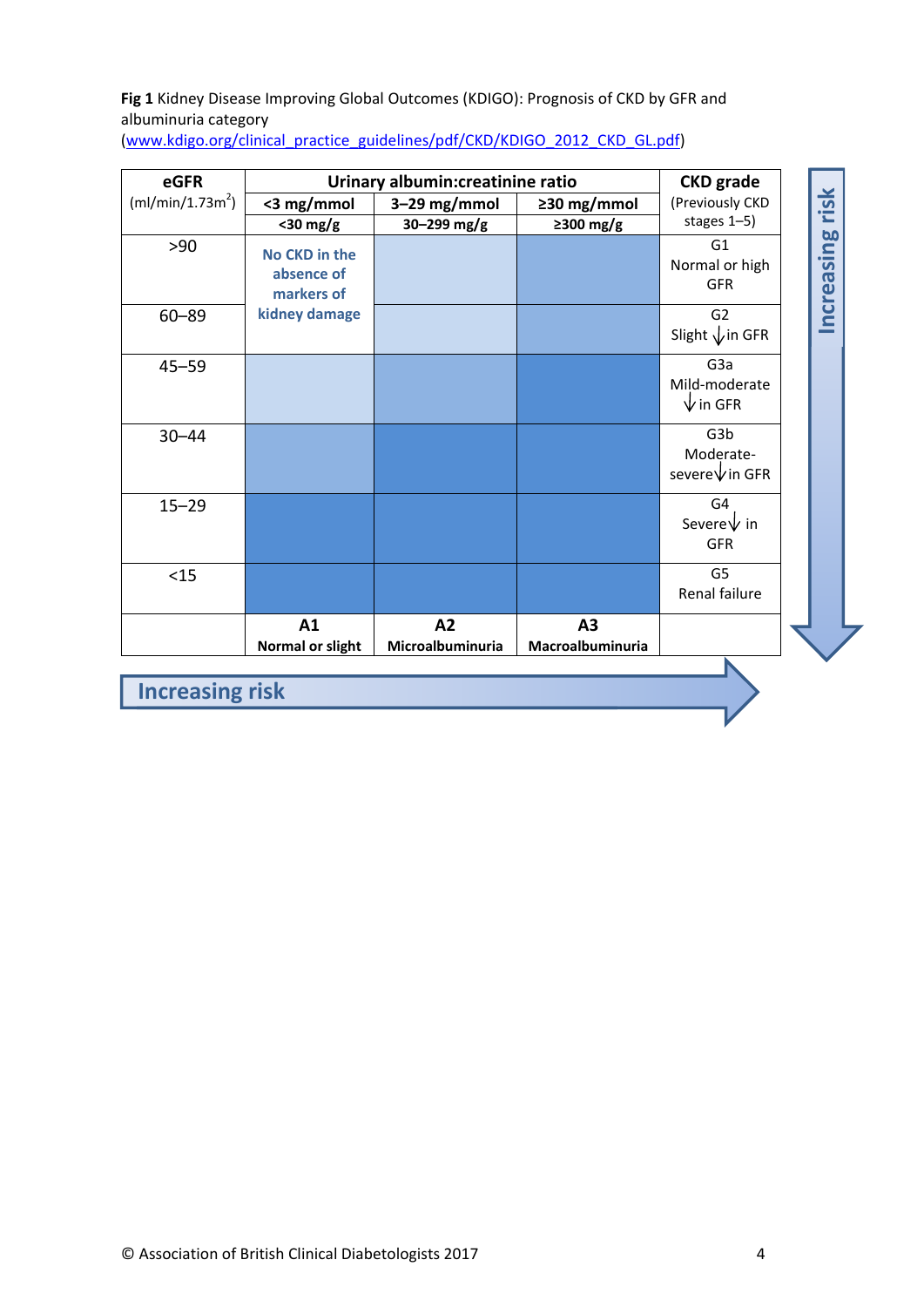<span id="page-5-0"></span>**1 Hypertension management and reninangiotensin-aldosterone system blockade in patients with type 1 diabetes**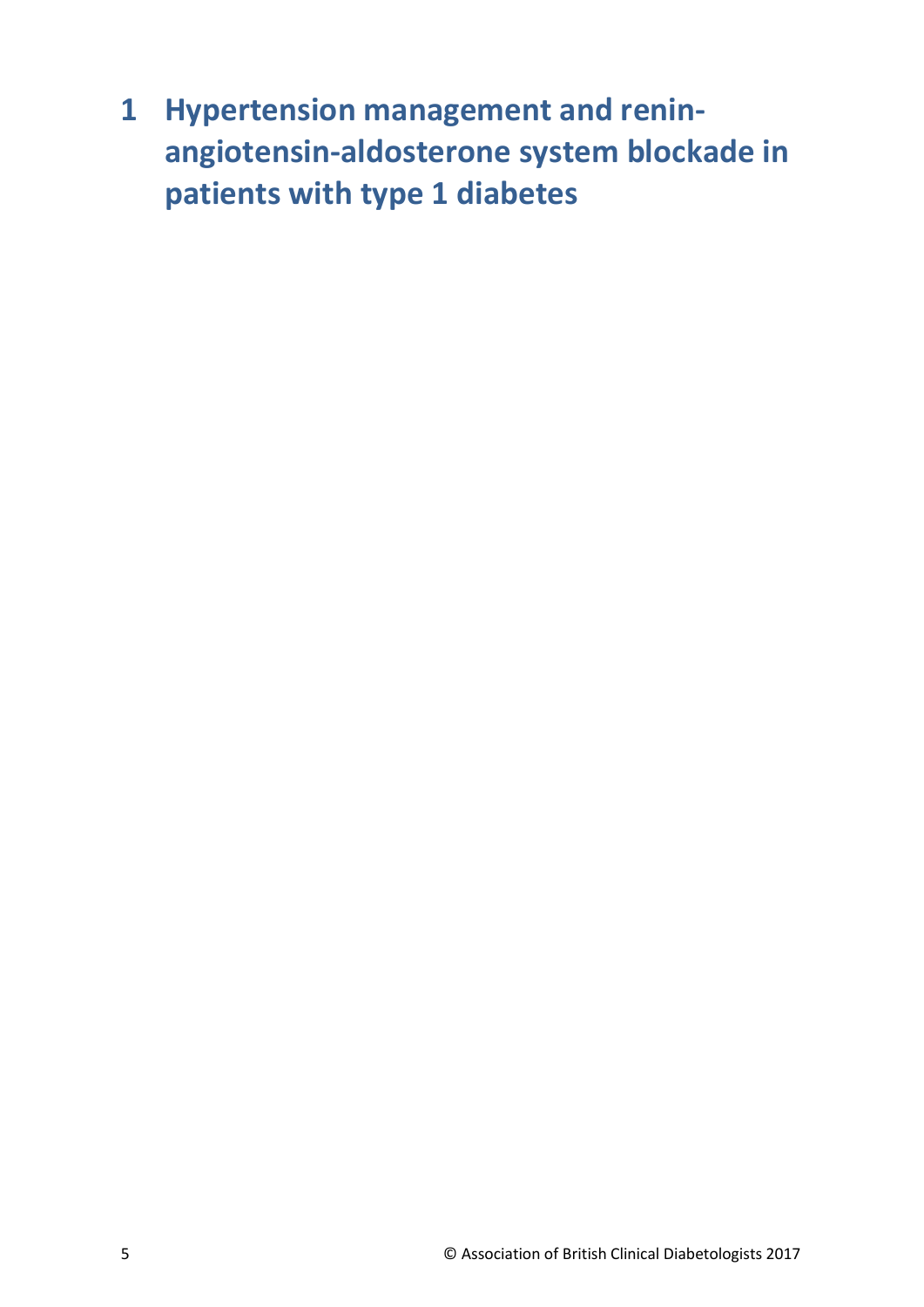# <span id="page-6-0"></span>**Recommendations**

The following are recommendations for renin-angiotensin-aldosterone system (RAAS) blockade and hypertension management in patients with type 1 diabetes.

1 In patients with type 1 diabetes and normoalbuminuria, we suggest a threshold for blood pressure therapy of a persistent upright (sitting or standing) blood pressure that is greater than or equal to 140/80 mmHg (Grade 2D).

In children and adolescents with type 1 diabetes, hypertension is defined as average systolic blood pressure and/or diastolic blood pressure that is greater than the 95th percentile for the patient's gender, age and height on more than three occasions (Grade 1B).

- 2 We recommend that angiotensin-converting-enzyme inhibitor (ACEI) therapy should be used as a first-line agent for blood pressure lowering and, if ACEI therapy is contraindicated or not tolerated, angiotensin receptor blockers (ARBs) should be considered (Grade 1B).
- 3 In most adults with type 1 diabetes and persistent microalbuminuria or macroalbuminuria, we recommend that ACEI therapy should be considered irrespective of blood pressure, and that the target upright blood pressure should be less than or equal to 130/80 mmHg. We recommend that the dose of ACEI should be titrated to the maximum tolerated (Grade 1B).
- 4 There is no current evidence to support a role for ACEI therapy for blood pressure control or renal protection in patients with type 1 diabetes who are normotensive and normoalbuminuric (Grade 1C).
- 5 There is some evidence to support the use of candesartan to prevent the development or progression of retinopathy in patients with type 1 diabetes who are normotensive and normoalbuminuric (Grade 1C).
- 6 There is no firm evidence to support a role of dual blockade of the RAAS in patients with type 1 diabetes (Grade 1C).
- 7 We recommend that women of childbearing age should be encouraged to stop RAASblocking drugs prior to actively considering pregnancy (Grade 1B).
- 8 We suggest that patients with type 1 diabetes with significant renal function impairment (eGFR <45 ml/min/1.73 m<sup>2</sup>) should be advised to withhold RAAS-blocking drugs during periods of acute illness (not graded).

## <span id="page-6-1"></span>**Audit standards**

The following are suggested as audit standards for RAAS blockade and hypertension management in patients with type 1 diabetes.

- 1 The proportion of patients with type 1 diabetes, with micro- or macroalbuminuria who are treated with an ACEI or ARB at the maximum tolerated doses.
- 2 The proportion of patients with type 1 diabetes, with micro- or macroalbuminuria who are achieving blood pressure of less than 130/80 mmHg.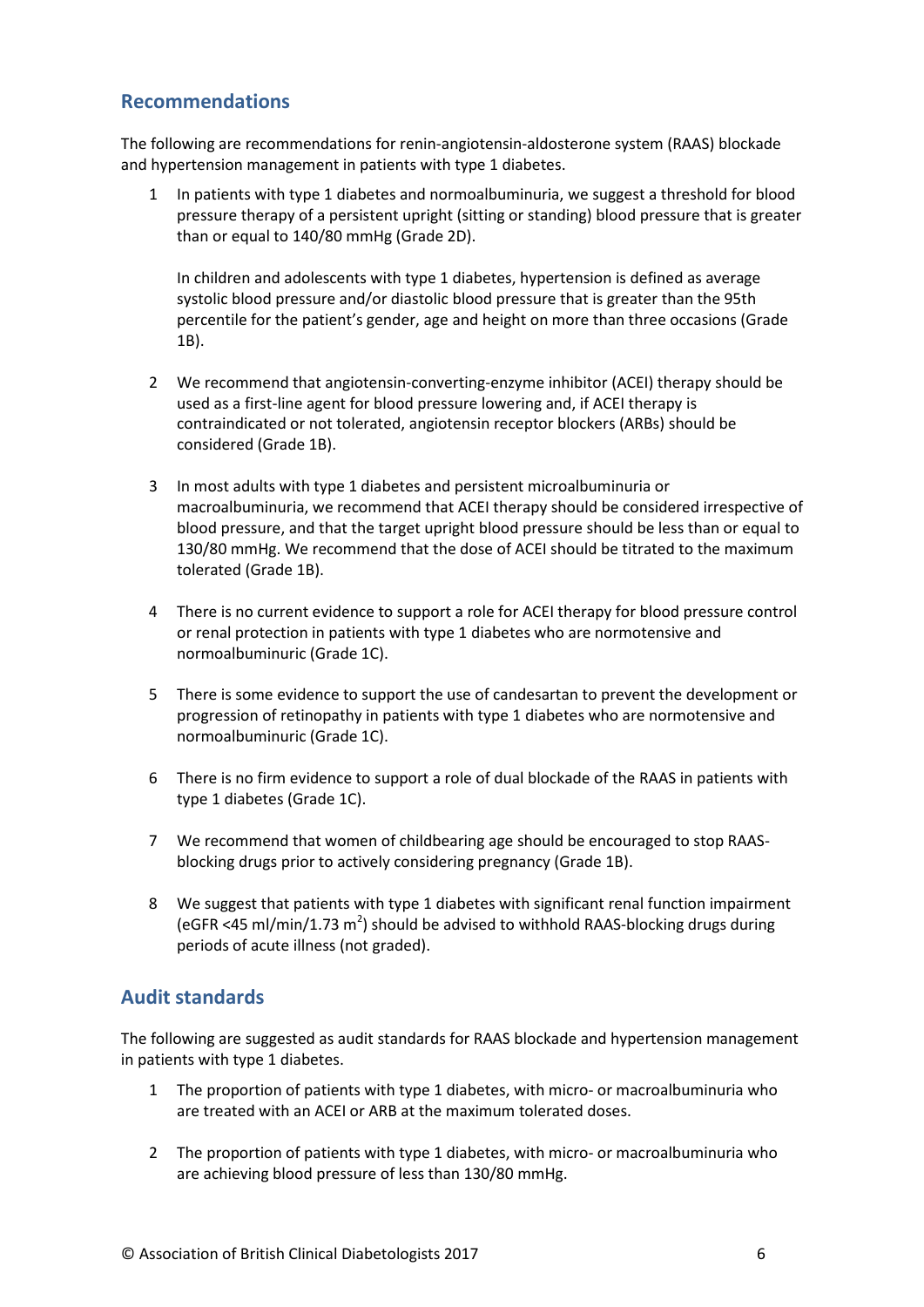3 The proportion of patients with type 1 diabetes and albuminuria who are on submaximal doses of ACEIs or ARBs due to hyperkalaemia or adverse reactions.

# <span id="page-7-0"></span>**Areas that require further research**

The following areas lack good-quality evidence for RAAS blockade and hypertension management in patients with type 1 diabetes, and hence further research is necessary.

- 1 In light of the fact that the presence of microalbuminuria in patients with type 1 diabetes may not be the best predictor of whether they will develop progressive renal disease, what is the role for other markers (such as kidney injury molecule-1 (KIM-1)) in predicting the risk of renal disease in patients with type 1 diabetes?
- 2 What is the role of dual RAAS blockade in patients with type 1 diabetes and nephropathy?
- 3 What is the role of aldosterone receptor blockers or direct renin inhibitors in patients with type 1 diabetes and nephropathy?
- 4 Is there a role for home or ambulatory blood pressure monitoring in the diagnosis and management of hypertension in patients with type 1 diabetes, particularly in those who have diabetic autonomic neuropathy?
- 5 Does measurement of plasma renin activity have a role in screening and managing hypertension in patients with type 1 diabetes?
- 6 Does tight glycaemic control and blood pressure lowering reduce the incidence of patients developing microvascular complications?
- 7 What is the role of RAAS-blocking agents in patients who have type 1 diabetes, progressive renal decline and normoalbuminuria?

## <span id="page-7-1"></span>**Introduction**

Despite improvements in prognosis, diabetic nephropathy in patients with type 1 diabetes remains a major cause of end-stage renal disease.<sup>4</sup> The onset of micro- and macroalbuminuria in patients with type 1 diabetes heralds not only an increased risk of renal disease, but also an increased risk of cardiovascular disease.<sup>5</sup> Early prospective studies suggested that around 30–50% of patients with type 1 diabetes will develop microalbuminuria, in whom a 6% increase in risk of coronary heart disease is seen per 5 mg increase in 24-hour albumin excretion rate (AER).<sup>5</sup> The natural history of diabetic nephropathy in patients with type 1 diabetes has, however, changed over the last 4 decades. Studies in the 1970s and 1980s suggested that progression to end-stage renal disease in patients with macroalbuminuria would occur within 7 years.<sup>6</sup> More recent followup data of significant numbers of patients with type 1 diabetes suggest that end-stage renal disease occurs in around 3% of patients who have had diabetes for 10 years<sup>7</sup> and in around 8% of patients who have had diabetes for 30 years.<sup>8</sup>

There is a significant body of evidence to suggest that over-activation of the RAAS plays a major role in the pathogenesis of diabetic nephropathy in patients with type 1 diabetes.<sup>9</sup> Over-activation of the RAAS is observed in patients with type 1 diabetes, even in the absence of diabetic nephropathy.<sup>10</sup> Angiotensin II-mediated increase in intraglomerular pressure appears to be an important mechanism by which renal disease progresses in patients with type 1 diabetes who have diabetic nephropathy,<sup>11,12</sup> and reductions in intraglomerular pressure may ameliorate glomerular injury. Angiotensin II also has mitogenic effects that may lead to mesangial expansion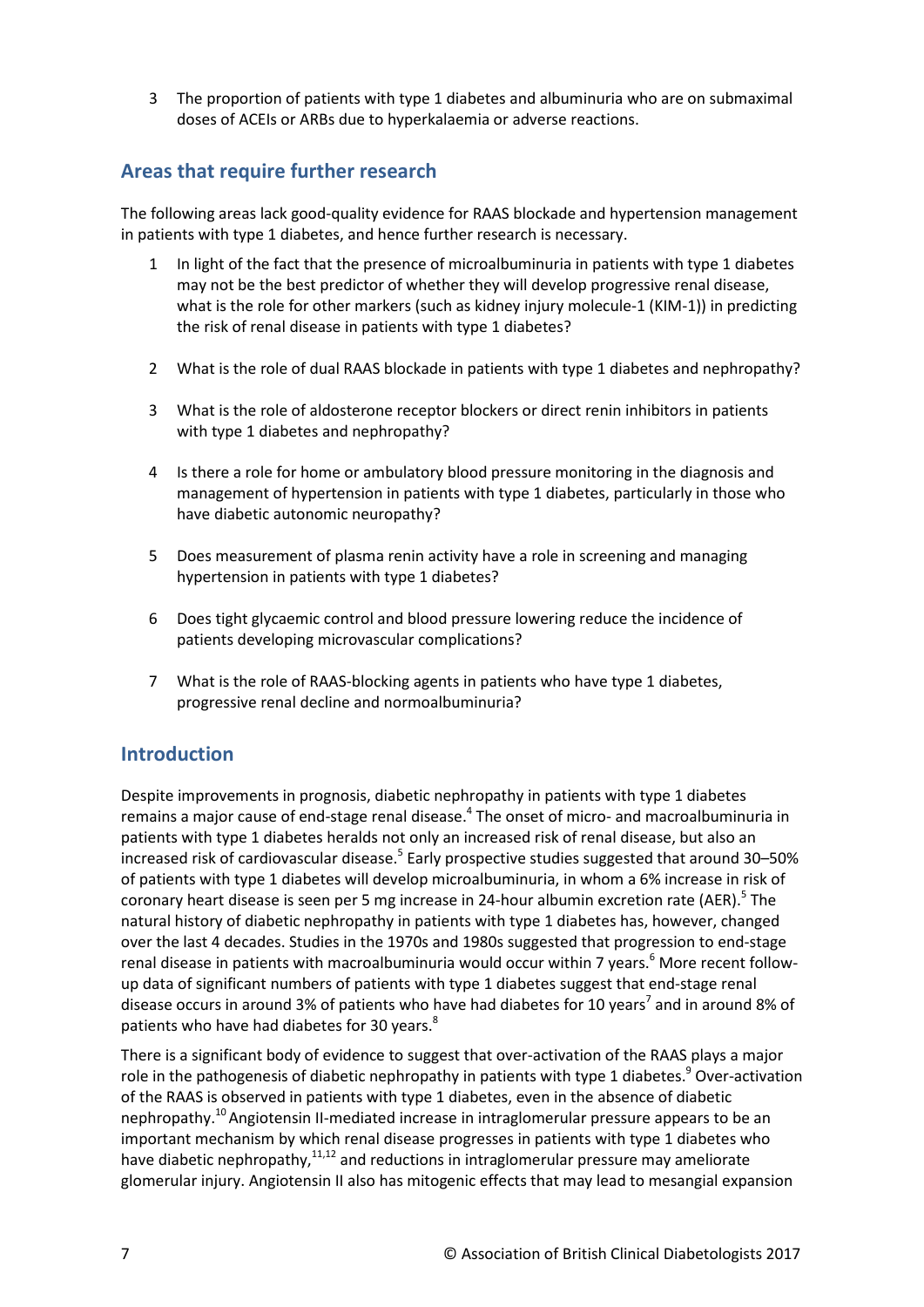that is characteristic of diabetic nephropathy.<sup>13</sup> Over-activation of the RAAS may be mediated by hyperglycaemia,<sup>10</sup> and blockade of the RAAS may in turn be impaired by hyperglycaemia.<sup>14</sup> RAAS over-activation is also described in patients with type 1 diabetes who have glomerular hyperfiltration. 15

## <span id="page-8-0"></span>**Hypertension in patients with type 1 diabetes**

Risk factors for the development of nephropathy in patients with type 1 diabetes include increasing age, duration of diabetes, male gender and hyperglycaemia.<sup>16</sup> The possible role of genetic factors has long been hypothesised, due to the observation that a family history of hypertension appears to predict the development of nephropathy.<sup>17</sup> It has been suggested that a family history of hypertension could be the basis for more intensive antihypertensive therapy in patients with type 1 diabetes.

The risk factor that has the strongest association with progression of diabetic nephropathy is hypertension. Prospective evaluation of 148 patients with type 1 diabetes who were normoalbuminuric showed that patients who developed microalbuminuria had a significantly higher baseline blood pressure compared with patients who remained normoalbuminuric (138/82 mmHg versus 123/73 mmHg).<sup>18</sup> Similarly, follow-up of a Scandinavian cohort of over 300 children and adolescents with type 1 diabetes showed that systolic blood pressure was a major risk factor for the development of microalbuminuria over 5 years.<sup>19</sup> More recently, analysis of 1,441 patients with type 1 diabetes in the Diabetes Control and Complications Trial (DCCT) cohorts suggests that systolic blood pressure levels below 120 mmHg are associated with a 41% reduction in macroalbuminuria (95% confidence interval [CI] 5% to 63%) and a 68% reduction in CKD stage 3 (95% CI 25% to 84%).<sup>20</sup>

The threshold for diagnosis of hypertension in patients with type 1 diabetes varies according to national and international guidelines. The Kidney Disease Improving Global Outcomes (KDIGO) guidelines suggest a blood pressure goal of less than or equal to 140/90 mmHg if urinary AER is under 30 mg per 24 hours, or less than or equal to 130/80 mmHg if AER exceeds 30 mg per 24 hours, although they do not distinguish between type 1 and type 2 diabetes.<sup>21</sup> National Institute for Health and Care Excellence (NICE) guidelines on the management of patients with type 1 diabetes suggest a blood pressure target of 130/80 mmHg in a patient with albuminuria (135/85 mmHg in patients who were normoalbuminuric).<sup>22</sup> The American Diabetes Association and American Society of Nephrology consensus guidelines suggest that a blood pressure of less than 140/90 mmHg should be attained in all patients with diabetes and renal disease, but they do not suggest a lower target and they do not distinguish between type 1 and type 2 diabetes.<sup>23</sup> In children with type 1 diabetes, the International Society for Pediatric and Adolescent Diabetes (ISPAD) defines hypertension as average systolic blood pressure and/or diastolic blood pressure that is greater than the 95th percentile for the patient's gender, age and height on more than three occasions, and suggests a target blood pressure of 130/80 mmHg.<sup>24</sup> Given the younger age of many adult patients with type 1 diabetes and the consequent longer lifetime blood pressure burden, we support the targets of 130–135/80–85 mmHg according to the presence or absence of albuminuria.

The role of home and ambulatory blood pressure measurement in the diagnosis and management of hypertension in patients with type 1 diabetes and nephropathy is unclear. Small cohort studies of children and adults with type 1 diabetes suggest that an increase in nocturnal systolic blood pressure or blunting of nocturnal dipping is an important factor in progression to microalbuminuria in patients with type 1 diabetes. 25,26 Due to a lack of robust evidence, no guidelines currently recommend ambulatory or home blood pressure monitoring to diagnose or manage hypertension in patients with type 1 diabetes, although the ISPAD guidelines suggest that there may be a role for 24-hour blood pressure monitoring in the diagnosis of hypertension in children. 24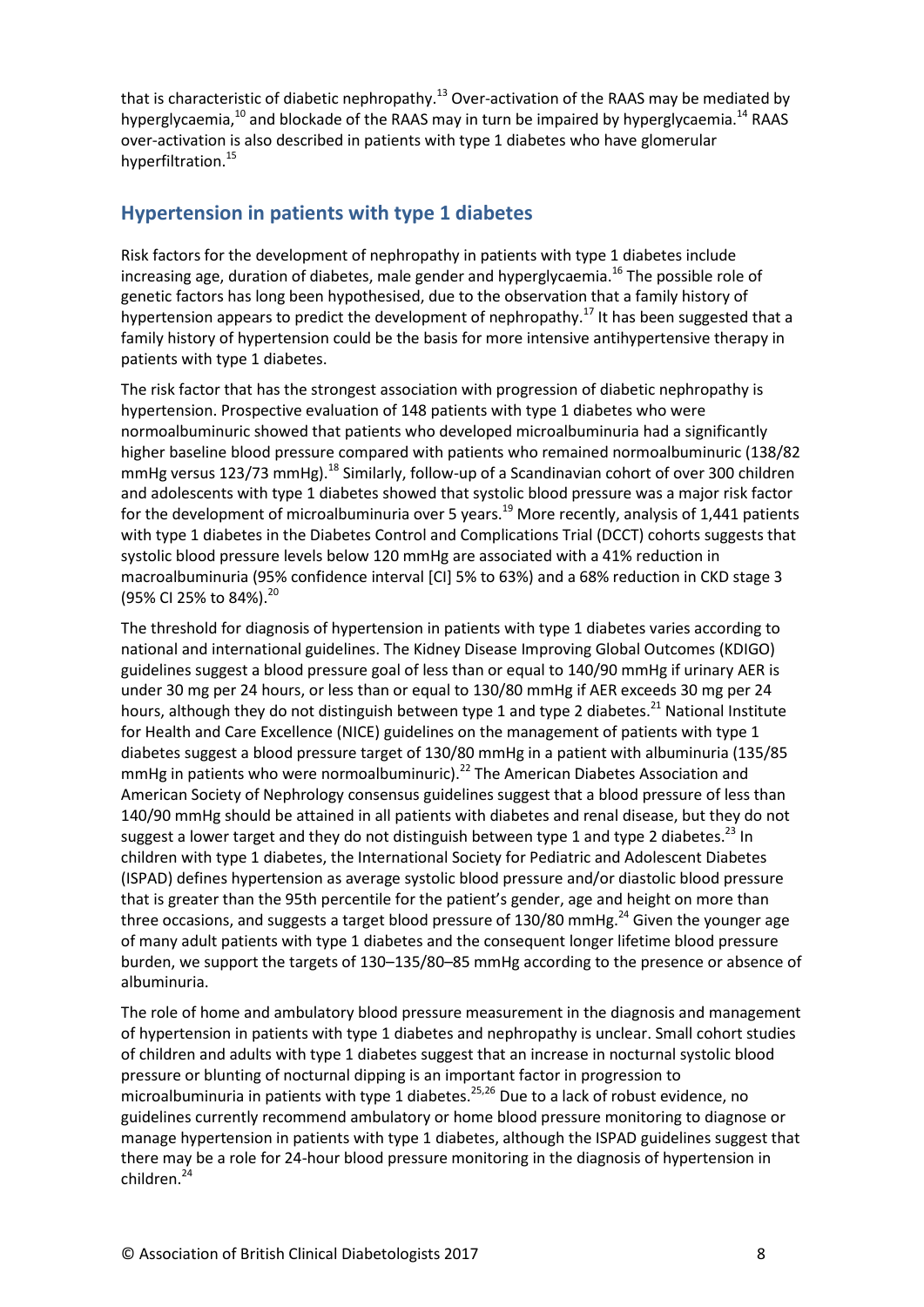The importance of lifestyle measures (weight loss and salt intake reduction) are highlighted by a number of guidelines, and indeed a recent study suggests that lower sodium intake may improve the efficacy of RAAS blockade.<sup>27</sup>

There is evidence to suggest that management of blood pressure in patients with type 1 diabetes may be suboptimal. In a large cross-sectional study of patients with type 1 diabetes in Scandinavia, patients on antihypertensives who were achieving a blood pressure below 130/80 mmHg varied according to degree of albuminuria.<sup>28</sup> Blood pressure above 130/80 mmHg was seen in 74.6% of patients who were normoalbuminuric; 71.2% of patients who were microalbuminuric; 80.0% of patients who were macroalbuminuric; 88.1% of patients who were treated with dialysis; and 90.4% of patients who had received a renal transplant.

An important point to consider is the presence of postural hypotension in patients with type 1 diabetes. Autonomic neuropathy is often associated with postural hypotension, and patients with type 1 diabetes should have their supine and standing blood pressure checked. A significant drop in blood pressure on standing (greater than 20 mmHg) might alert the clinician to ensure that care is taken not to treat the patient's blood pressure over-aggressively. We advocate the use of upright (sitting or standing) blood pressure as the target blood pressure, as per British Hypertension Society guidelines.<sup>29</sup>

# <span id="page-9-0"></span>**Modulation of the RAAS in patients with type 1 diabetes**

### **a Normoalbuminuria**

There has been some interest in the use of agents that block the RAAS in the primary prevention of diabetic renal disease. The use of ACEIs has been tested in patients who are normotensive and normoalbuminuric, and there is little evidence of a protective effect on the development of diabetic nephropathy. Importantly, however, many of these studies have used definitions of blood pressure that would now be considered to be too high. A multicentre European study examined 530 patients with type 1 diabetes and blood pressure under 155/90 mmHg.<sup>30</sup> The study found that, during 2 years of treatment with lisinopril versus placebo, the ACEI showed no protective effect against the development of microalbuminuria. Similar findings have been shown with candesartan.<sup>31</sup> Furthermore, a renal biopsy study of 285 patients with type 1 diabetes who were normotensive and normoalbuminuric showed no effect of enalapril or losartan in the development of renal lesions.<sup>32</sup> One short study did suggest a significant reduction in albumin:creatinine ratio (ACR) in 89 patients with type 1 diabetes who were normotensive and normoalbuminuric and who were treated with placebo or perindopril for 4 months.<sup>33</sup> Currently, however, the use of ACE inhibition in patients with type 1 diabetes who are normotensive and normoalbuminuric cannot be recommended on the basis of trial evidence.

### **b Microalbuminuria**

The onset of microalbuminuria in a patient with type 1 diabetes was once thought to lead to inevitable progression to macroalbuminuria and thence to progressive kidney disease.<sup>34</sup> More recently, however, it has become clearer that microalbuminuria may remit in up to 40% of patients with type 1 diabetes.<sup>35–37</sup> In addition, microalbuminuria may not progress to macroalbuminuria in a significant number of patients.<sup>38</sup> In the Renin-Angiotensin System Study, onset of microalbuminuria correlated poorly with renal biopsy findings of diabetic glomerulopathy.<sup>32</sup> Previous studies have also described progressive renal impairment without microalbuminuria in patients with type 1 diabetes.<sup>39,40</sup>

In adolescents with type 1 diabetes, modest but persistent elevations of ACR in the normal range may be associated with progression to persistent microalbuminuria.<sup>41</sup> Furthermore, a persistently raised ACR at the upper limit of the reference range in adolescents is associated with increasing aortic intima-media thickening, which is a sensitive marker of early atherosclerosis.<sup>42</sup>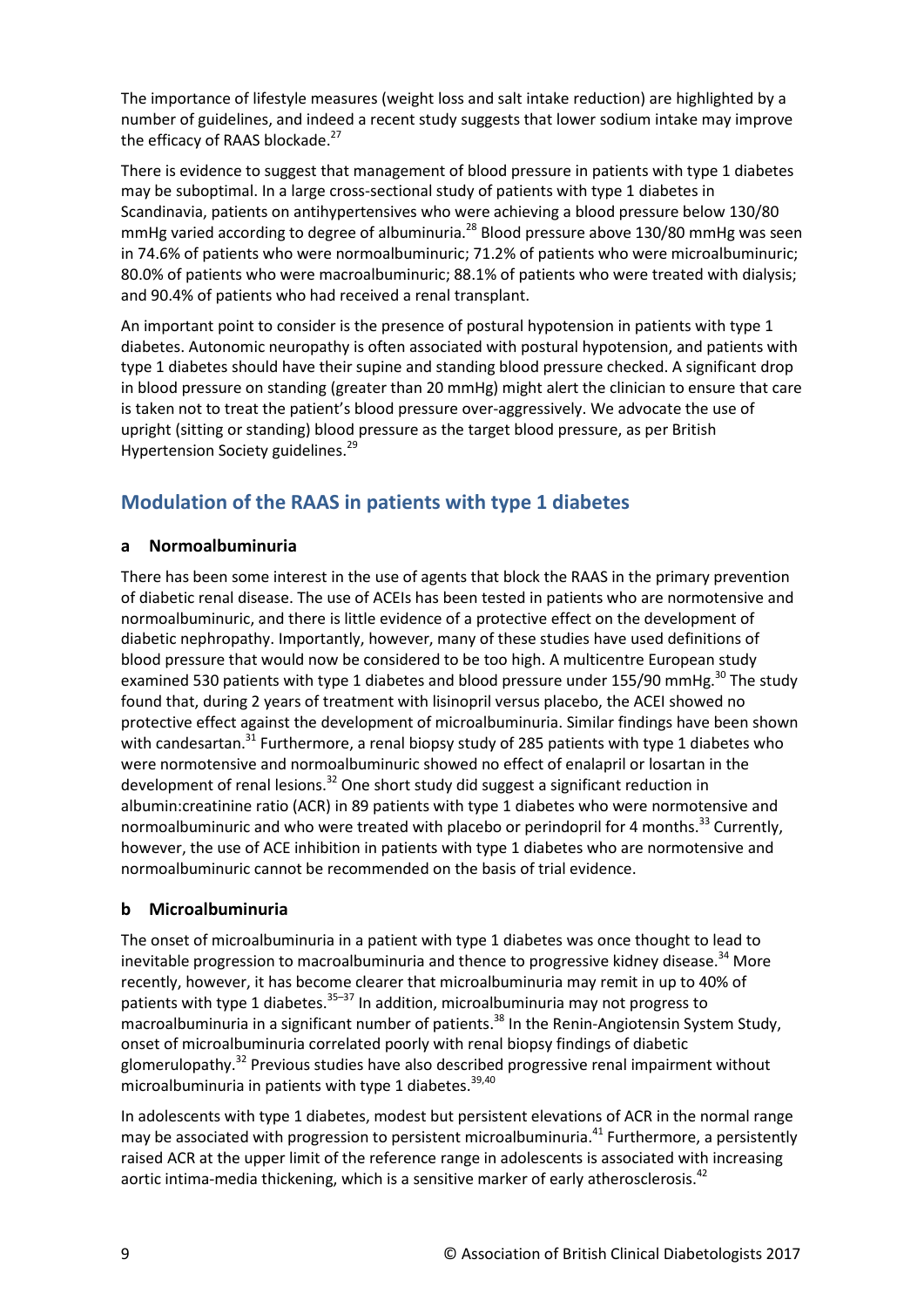It is, however, recognised that the presence of microalbuminuria may not be the ideal risk marker for progressive renal dysfunction in patients with type 1 diabetes.<sup>43</sup> Microalbuminuria may progress, stabilise or regress, and factors that govern this change are unclear, especially in adolescents and young adults who have improved glycaemia control.<sup>36</sup> Therefore, more reliable biomarkers or genetic markers are needed to predict which patients are at the greatest risk of progressive renal disease. Many studies have looked at putative genetic loci within the RAAS for a genetic predisposition to diabetic nephropathy, but no clear correlation with nephropathy risk has been found in most studies.<sup>44</sup> Some authorities suggest that determination of serum cystatin C in patients with diabetes and albuminuria may provide better risk stratification of subsequent endstage renal disease than determination of serum creatinine. <sup>45</sup> Serum concentration of tumour necrosis factor (TNF) receptors 1 or 2 (TNFR1, TNFR2) may also be predictors of future development of CKD stage 3 in patients with type 1 diabetes.<sup>46</sup> If patients who are at high risk of progression to diabetic nephropathy could be identified early, more intensive systematic therapy could be considered, for example pancreas transplantation.<sup>47</sup>

There are few long-term studies that suggest that treating patients with type 1 diabetes, microalbuminuria and normal blood pressure reduces end-stage renal disease. There are, however, more short-term studies that focus on a change in AER rather than a change in renal function. A multicentre European study examined 79 patients with microalbuminuria and blood pressure below 155/90 mmHg, and found a significant reduction in AER in the group of patients who were treated with lisinopril compared with the patients who were treated with a placebo (-34.2 mg/min). <sup>28</sup> In an 8-year follow-up of a small number of patients with type 1 diabetes and microalbuminuria, 10% of patients who were treated with captopril progressed to macroalbuminuria, compared with 40% of patients who were treated with a placebo;<sup>48</sup> therefore, treatment with captopril was associated with a reduction in progression of renal disease. Similarly, the Microalbuminuria Collaborative Study Group treated 235 patients with microalbuminuria and blood pressure less than 160/90 mmHg with placebo or captopril.<sup>49</sup> Progression to macroalbuminuria was seen in 21.9% of the placebo-treated group compared with 7.2% of the captopril-treated group (the risk reduction was 69%). The Ace-Inhibitor Trial to Lower Albuminuria in Normotensive Insulin-Dependent Subjects (ATLANTIS) study used ramipril versus placebo in 140 patients with type 1 diabetes and microalbuminuria and normotension, and it showed regression to normoalbuminuria in 20% of the ramipril-treated group, compared with 4% of the placebo-treated group.<sup>50</sup> A further study of 20 patients with type 1 diabetes, microalbuminuria and normal blood pressure who were treated with placebo or enalapril showed a reduction in progression to macroalbuminuria and a significant number of patients regressed to normoalbuminuria. 51

RAAS blockade may have positive longer-term impacts on renal haemodynamics in people with type 1 diabetes even when therapy is stopped. In the 5-year Renin-Angiotensin System Study, patients who were on RAAS blockade during the trial, but who stopped therapy after the trial, showed significantly greater renal haemodynamic responses to clamped hyperglycaemia and flow-mediated vasodilatation, which suggests that RAAS blockade has sustained, long-term protective effects.<sup>32</sup>

In patients who are hypertensive and have microalbuminuria, however, there is relatively strong evidence to suggest that ACE inhibition slows progression of diabetic nephropathy in patients with type 1 diabetes and microalbuminuria.<sup>52</sup> Meta-analysis suggests that ACEIs reduce progression of microalbuminuria to macroalbuminuria (odds ratio 0.38; 95% CI 0.25 to 0.57). <sup>53</sup> Outcomes in terms of the prevention of end-stage renal disease, however, have not been reported.

#### **c Macroalbuminuria**

For decades, the presence of macroalbuminuria in patients with type 1 diabetes has been considered to be a stage of irreversible kidney disease. However, recent long-term follow-up of 159 patients with type 1 diabetes in the Diabetes Control and Complications Trial / Epidemiology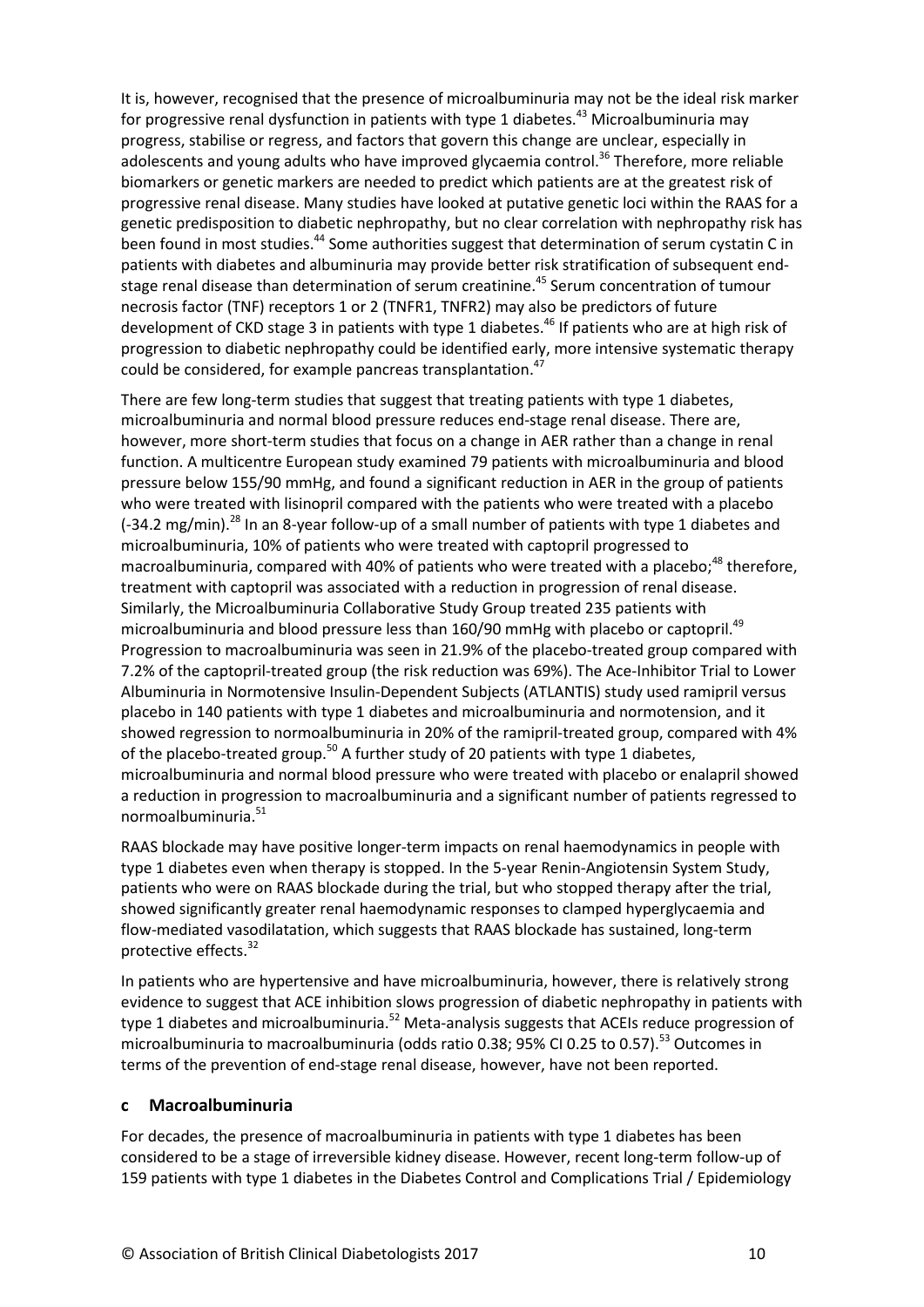of Diabetes Interventions and Complications (DCCT/EDIC) study shows that 10 years after onset of macroalbuminuria, the cumulative incidence of reduction to microalbuminuria was 52%.<sup>38</sup> The cumulative incidence of CKD stage 3 (estimated glomerular filtration rate (eGFR) less than 60 ml/min/1.73m<sup>2</sup>) was 32%, and the cumulative incidence of end-stage renal disease was 16% after 10 years, with better glucose and blood pressure control being the main factors associated with a lower risk of CKD progression. Therefore, while macroalbuminuria appears to be an important renal disease risk marker, it is far from inevitable that relentless progression to end-stage renal disease will occur.

Seminal studies in the 1980s suggested that early aggressive antihypertensive therapy could reduce the rate of decline of renal function in patients with diabetic nephropathy,<sup>54</sup> and further studies of patients with type 1 diabetes, hypertension and macroalbuminuria demonstrated the specific protective effects of ACEI drugs on progression of albuminuria and renal disease.<sup>55–57</sup> Meta-analysis of these studies suggest a long-term beneficial effect on preventing doubling of serum creatinine and development of end-stage renal disease.<sup>58</sup>

### **d Use of other agents that modulate the RAAS**

Candesartan has been studied in patients with type 1 diabetes and diabetic retinopathy.<sup>14,59</sup> A beneficial effect of candesartan was seen in the progression of retinopathy; although in one study, this was limited to patients with poor glucose control (glycated haemoglobin (haemoglobin A1c) greater than 7.5%).<sup>14</sup> Studies using angiotensin II receptor blockers (ARBs) have not been widely reported in type 1 diabetes and nephropathy. In a small Danish study, losartan was seen to attenuate AER in patients with type 1 diabetes.<sup>60</sup> In the Renin-Angiotensin System Study, however,<sup>32</sup> use of losartan did not appear to protect patients from developing microalbuminuria: indeed 17% of patients on losartan developed microalbuminuria compared with 6% on a placebo and 4% on enalapril over 5 years.

It has been suggested that aldosterone escape during long-term RAAS blockade may be a mechanism by which ACE inhibition fails to prevent progressive renal disease in patients with type 1 diabetes.<sup>61</sup> Thus the use of aldosterone antagonists in such patients may be useful. Spironolactone has been investigated in a small study of patients with type 1 diabetes and microalbuminuria.<sup>62</sup> Spironolactone added to standard antihypertensive therapy reduced AER by 60%, with no drop in blood pressure and a minor drop in eGFR, although severe hyperkalaemia was seen in a small number of patients.

Aliskiren, the direct renin inhibitor, has been trialled in patients with type 2 diabetes and diabetic nephropathy, and no significant effect on renal outcomes has been noted, although a reduction in AER has been noted.<sup>63</sup> A small study of patients with type 1 diabetes who were treated with aliskiren shows positive effects on renal haemodynamic indices and systemic vascular responses.<sup>64</sup> Furthermore, dual blockade with ACEI also shows beneficial effects on arterial compliance, flow-mediated dilatation and renal vasodilatation. <sup>65</sup> Further study of this group of drugs in type 1 diabetes is warranted.

Early studies of beta-blockade in patients with diabetic nephropathy and type 1 diabetes suggest an equivalent effect to ACEI.<sup>66</sup> This is some suggestion that non-dihydropyridine calcium channel blockade may have some of the benefits of dihydropyridine calcium channel blockers in the management of diabetic nephropathy.<sup>67</sup>

Through their ability to reduce intraglomerular pressure, blood pressure and uric acid levels, sodium glucose cotransporter-2 (SGLT-2) inhibitors may offer the possibility of renal protection. One study suggests that SGLT-2 inhibitors can offer a reduction in glomerular hyperfiltration.<sup>68</sup> Recent analysis of the Empagliflozin, Cardiovascular Outcomes and Mortality in Type 2 Diabetes (EMPA-REG) study suggests significant renoprotection. <sup>69</sup> However, the risk that these agents can cause ketoacidosis when they are given to patients with type 1 diabetes may limit their potential use in this group of patients.<sup>70</sup>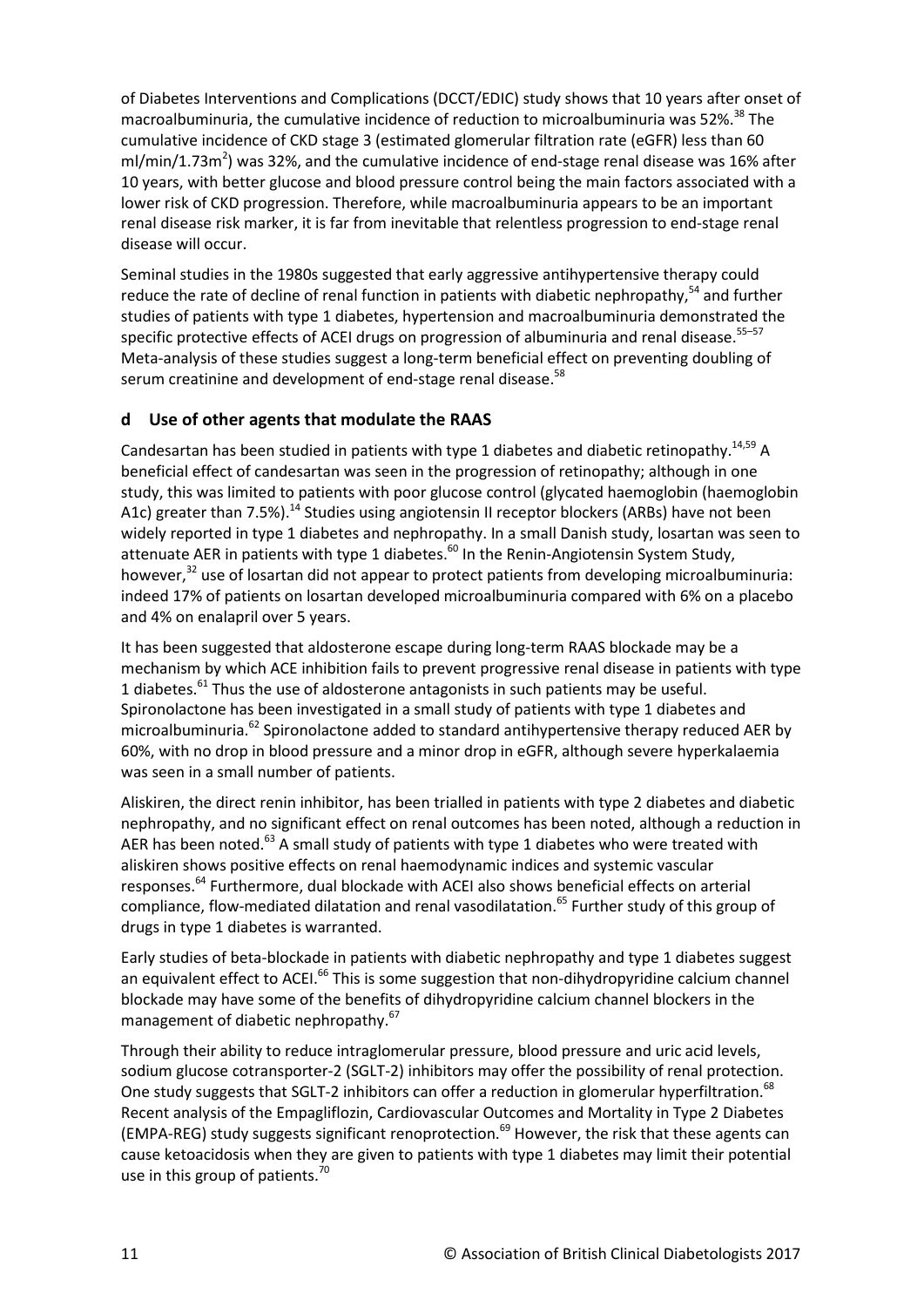#### **e Use of dual blockade in patients with type 1 diabetes and diabetic nephropathy**

Meta-analysis of a number of these studies of patients with type 2 diabetes and nephropathy suggest a reduction in albuminuria, but at the expense of an increased risk of severe hyperkalaemia and episodes of acute kidney injury (AKI).<sup>71,72,73</sup> More recently, however, a large randomised controlled trial involving patients with type 2 diabetes suggests that RAAS dual blockade has no benefit in terms of mortality, but that it may increase the risk of hyperkalaemia and AKI. 74

It is currently unclear whether there is a role for dual blockade in patients who have type 1 diabetes and a normal eGFR (greater than 60 ml/min/1.73m<sup>2</sup>) in whom albuminuria is uncontrolled or increasing. While this may reduce albuminuria, there is no evidence of a reduction in other renal or cardiovascular end points.

In type 1 diabetes the pathogenic processes that occur in the development and progression of diabetic nephropathy may be very different. Use of ACEIs is associated with a compensatory increase in plasma renin activity, and this effect may be ameliorated by the use of ARB drugs. There are, however, few studies on the use of dual RAAS blockade and outcomes in type 1 diabetes. One small study from India of 30 patients who were treated for a short period with telmisartan and ramipril resulted in a reduction in ACR and blood pressure, with a slightly increased risk of hyperkalaemia.<sup>75</sup> A further small study of 21 patients with type 1 diabetes showed that the addition of irbesartan to ACEI therapy in patients with type 1 diabetes resulted in a 37% reduction in AER, along with significant reductions in blood pressure.<sup>76</sup> Further studies of dual RAAS blockade in type 1 diabetes are needed.

#### **f When should RAAS blockade be stopped?**

The use of RAAS-blocking drugs in early pregnancy has been associated with harm to the fetus, including cardiovascular, neurological and renal malformations, <sup>77</sup> although more recent surveys do not suggest that there is a high risk of these problems occurring.<sup>78</sup> Pregnancy is associated with a high risk of progression of diabetic nephropathy in patients with type 1 diabetes, and the benefits of RAAS blockade in such patients may outweigh the risks, but current advice is that RAAS-blocking drugs should be stopped when pregnancy is confirmed, and indeed when pregnancy is planned.

Drugs that block the RAAS reduce intraglomerular pressure and may lead to a rise in serum creatinine of up to 30%, which should then stabilise.<sup>79</sup> Some studies suggest that clinically significant renal artery stenosis may be quite common among people with diabetes, especially those with type 2 diabetes.<sup>80</sup> While the use of drugs that modulate the RAAS may increase the risk of deterioration in renal function in patients with renovascular disease, in practice such deterioration is rare.<sup>81,82</sup>

RAAS blockade can lead to hyperkalaemia, which may be managed by dietary methods, diuretics or use of sodium bicarbonate. However, if the hyperkalaemia is severe and refractory to these measures, RAAS blockade may need to be stopped or reduced.<sup>83</sup> A further possible clinical scenario is a patient with type 1 diabetes having deteriorating renal function despite having wellcontrolled blood pressure on ACEI drugs. Once renal dysfunction continues to escape, despite optimal therapy, a decision may need to be made about cessation of ACEI therapy, especially if there may be a degree of ischaemic nephropathy, renovascular disease or postural hypotension. RAAS blockade may also increase the risk of AKI in patients with diabetes, and advice to patients to stop these drugs during periods of acute illness should be considered.<sup>84</sup>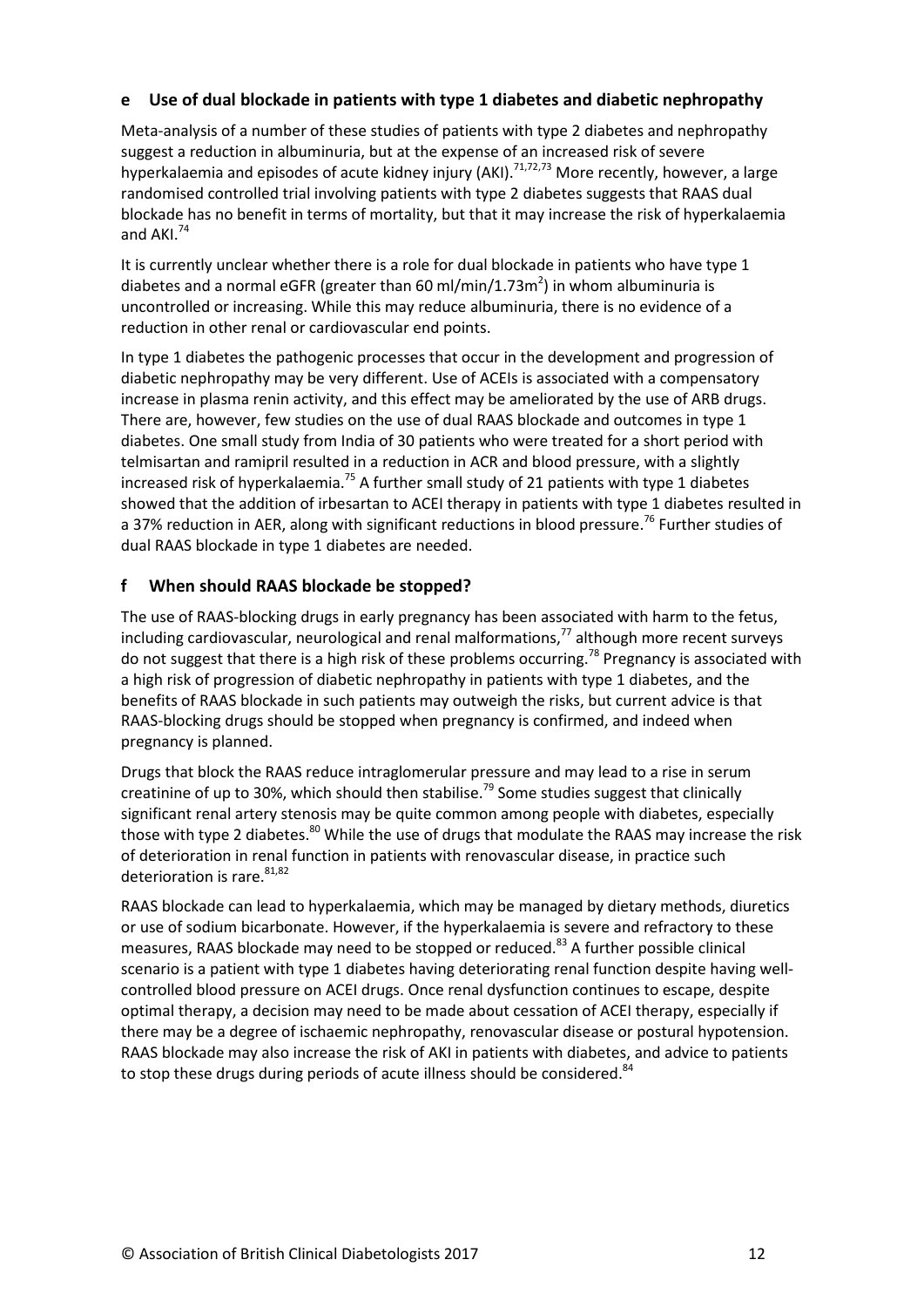<span id="page-13-0"></span>**2 Hypertension management and reninangiotensin-aldosterone system blockade in patients with type 2 diabetes, nephropathy and/or early chronic kidney disease (stages 1–3)**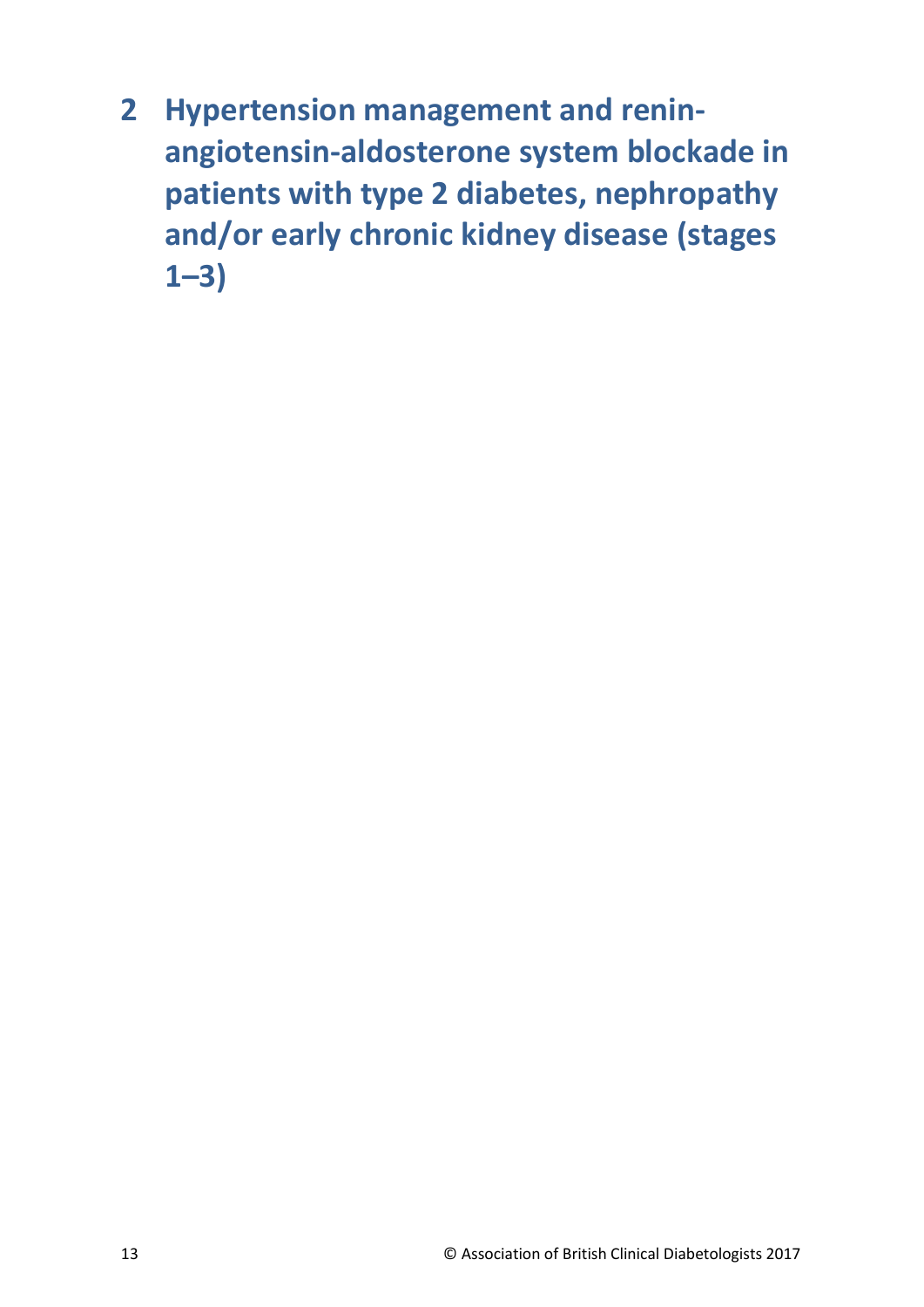## <span id="page-14-0"></span>**Recommendations**

The following are recommendations for RAAS blockade and hypertension management in patients with type 2 diabetes, nephropathy and/or early CKD.

- 1 In patients with type 2 diabetes and hypertension, we recommend salt intake of less than 90 mmol per day (less than 2 g per day of sodium – equivalent to 5 g of sodium chloride) (Grade 1C).
- 2 In patients with type 2 diabetes, CKD and urine albumin excretion rate (AER) of less than 30 mg per 24 hours (albumin:creatinine ratio (ACR) less than 3 mg/mmol), we recommend that their target upright blood pressure should be less than 140/90 mmHg, using antihypertensive therapy in the maximum tolerated doses (Grade 1D).
- 3 In patients with type 2 diabetes, CKD and urine AER of greater than 30 mg per 24 hours (ACR greater than 3 mg/mmol), we suggest aiming for a target upright blood pressure that is consistently less than 130/80 mmHg, using antihypertensive therapy in the maximum tolerated doses (Grade 2D).
- 4 There is no evidence to support either ACEI or ARB therapy as first-line blood pressure lowering agents in comparison with other antihypertensive agents in patients with type 2 diabetes, normal renal function and normal urine AER (less than 30 mg per 24 hours or ACR less than 3 mg/mmol) (Grade 1A).
- 5 We suggest that ACEIs (or ARBs if ACEIs are not tolerated) should be preferentially used in patients with type 2 diabetes and CKD who have urine AER above 30 mg per 24 hours (ACR greater than 3 mg/mmol). We suggest that the dose of ACEI (or ARB) should be titrated to the maximum tolerated (Grade 2D).
- 6 There is currently no evidence to support the role of home or ambulatory blood pressure monitoring in patients with type 2 diabetes and CKD stages 2 and 3 (Grade 1D).
- 7 There is currently no evidence to support the role of dual blockade of the RAAS in patients with type 2 diabetes and CKD stages 1 to 3 (Grade 1B).
- 8 Upright blood pressure targets should be set at no lower than 150/90 mmHg in those with type 2 diabetes who are aged 80 years or over (Grade 2B).
- 9 We suggest that patients with type 2 diabetes with significant renal function impairment (eGFR <45 ml/min/1.73 m<sup>2</sup>) should be advised to withhold RAAS-blocking drugs during periods of acute illness (not graded).

## <span id="page-14-1"></span>**Audit standards**

The following are suggested as audit standards for RAAS blockade and hypertension management in patients with type 2 diabetes, early CKD and/or albuminuria.

- 1 The percentage of patients with type 2 diabetes who have CKD and urine AER of greater than 30 mg per 24 hours (ACR of greater than 3 mg/mmol) who are achieving the target upright blood pressure of less than 130/80 mmHg.
- 2 The proportion of patients with type 2 diabetes who have CKD and urine AER of greater than 30 mg per 24 hours (ACR of greater than 3 mg/mmol) who are on ACEIs or ARBs.
- 3 The percentage of patients with type 2 diabetes who have CKD and urine AER of greater than 30 mg per 24 hours (ACR of greater than 3 mg/mmol) who are not on ACEIs or ARBs (or who are on a suboptimal dosage) due to hyperkalaemia or a decrease in estimated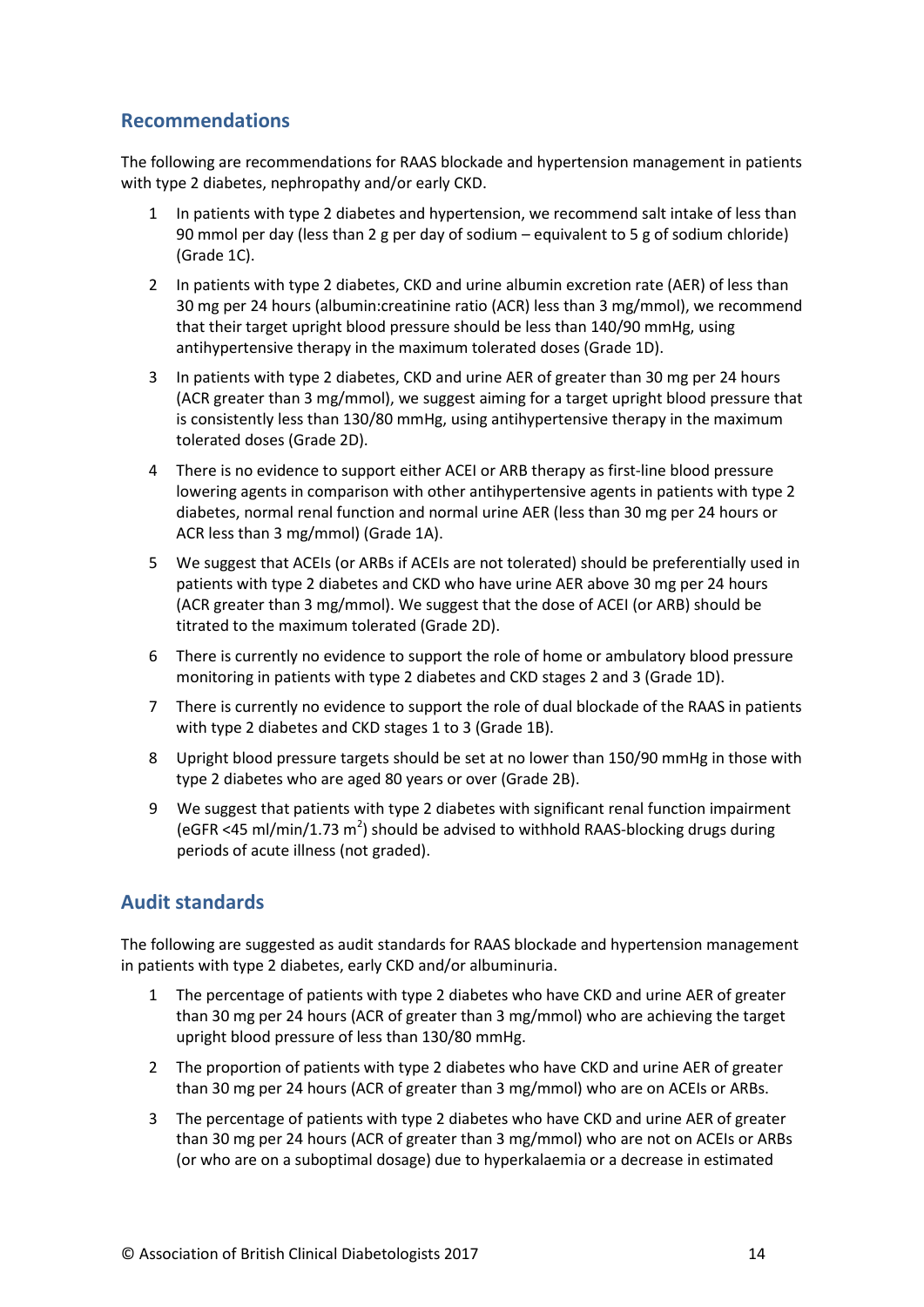glomerular filtration rate (eGFR) of greater than 25% or an increase in serum creatinine of greater than 30%.

4 The number of patients with type 2 diabetes and CKD who are on dual blockade of the RAAS.

# <span id="page-15-0"></span>**Areas that require further research**

The following areas lack good-quality evidence for RAAS blockade and hypertension management in patients with type 2 diabetes, nephropathy and/or early CKD, and hence further research is necessary.

- 1 What is the best method for blood pressure measurement in patients with type 2 diabetes who have CKD?
- 2 What is the evidence-based lower limit for blood pressure reduction in patients with type 2 diabetes who have CKD?
- 3 Does reduction in albuminuria with agents that do not modify blood pressure improve hard cardiovascular and renal outcomes?
- 4 Should RAAS inhibition be maximised in patients with CKD?
- 5 Can potassium binders enable a higher dosage of RAAS inhibitors with better attainment of blood pressure control and reduction in hyperkalaemia?
- 6 Is the use of mineralocorticoid antagonists beneficial in patients with type 2 diabetes and nephropathy?
- 7 What are the best second- and third-line blood pressure lowering agents in patients with type 2 diabetes who have CKD and albuminuria?
- 8 Is there a need for long-term outcome studies of non-dihydropyridine calcium channel blockers in diabetic nephropathy?

## <span id="page-15-1"></span>**Introduction**

Diabetic nephropathy is the leading cause of end-stage renal disease and it is characterised by a triad of persistent albuminuria, hypertension and a decline in glomerular filtration rate (GFR). The presence of diabetic nephropathy increases cardiovascular morbidity and mortality and also increases progression to end-stage renal disease.<sup>85–87</sup> After approximately 20–25 years, 40% of patients with type 2 diabetes develop evidence of diabetic nephropathy.<sup>88</sup> Both hypertension and hyperglycaemia are strong risk factors in determining progression of end-stage renal disease and cardiovascular complications in diabetic nephropathy. Microalbuminuria is one of the earliest manifestations of kidney disease in patients with diabetes and it predicts increased cardiovascular morbidity and mortality in patients with both type 1 and type 2 diabetes.<sup>89,90</sup> The prevalence of microalbuminuria in patients who have had type 2 diabetes for 10 years is 25%, with an annual rate of progression to overt nephropathy of approximately 3%.<sup>88</sup>

The risk of new as well as progressive microalbuminuria is significantly associated with high blood pressure.<sup>91</sup> In patients with diabetes, cardiovascular and renal outcomes are adversely affected by the presence of hypertension and albuminuria. $^{92}$  Thus controlling blood pressure and reducing albuminuria are important treatment goals in diabetic nephropathy. Baseline blood pressure levels have been shown to be a powerful determinant of subsequent kidney failure in large population-based studies.<sup>93,94</sup> Unlike patients with type 1 diabetes, a high proportion of patients with type 2 diabetes often have microalbuminuria and overt nephropathy at diagnosis. Without intervention, 20–40% of patients with type 2 diabetes and microalbuminuria will progress to overt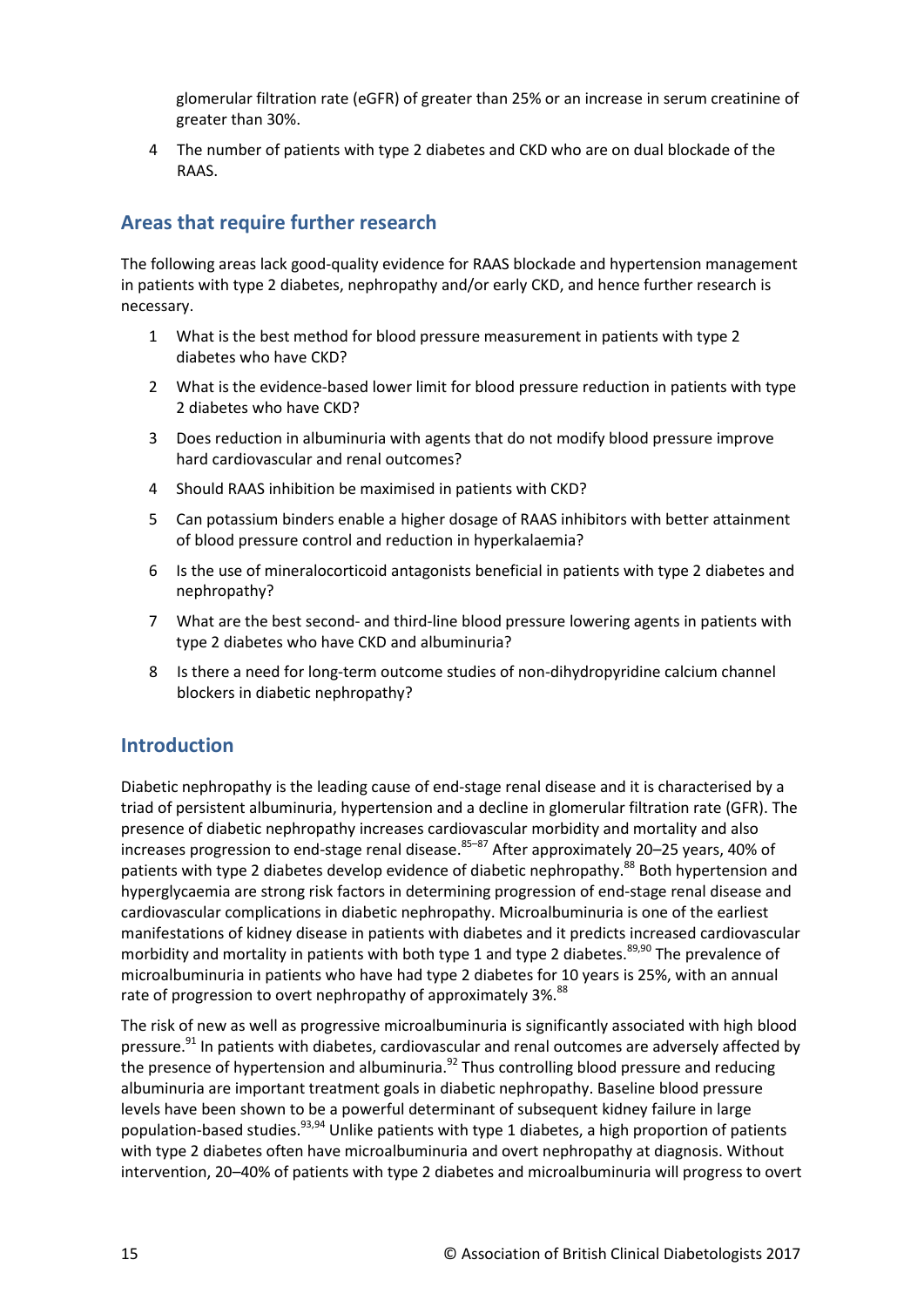nephropathy. After 20 years of overt nephropathy, approximately 20% of those patients will progress to end-stage renal disease.

## <span id="page-16-0"></span>**The renin-angiotensin-aldosterone system**

Dysregulation of the renin-angiotensin-aldosterone system (RAAS) plays a vital role in the pathogenesis of diabetic nephropathy, including pathogenesis of both micro- and macrovascular complications. Hyperglycaemia is associated with increased production of angiotensin II following RAAS over-activation in glomerular mesangial cells.<sup>95</sup> Thus, mechanisms to block the RAAS are an important therapeutic target in patients with type 2 diabetes and nephropathy.

## <span id="page-16-1"></span>**Hypertension in patients with type 2 diabetes**

In nearly one-third of patients with type 2 diabetes, hypertension is present at the time of their diagnosis. Hypertension and type 2 diabetes may be related to underlying diabetic nephropathy, to co-existing essential hypertension or to renovascular disease, or it may be part of the complex insulin resistance syndrome. Hypertension in patients with type 2 diabetes is generally associated with expanded plasma volume, increased peripheral vascular resistance and low renin activity.<sup>96</sup>

The threshold for diagnosis and aims for hypertension control in patients with type 2 diabetes vary according to national and international guidelines. In the UK, for the management of hypertension in patients with diabetes and for those with a urinary albumin:creatinine ratio (ACR) of 70 mg/mmol or more and CKD, National Institute for Health and Care Excellence (NICE) guidance recommends a target blood pressure of less than 130/80 mmHg.<sup>29</sup> The American Diabetes Association and the American Society of Nephrology recommend a blood pressure of less than 140/90 mmHg in all patients with type 2 diabetes and renal disease.<sup>97</sup> The Kidney Disease Improving Global Outcomes (KDIGO) guidelines recommend a blood pressure of less than or equal to 140/90 mmHg in those who have an albumin excretion rate (AER) of less than 30 mg per 24 hours (ACR greater than 3 mg/mmol), or less than or equal to 130/80 mmHg if the AER is greater than 30 mg per 24 hours (ACR greater than 3 mg/mmol) in patients with type 2 diabetes.<sup>21</sup>

There is little evidence base for recommending blood pressure targets in older patients who have CKD. Most randomised controlled trials excluded patients who were over 70 years of age (mean age 65 years: about 2.5% were older than 85 years of age) but some indirect inferences can be drawn from studies of older populations who do not specifically have CKD. While there is some evidence regarding the treatment of high blood pressure in much older people (that is, older than 80 years of age) from the Hypertension in the Very Elderly Trial (HYVET),<sup>98</sup> it applies to a blood pressure target of 150/80 mmHg in patients with CKD who have an eGFR greater than 40 ml/min/1.73m<sup>2</sup>. The KDIGO guidelines<sup>21</sup> suggests tailoring blood pressure treatment in older patients with CKD to consider age, comorbidities and other therapies, with a gradual escalation of treatment and close attention to electrolyte disorders, acute deterioration in kidney function, orthostatic hypotension and side effects of medications.

Thus it would seem reasonable to suggest a target upright systolic blood pressure of no less than 150 mmHg in much older patients with CKD, taking into account side effects of medications and comorbidities.

### <span id="page-16-2"></span>**The role of home and ambulatory blood pressure measurement**

Although home and ambulatory blood pressure monitoring is thought to be more representative of real-life blood pressure, their exact role in the diagnosis and management of hypertension is unclear because a limited number of studies have been conducted in patients with type 2 diabetes who have CKD. However, it is recognised that high ambulatory blood pressure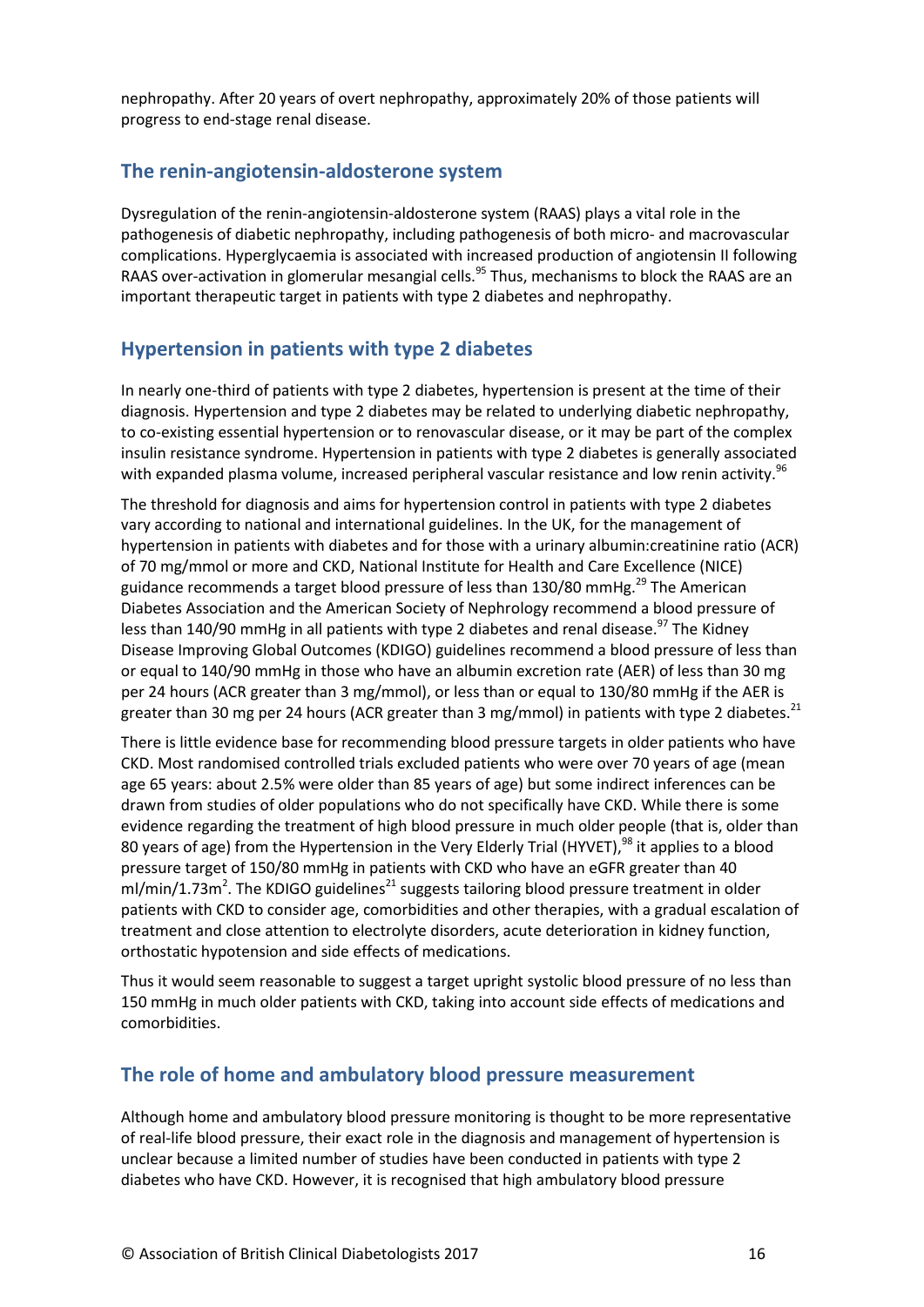measurement systolic pressures and nocturnal non-dipping are associated with increased mortality and a decline in eGFR.<sup>99–101</sup> A small study of ambulatory blood pressure measurement in patients with CKD, where 436 patients who were hypertensive were prospectively followed up, showed that it was much more accurate in predicting both renal and cardiovascular outcomes than office blood pressure.<sup>102</sup> Self blood pressure monitoring and ambulatory blood pressure measurement utilises oscillometric assessment of blood pressure at the elbow, which may be influenced by irregularities of pulse and high pulse pressures. In the UK, NICE guidelines recommend confirming hypertension with ambulatory home monitoring before starting or increasing antihypertensive agents.<sup>29</sup> Given the technical and economic barriers, and the lack of randomised controlled trials using these methods for blood pressure assessment in patients with type 2 diabetes with CKD, these methods are not currently recommended.

# <span id="page-17-0"></span>**Lifestyle modification and impact on blood pressure**

There is good evidence from a number of observational studies and randomised controlled trials that factors like salt intake, weight and body mass index (BMI), exercise frequency and alcohol intake all have a significant impact on blood pressure levels.<sup>103-106</sup>

#### **a Salt intake**

The KDIGO guidelines suggest lowering salt intake to less than 90 mmol of sodium per day (less than 2 g of sodium, which corresponds to 5 g of sodium chloride). High salt intake has a greater impact on blood pressure for patients with diabetes, especially in patients with CKD, due to their reduced ability to excrete salt load in their urine. Restricting salt intake lowers blood pressure by a moderate amount, as shown in a systemic review of seven trials where salt intake was restricted to 4–6 g (70–100 mmol), systolic blood pressure was reduced by 4.7 mmHg and diastolic blood pressure was reduced by 2.5 mmHg. $107$ 

Given that salt restriction is inexpensive and it helps to lower blood pressure in the general population, despite a lack of availability of large-scale, long-term randomised controlled trials of salt restriction in patients with CKD, there is no reason to believe that blood pressure reduction through salt reduction will not be beneficial, although it would add to the dietary restrictions for managing diabetes. A low-salt diet has been shown to reduce blood pressure and albuminuria in the short term in patients who are on angiotensin receptor blockers (ARBs) and it may be a consideration for those with high blood pressure who have had a poor response to ACEIs or ARBs.108,109

### **b Weight and BMI**

The KDIGO guidelines recommend achieving or maintaining a healthy weight (BMI 20–25). Some observational studies, but not randomised trials, suggest that weight loss is likely to improve blood pressure in patients with CKD, but there is a lack of high-quality randomised controlled trials in this area.

Although obesity has been proposed to be a potential mediator of CKD progression, trials are conflicting and reliable data remain sparse. There is no role of weight loss diets in CKD either. Overall, achieving a healthy body weight will improve blood pressure levels and prognosis in CKD, particularly in the early stages (stages 1–2). Malnutrition needs to be avoided in more advanced stages of CKD.<sup>110</sup>

#### **c Exercise programme**

The KDIGO guidelines recommend undertaking an exercise programme that is compatible with cardiovascular health and tolerance, aiming for at least 30 minutes of exercise five times per week. Increased physical exercise has a broad range of positive health outcomes in the general population. However, there are no randomised controlled trials in the CKD population: there are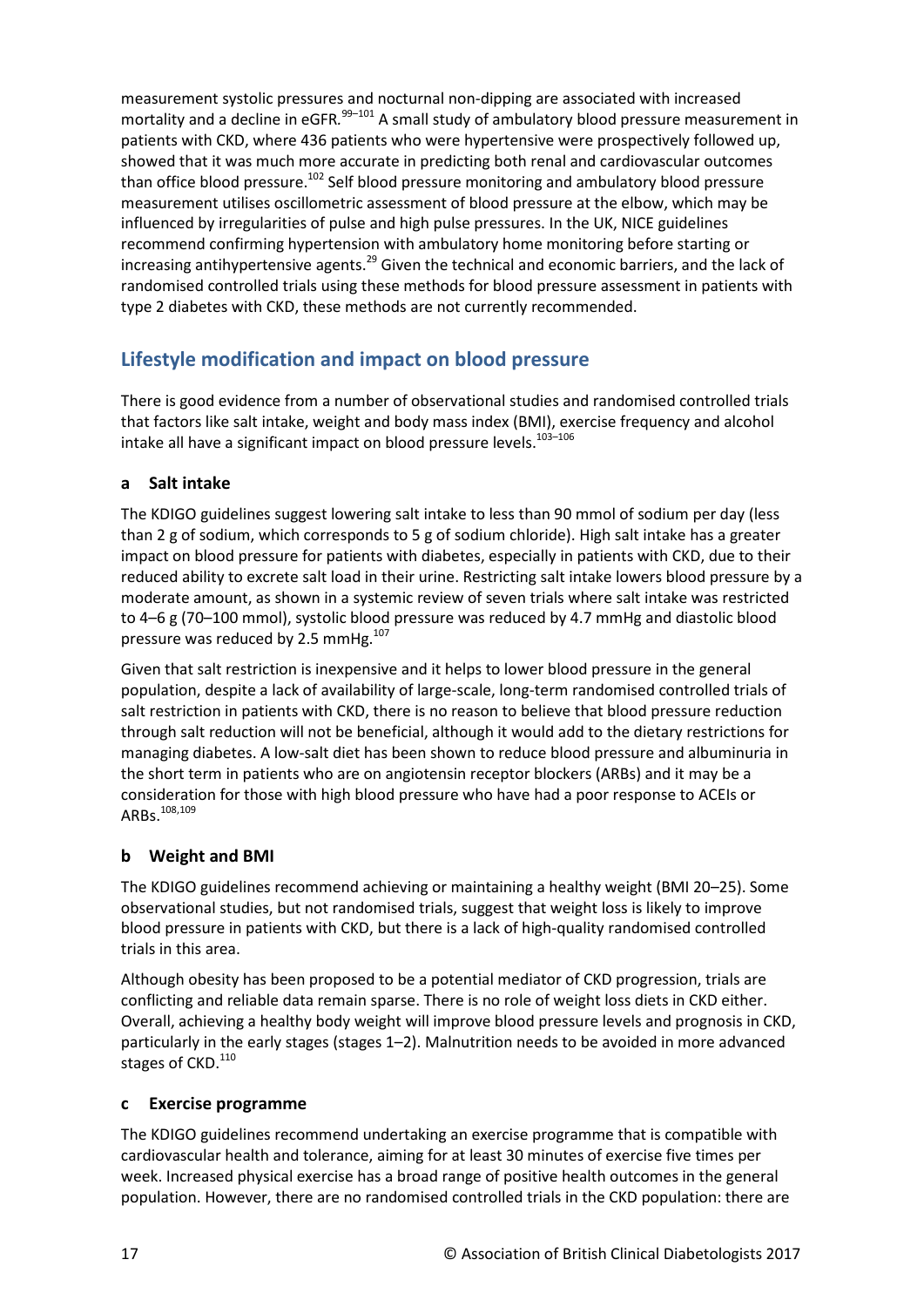mostly observation studies. The benefits of exercise on blood pressure and on general health are likely to be similar in the CKD population to the benefits in the general population.<sup>111</sup>

### **d Alcohol intake**

The KDIGO guidelines suggest limiting alcohol intake to no more than two standard drinks per day for men and no more than one standard drink per day for women. Most of the effects of alcohol reduction are related to its effect on blood pressure; that is, suggesting that restricting alcohol intake would lower blood pressure. All the trial evidence is mostly related to the general population and there are no specific data on patients with CKD, but the effects of alcohol intake on blood pressure are expected to be similar.<sup>112</sup>

## <span id="page-18-0"></span>**Blood pressure lowering agents**

In patients with type 2 diabetes and CKD, three or more blood pressure agents are frequently required. There is increasing emphasis on individualisation of therapy. Eventually, the choice of agent is less important than the actual reduction in blood pressure that is achieved. There is little evidence to support the use of any particular agent in controlling blood pressure in CKD, nor are there any data to suggest the choice of second- or third-line medications. The exception to this rule is the use of ACEIs or ARBs in patients with CKD who have albuminuria. ACEIs and ARBs have each been shown to be effective in delaying disease progression in patients with type 2 diabetes who have microalbuminuria or established diabetic nephropathy. There is a need to escalate to the maximal doses of ACEI or ARB in patients who have diabetes and albuminuria before moving on to additional agents in order to achieve the required blood pressure targets. However, there is no evidence that these agents are effective in the primary prevention of diabetic nephropathy. The use of ACEIs or ARBs in patients with type 2 diabetes reduces microalbuminuria and retards the progressive loss of renal function.<sup>56,113-115</sup> ARBs are said to provide renoprotection over and above their blood pressure lowering effect and short-term albuminuria reduction, and they are said to have a long-term favourable effect on renal prognosis.<sup>116</sup>

## <span id="page-18-1"></span>**RAAS blockade in patients with type 2 diabetes without albuminuria**

The use of RAAS blockade has significant benefits on cardiovascular and renal end points in people with diabetes, independent of their blood pressure lowering effect, as shown in the Heart Outcomes Prevention Evaluation (HOPE) trial and the European trial on reduction of cardiac events with perindopril in stable coronary artery disease.<sup>117,118</sup> Whereas most guidelines favour the use of RAAS blockade as first-line treatment for people with diabetes, hypertension and CKD (the American Diabetes Association, the American Society of Hypertension, the International Society of Hypertension),<sup>119,120</sup> the European Society of Cardiology / European Society of Hypertension guidelines from 2013 and the eighth Joint National Committee on Prevention, Detection, Evaluation and Treatment of High Blood Pressure from 2014 recommend the use of *any* class of antihypertensive agent in people with diabetes in the *absence* of albuminuria, but suggest the use of RAAS blockade as first-line treatment *only* in the presence of albuminuria.<sup>121,122</sup>

This is based on the findings of 19 randomised controlled trials that enrolled 25,414 participants with diabetes, with a total of 95,910 patient years of follow-up. The results of this study from head-to-head randomised trials of RAAS blockade versus other antihypertensive agents failed to show superiority of RAAS blockade in people with diabetes and *no albuminuria*, and it suggested that any class of antihypertensive agents can be used in such patients.<sup>123</sup>

# <span id="page-18-2"></span>**RAAS blockade in patients with type 2 diabetes and albuminuria or microalbuminuria**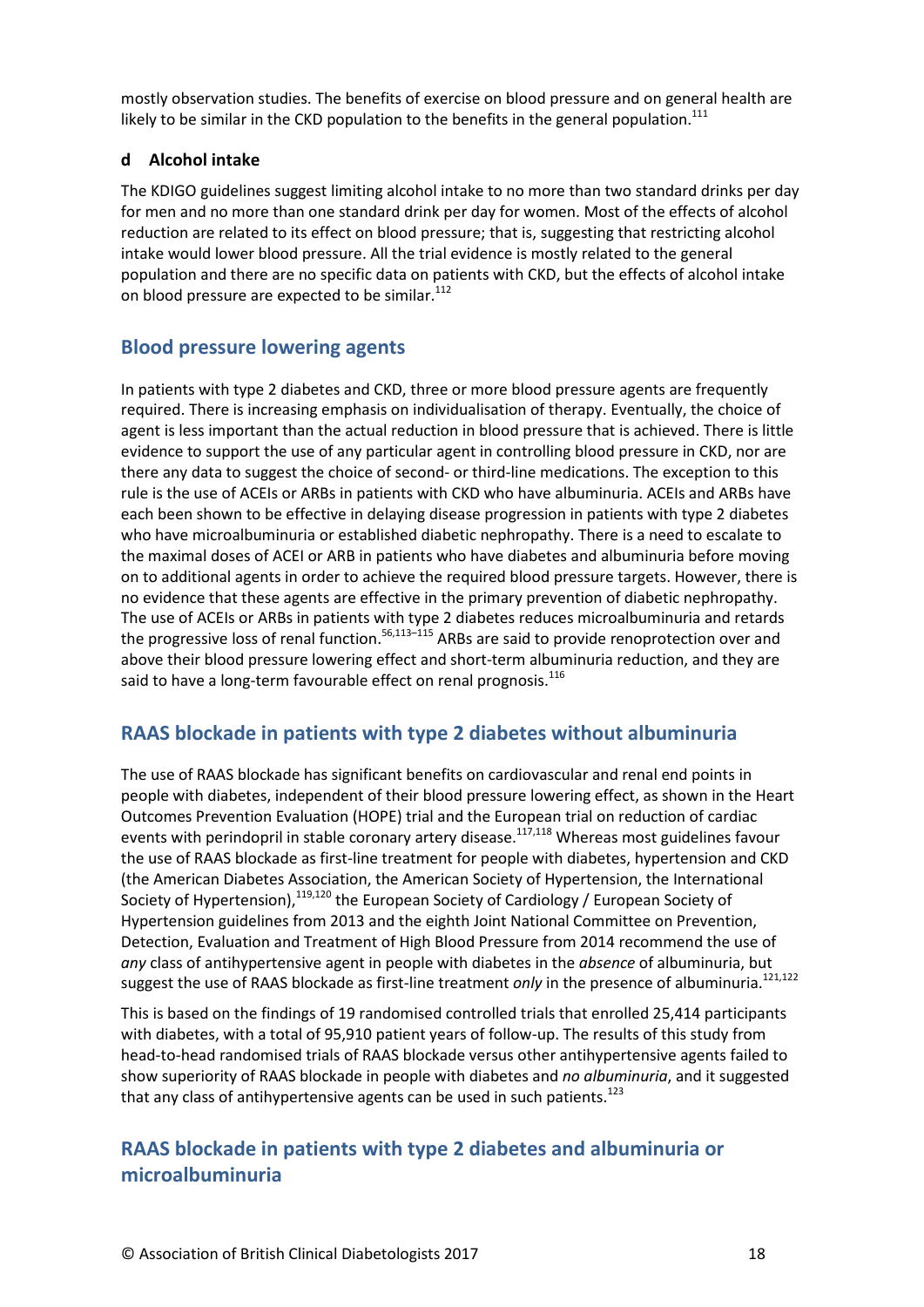In the UK, NICE guidance suggests offering a low-cost RAAS antagonist to people with CKD and diabetes who have: an ACR of 3 mg/mmol or more; hypertension and an ACR of 30 mg/mmol or more; or an ACR of 70 mg/mmol or more irrespective of hypertension or cardiovascular disease.<sup>124</sup> The favourable effects of RAAS blockade have been seen mainly in placebo controlled trials<sup>115,117</sup> and it has been postulated that the benefits of RAAS blockade on renal outcomes was probably as a result of their blood pressure lowering effect. <sup>125</sup> Several major trials have also demonstrated clear benefits of ARB use in patients who have diabetic nephropathy.<sup>126,127</sup>

# <span id="page-19-0"></span>**Use of ACEIs and ARBs (dual blockade) in diabetic nephropathy**

ACEIs and ARBs block the RAAS at different sites and, in theory, dual blockade should provide more effective and complete blockade of the RAAS. The rationale for dual blockade is based on a phenomenon called 'angiotensin II escape', whereby evidence suggests that standard doses of ACEIs only offer a partial blockade of the angiotensin-converting enzyme (ACE).<sup>128</sup> It is said that enzymes such as chymase and cathepsin G can generate angiotensin II from angiotensinogen and other peptide substrates.<sup>129</sup>

Several early studies had suggested that using a combination of ACEI/ARB provided additional benefit in diabetic nephropathy in terms of surrogate albuminuria lowering. However, there remains substantial controversy about whether ACEIs and ARBs should be combined, given that most of these studies were small in size and short in duration.

In one meta-analysis of 10 trials, 156 patients received a combination of ACEI/ARB and 159 received an ACEI only (the duration of the study was 8–12 weeks). The combination was shown to reduce albuminuria at the expense of statistically and clinically significant reductions in eGFR. There was a suggestion that this decrease could be secondary to a reduction in blood pressure alone.<sup>71</sup> Most of the evidence base for combination dual blockade therapy initially came from studies about heart failure without any long-term data to support it (the candesartan and lisinopril microalbuminuria (CALM) study).<sup>130</sup> This study evaluated the effects of dual blockade of candesartan and lisinopril on blood pressure and microalbuminuria in 199 patients with type 2 diabetes (the duration of the study was 24 weeks). At the end of the study, combination therapy was found to be significantly more effective in reducing urinary ACR (50% with combination, 24% with candesartan and 39% with Lisinopril) and diastolic blood pressure (16.3 mmHg, 10.4 mmHg and 10.7 mmHg reduction, respectively) than either agent alone. Criticisms of some of these studies were that there were no long-term follow-up data and that maximal doses of ACEIs were not used. It is also questionable whether the effects were specifically related to combination therapy or whether it was blood pressure reduction *per se* that was instrumental.

The ONTARGET study involved telmisartan and ramipril, and showed that the primary renal outcome (ie dialysis, doubling of serum creatinine and death) was similar for telmisartan (13.4%) and ramipril (13.5%), but was increased with combination therapy (14.5%, p=0.037). The combination therapy, although associated with reduced albuminuria, caused the greatest decline in eGFR. $^{131}$ 

The KDIGO guidelines provide specific advice on dual blockade.<sup>21,132</sup> In the UK, a NICE guideline explicitly states that combination therapy should not be used. The European Renal Best Practice working group has the same viewpoint as NICE.<sup>133</sup> The Canadian Health Education Programme's (CHEP's) 2009 recommendation advised against the use of dual blockade for patients with nonproteinuric CKD or in patients with diabetes and normal urinary albumin levels.<sup>134</sup>

Overall, therefore, there is no current evidence to suggest a beneficial effect of ACEI/ARB combination on the progression of diabetic nephropathy. Instead, combination therapy resulted in clinically significant decreases in eGFR and hyperkalaemia.<sup>135</sup> In one meta-analysis involving 17,337 patients, the adverse effects of dual blockade revealed significantly high rates of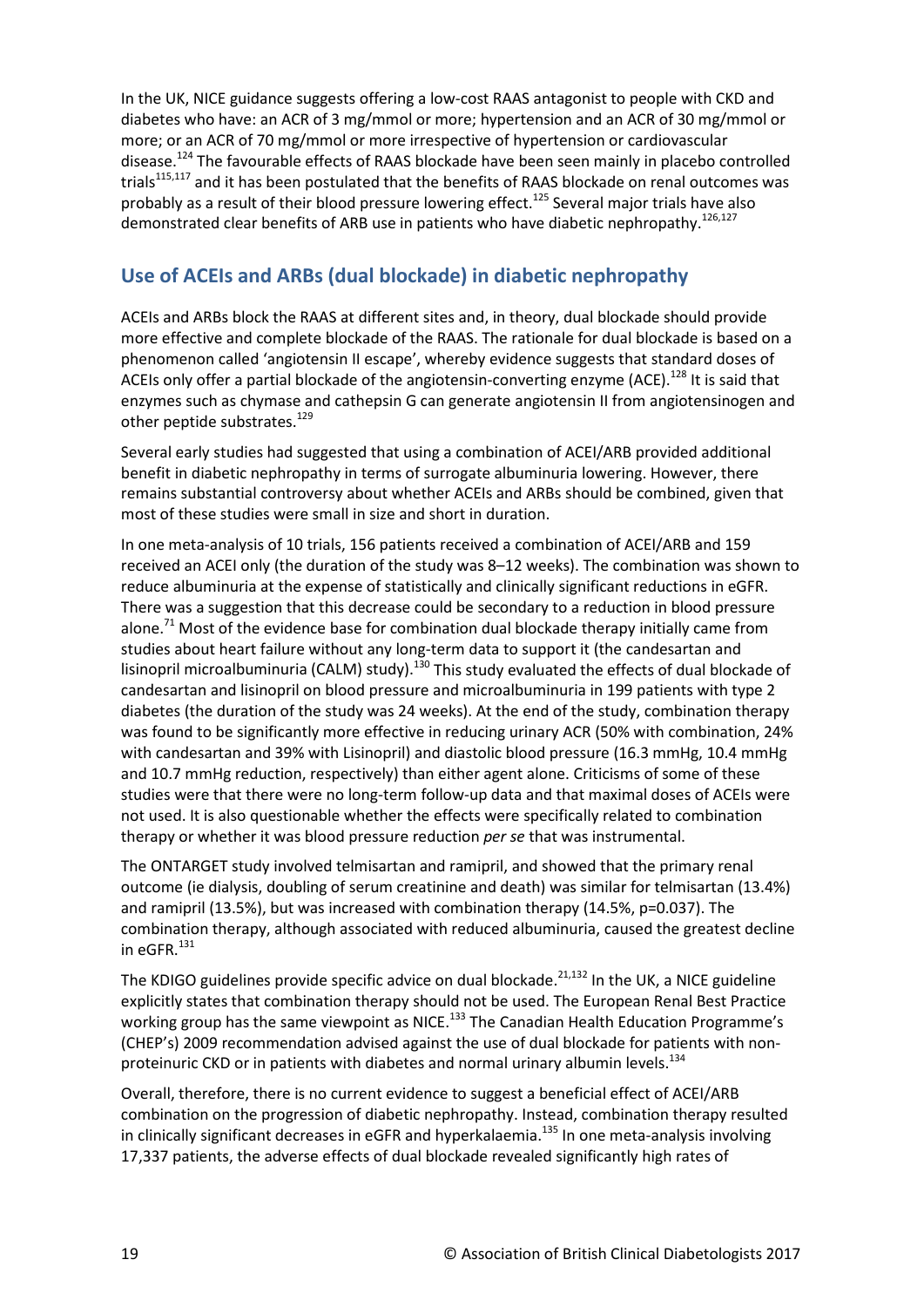discontinuation because of a worsening of renal function, hyperkalaemia and symptomatic hypotension.<sup>136</sup>

It is to be noted, however, that most studies published so far with regard to dual blockade have involved patients with *normal renal function* who did not have a clinically significant rise in serum potassium or creatinine with dual blockade. However, in real life, widespread use of these agents would most likely involve patients with resistant hypertension with chronic renal impairment, and such patients therefore will tend to have more of these side effects.

# <span id="page-20-0"></span>**Aldosterone blockade in patients with diabetic nephropathy**

Aldosterone, the principal physiological mineralocorticoid, has deleterious effects on both the cardiovascular system and the kidneys. There is evidence to suggest that initial RAAS blockade suppresses aldosterone levels. However, due to the phenomenon of aldosterone escape, aldosterone levels rise subsequently and can often exceed the baseline. ACEIs or ARBs do not directly block the effects of aldosterone at the receptor level.<sup>137</sup>

Most evidence of the use of aldosterone antagonists like spironolactone, eplerenone and (more recently) finerenone come from heart failure trials. In one study of type 2 diabetes patient with early nephropathy and normal renal function, adding spironolactone to ACEI treatment was shown to be clinically useful and safe for patients who showed aldosterone escape during ACEI treatment and who no longer showed maximal antiproteinuric effects of ACE inhibition.<sup>138,139</sup> In another study of patients with type 2 diabetes, macroalbuminuria and serum creatinine of less than 160 µmol/l, treatment with spironolactone was found to be superior to cilazapril in reducing albuminuria.<sup>140</sup> In that study, 50 mg of spironolactone was used and blood pressure of less than 135/85 mmHg was pre-treated with atenolol and hydrochlorothiazide before randomisation. The authors concluded that the superior effect of spironolactone was independent of its hypotensive effect, although 15% of patients had to discontinue spironolactone because of hyperkalaemia.

There is also evidence for additive effects of eplerenone (an aldosterone antagonist that does not have the oestrogenic side effects of spironolactone) like in the other aldosterone antagonist trials. Eplerenone was found to have beneficial effects on microalbuminuria in patients with type 2 diabetes when it was added to enalapril, although there was a much higher incidence of hyperkalaemia.<sup>141</sup> In the largest randomised controlled trial available using eplerenone, patients with CKD, elevated urinary albumin levels and type 2 diabetes (177 patients) received 50–100 mg of eplerenone and 91 patients received a placebo. The addition of eplerenone to enalapril 20 mg per day resulted in a 40–50% reduction in AER by 12 weeks in the eplerenone group, but by less than 10% in the placebo group. Small reductions in eGFR and systolic blood pressure were noted, as was hyperkalaemia.<sup>142</sup>

More recently, finerenone, a novel non-steroidal mineralocorticoid antagonist with greater receptor selectivity than spironolactone and eplerenone, has been shown to provide a greater reduction in albuminuria and end organ damage, compared with spironolactone or eplerenone. This was shown in the Mineralocorticoid Receptor Antagonist Tolerability – diabetic nephropathy (ARTS-DN) study involving 1,501 patients who were already receiving an ACEI or ARB (the mean age of the patients was 64.2 years, 37% of the patients had a urinary ACR greater than 30 mg/mmol and 40% had an eGFR of 60 ml/min/1.73m<sup>2</sup> or lower). Finerenone reduced the urinary ACR at day 90 (relative to the baseline) more significantly than the placebo, and the pre-specified secondary outcome of hyperkalaemia leading to discontinuation was not observed either in the placebo or the finerenone group at various dosages. Also, there was no difference in terms of the incidence of a greater than 30% decrease of eGFR in either group. Thus 2.5–10 mg finerenone per day reduced albuminuria from the baseline in patients with CKD and heart failure with a lower incidence of hyperkalaemia than spironolactone. It has thus been postulated that this new mineralocorticoid receptor antagonist may be able to address the unmet medical need of safely managing albuminuria without effecting serum potassium in patients with type 2 diabetes who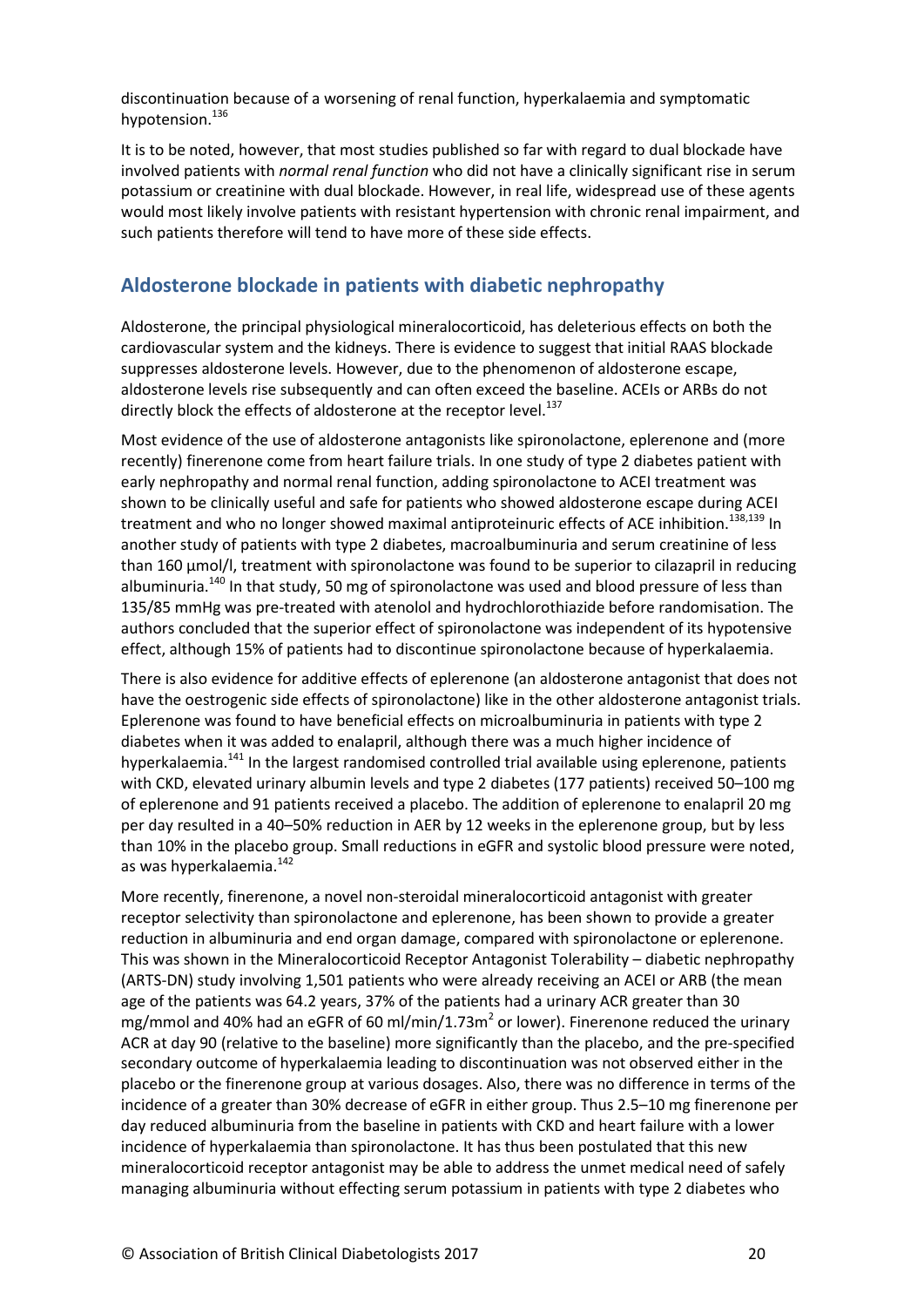have nephropathy. The strength of the study is that there was only a modest reduction in blood pressure at the highest dose of finerenone: quite unlike any other mineralocorticoid antagonist study in the past. The limitations of the study, however, include its short duration, the lack of a control group and that 60% of patients had an eGFR above 60 ml/min/1.73m<sup>2</sup>, which put them at relatively low risk of hyperkalaemia.<sup>143</sup>

From the above evidence, it may be reasonable to consider adding in an aldosterone antagonist, particularly for patients with an eGFR of greater than 60 ml/min/1.73 $m^2$  and a serum potassium of less than 5 mmol with worsening albuminuria despite being on a maximal dose of ACEI or ARB.

# <span id="page-21-0"></span>**Use of direct renin inhibitors in diabetic nephropathy**

The use of aliskiren in patients with type 2 diabetes and nephropathy has been shown to reduce AER, although no significant effects on renal outcomes have been noted. In the ALTITUDE trial, where aliskiren or a matching placebo was used on top of an ACEI or ARB in patients with diabetic nephropathy, there were significant reductions in albuminuria but the trial was stopped early due to the low likelihood of ever demonstrating a benefit and the suggestion of an increased risk of non-fatal stroke, renal complications, hyperkalaemia and hypotension.<sup>144</sup> The drug has subsequently been withdrawn from the market.

In another trial involving 599 patients, aliskiren was used either alone or in combination with losartan for 6 months. This resulted in a reduction of urinary ACR by 20% compared with the use of losartan alone. There were small differences in blood pressure between the two groups but no difference was found between the rates of adverse events.<sup>145</sup> Direct renin inhibitors are not currently recommended for use in diabetic nephropathy.

# <span id="page-21-1"></span>**When should RAAS blockade be stopped?**

Although ACEIs and ARBs are valuable blood pressure lowering agents in patients with type 2 diabetes and CKD, they are not without their side effects.

## **a Hyperkalaemia**

In the UK, NICE guidance suggests measuring serum potassium and eGFR before starting RAAS blockade, and repeating the measurements 1–2 weeks after starting RAAS blockage and after each dose increase. NICE further says not to offer these agents if the patient's pre-treatment serum potassium is greater than 5 mmol/l. $^{29}$  NICE also suggests that these agents should be stopped if the serum potassium concentration increases to 6 mmol/l or more, and other drugs known to promote hyperkalaemia have been discontinued. No specific guidance is available from any other organisation.

### **b A drop in eGFR or an increase in serum creatinine**

Given the basic pathophysiological mechanism of RAAS blockade, these agents cause a reduction in eGFR and urinary albumin excretion through efferent and afferent glomerular arteriolar dilatation, with a resultant fall in intra-glomerular blood pressure. A reversible reduction of eGFR of up to 30% can be expected. Greater reductions may indicate underlying renal artery stenosis.

NICE guideline states that if there is a decrease in eGFR of greater than 25% or an increase in serum creatinine of greater than 30% with RAAS blockade, renal function tests need to be repeated within 1–2 weeks. If the eGFR drops by 25% or more, or there is a change in serum creatinine by 30% or more, NICE guidance suggests conducting further investigations to identify a cause of renal deterioration, such as volume depletion or non-steroidal inhibitor / potassiumsparing diuretic use.<sup>146,147</sup>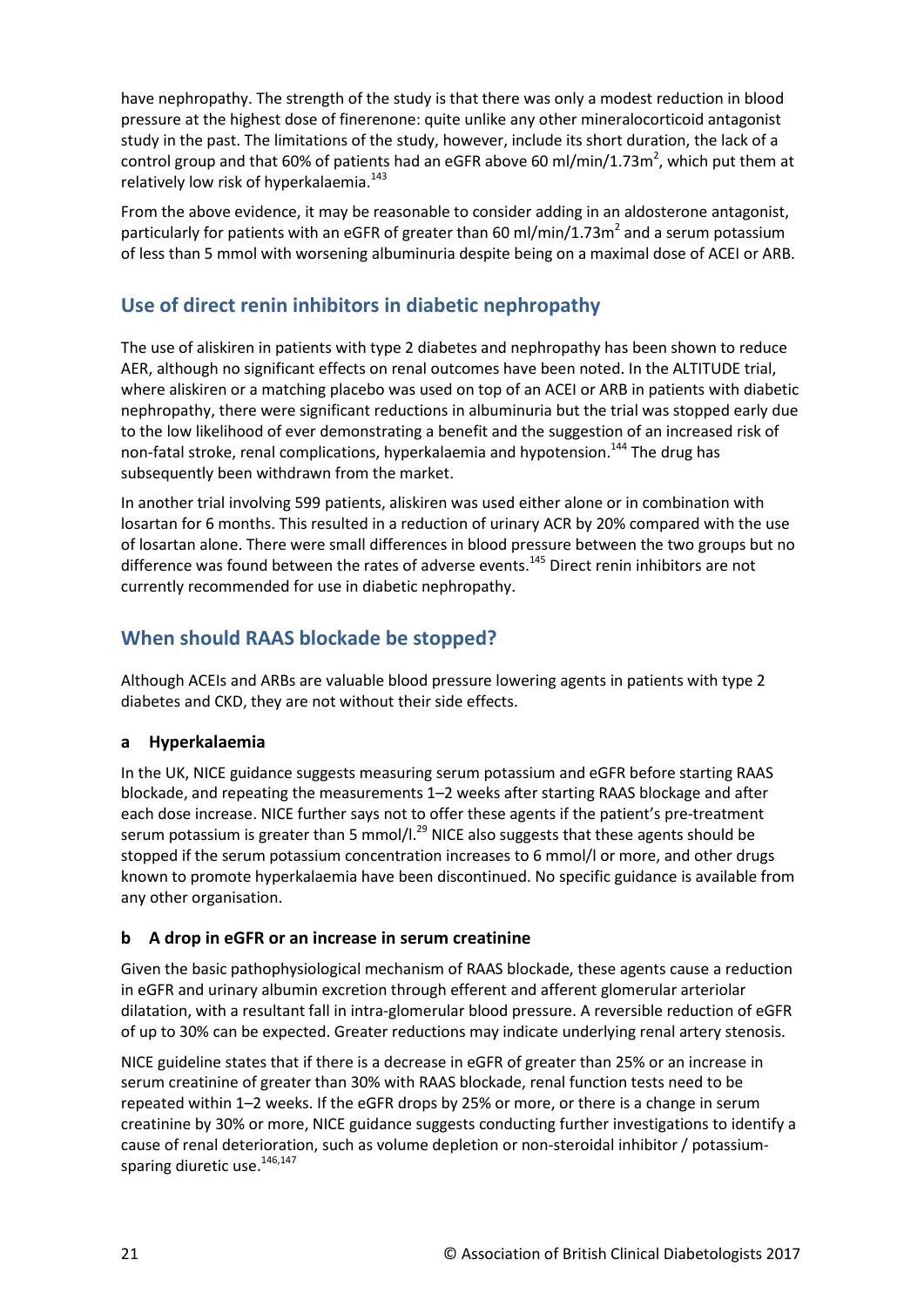#### **c Pregnancy**

Given the potentially teratogenic nature of RAAS blockade drugs, the KDIGO guidelines suggest that the use of these drugs in women of childbearing age should be balanced with the risk of pregnancy. 148

#### **d Inter-current illness**

There are risks of large reductions in eGFR with RAAS blockade, particularly during intercurrent illness or with intravascular fluid depletion (diarrhoea, vomiting and high fever). It is therefore recommended to reduce the dose or to hold off ACEI or ARB use until recovery is made, because ensuing hypotension may cause an acute decline in eGFR in patients with type 2 diabetes with CKD who are taking ACEIs or ARBs. These precautions should especially be taken if a patient is on a combination involving non-steroidal anti-inflammatory drugs or diuretics.<sup>149-151</sup>

# <span id="page-22-0"></span>**Other agents for blood pressure lowering in patients with type 2 diabetes and nephropathy**

Most of the evidence for the use of other antihypertensive agents (apart from ACEIs or ARBs) is extrapolated from the general population and there is little evidence of their specific use or rationale in patients with type 2 diabetes and CKD.

#### **a Calcium channel blockers**

There is good evidence to suggest that non-dihydropyridine calcium channel blockers (verapamil and diltiazem) reduce albuminuria.<sup>67,152</sup> A multicentre trial in patients with type 2 diabetes and nephropathy suggested that adding a non-dihydropyridine calcium channel blocker to an ACEIbased regime can be effective at lowering residual albuminuria with or without a significant reduction in systolic blood pressure.<sup>153</sup> Thus non-dihydropyridine calcium channel blockers can be used as a valid additive or alternative to ACEIs or ARBs in patients with type 2 diabetes, suggesting that their renal protective effects are over and above blood pressure lowering alone.

### **b Beta-blockers**

Much of the bad publicity about beta-blockers is related to the use of atenolol, which has been the most frequent comparator in most randomised controlled trials. However, beta-blockers are not a homogenous class of drug, and agents like celiprolol, carvedilol and nebivolol have vasodilating properties and do not share the negative properties of atenolol (that is, a lack of 24 hour antihypertensive effect and withdrawal effects). In the UK, NICE guidance does not favour beta-blockers as the first-line choice in the treatment of hypertension in the general population. There is evidence that in patients with type 2 diabetes with advanced CKD and a high risk of sudden death, beta-blockers may prove to be beneficial by lowering heart rate apart from lowering sympathetic hyperactivity and preventing ventricular arrhythmias.<sup>154,155</sup> A meta-analysis of beta-blockers used to treat CKD supports the use of beta-blockers in patients with CKD who have heart failure, but it does not provide evidence of their efficacy in preventing mortality, cardiovascular events or renal disease progression in patients with CKD who do not have heart failure.<sup>156</sup>

#### **c Diuretics**

In the UK, NICE guidance prefers agents with a thiazide-like action such as chlorthalidone and indapamide, and this is relevant for patients with CKD who have type 2 diabetes.<sup>29</sup> Chlorthalidone was used in the largest randomised controlled trial in hypertension (the Anti-hypertensive and Lipid-Lowering Treatment to Prevent Heart Attack Trial (ALLHAT) study).<sup>157</sup> The evidence base for indapamide is through the Hypertension in the Very Elderly Trial (HYVET).<sup>98</sup> The PROGRESS trial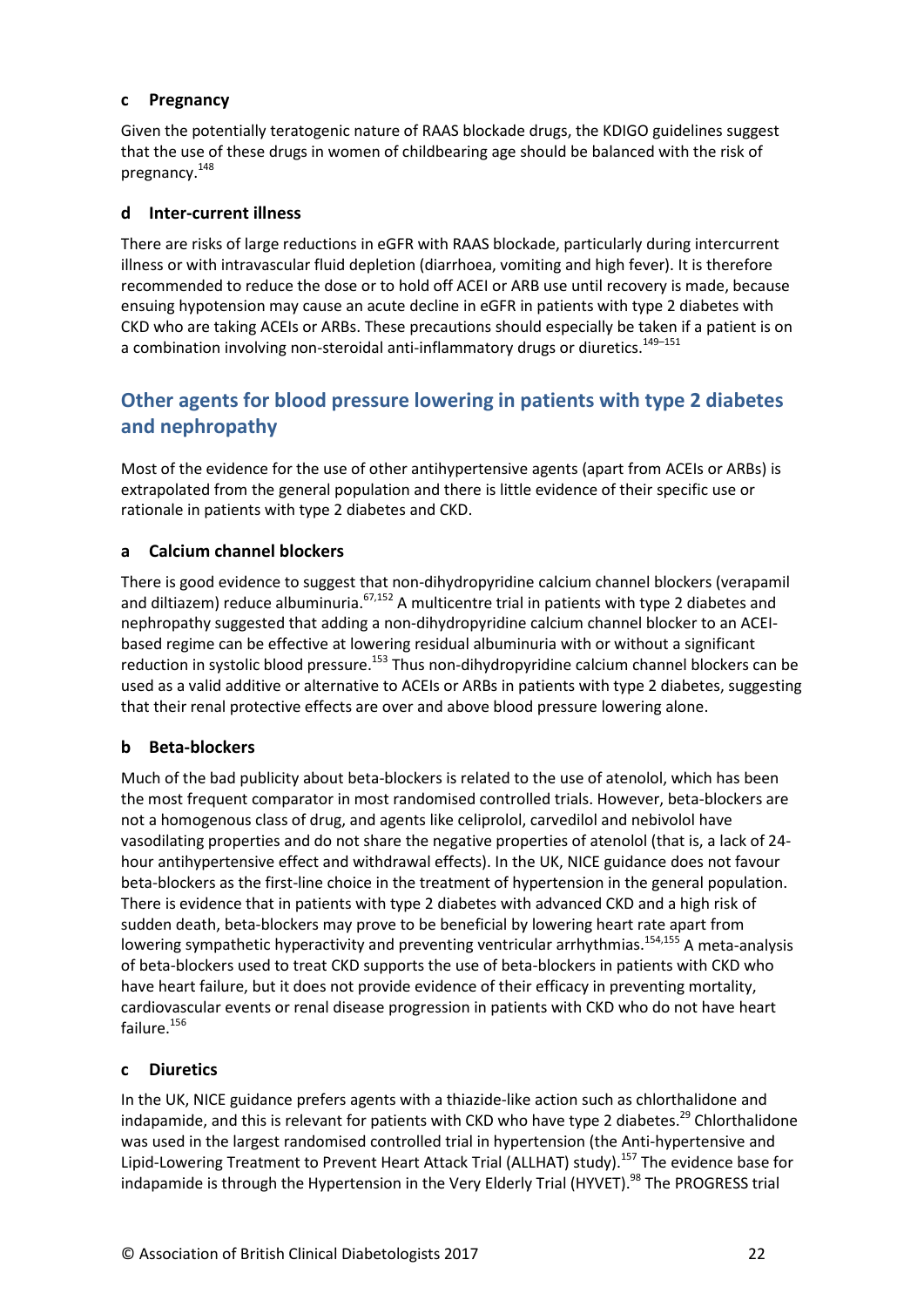involved a combination of indapamide and perindopril, and was shown to reduce the risk of stroke.<sup>158</sup> The additional advantage of indapamide is its potassium-depleting effect, and this may be convenient when it is combined with ACEIs or ARBs, particularly in patients with type 2 diabetes who have CKD. Loop diuretics like furosemide would be particularly useful for treatment of hypertension in patients with type 2 diabetes with advanced CKD (stages 4–5), as fluid overload is invariably a major contributing factor in such patients.

## **d Alpha-blockers**

Drugs like doxazosin could be an adjunctive treatment for hypertension in patients with type 2 diabetes and CKD in whom other therapies have failed or not been tolerated, particularly if symptoms of prostatic hypertrophy are present. Alpha-blockers are generally not recommended first line because of the common side effects of postural hypotension, tachycardia and headache.

### **e Centrally acting alpha adrenergic agonists**

Centrally acting alpha adrenergic agonists cause vasodilation by reducing sympathetic outflow from the brain. Common agents in this category are methyldopa, clonidine and moxonidine. Doses of methyldopa and clonidine are not generally required to be reduced in patients with CKD. Although moxonidine is extensively excreted by the kidney, one randomised controlled trial that compare it with a calcium channel blocker added to an ACEI or ARB plus a loop diuretic indicated that it is safe to be used in advanced CKD.<sup>159</sup> Common side effects of moxonidine include headache, tiredness, dizziness and gastrointestinal symptoms, which occur in 10–15% of patients. These agents should not be used first line, but they are generally used in conjunction with other antihypertensive agents in patients with type 2 diabetes who have hypertension.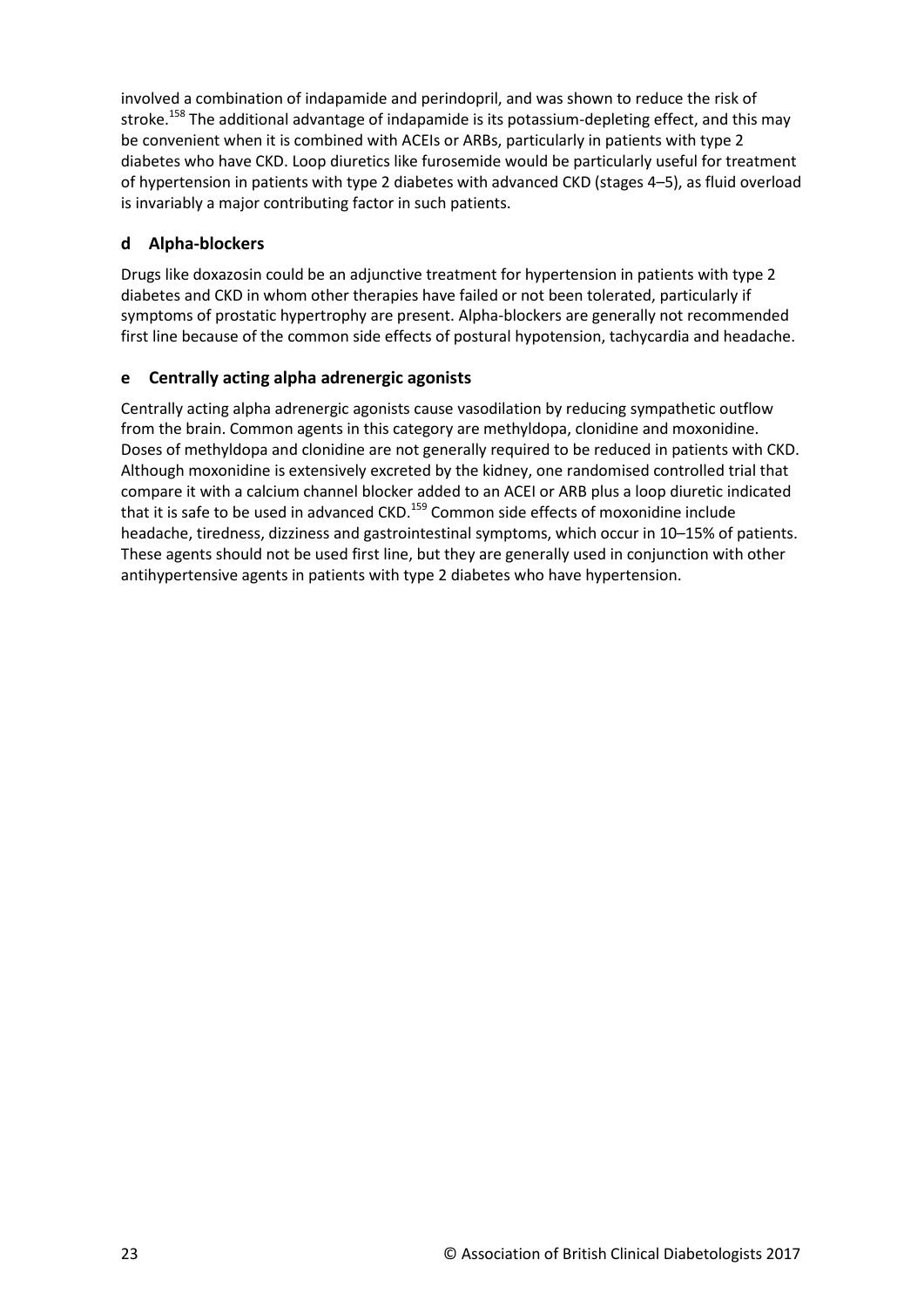<span id="page-24-0"></span>**3 Hypertension management and reninangiotensin-aldosterone system blockade in patients with type 2 diabetes, nephropathy and/or later stage chronic kidney disease – stages 4 and 5 (non-dialysis)**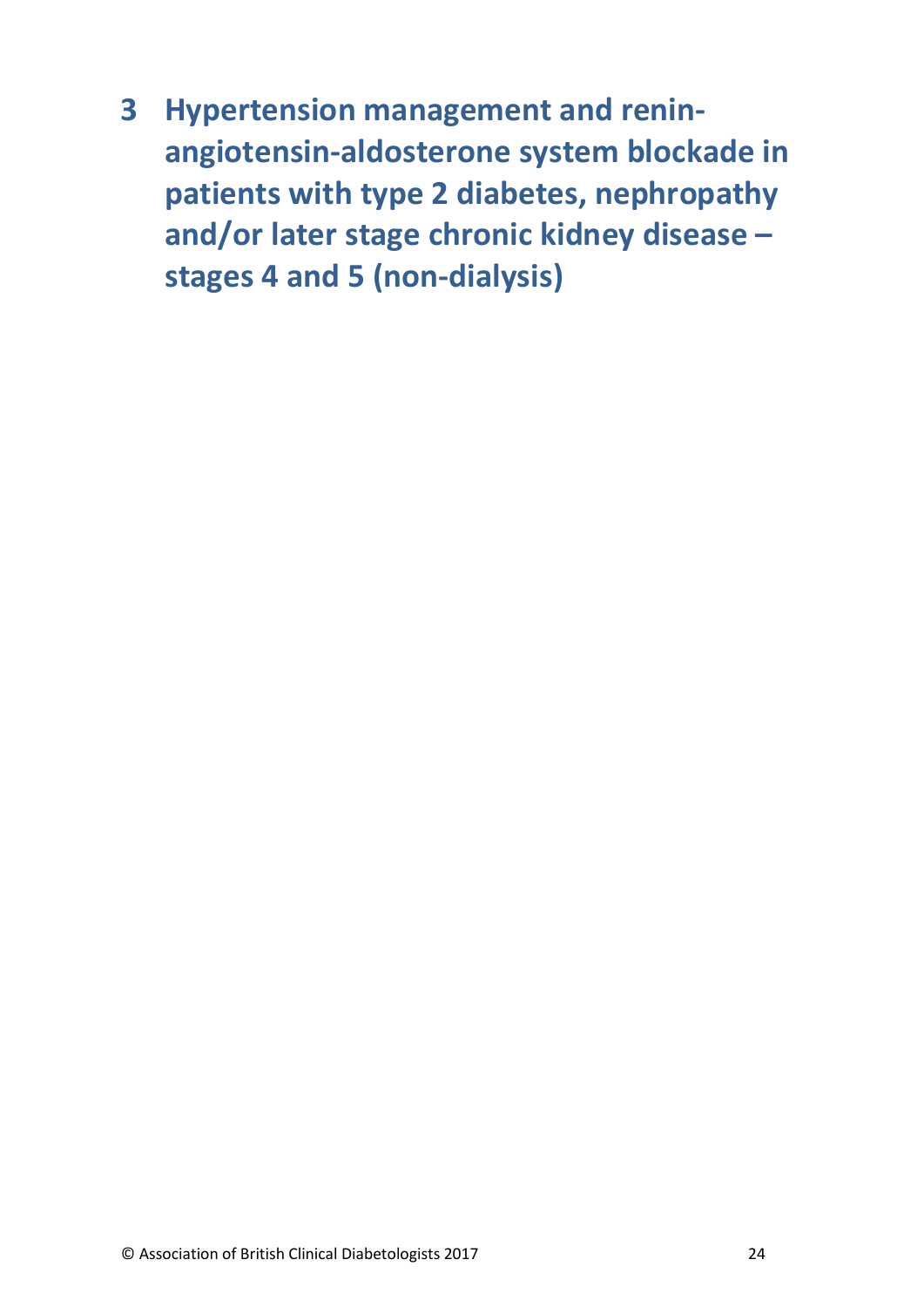## <span id="page-25-0"></span>**Recommendations**

The following are recommendations for the management of hypertension in patients with diabetes and chronic kidney disease (CKD) stages 4 and 5 (non-dialysis).

- 1 We recommend regular monitoring of blood pressure, urine albumin, blood electrolytes and kidney function in patients with diabetes and CKD stages 4 and 5 (Grade 1B).
- 2 We recommend that if blood pressure is uncontrolled, electrolytes are abnormal or kidney disease is progressive, they should be monitored two to four times per year, depending on the stage of CKD and the patient's need (Grade 1C).
- 3 We recommend that all patients with diabetes, advanced CKD and high blood pressure follow a low salt (sodium chloride) diet, ideally restricted to less than 5 g per day (Grade 1B).
- 4 We recommend the initiation of antihypertensive agents in patients who have diabetes and CKD stages 4 and 5 and an ACR of less than 30 mg/mmol when their blood pressure is greater than 140/90 mmHg. We also recommend aiming for a target upright blood pressure of less than or equal to 140/90 mmHg during therapy (Grade 1B).
- 5 We suggest initiation of antihypertensive agents in patients with diabetes and CKD stages 4 and 5 and an ACR of greater than 30 mg/mmol when their blood pressure is greater than 130/80 mmHg, and we suggest aiming for a target upright blood pressure of less than or equal to 130/80 mmHg (Grade 2C).
- 6 We recommend the use of an ACEI (or ARB if ACEI is not tolerated) as the first choice blood pressure lowering agent in patients with diabetes and CKD stages 4 and 5 and micro- or macroalbuminuria. We recommend that the dose of ACEI (or ARB) should be titrated to the maximum tolerated (Grade 1B).
- 7 We do not recommend the use of combinations of ACEIs and ARBs in patients with diabetes and CKD stages 4 and 5 (Grade 1C).
- 8 We suggest dietary advice, correction of acidosis and loop diuretic therapy to lower serum potassium as necessary in patients with diabetes and CKD stages 4 and 5 for safe use of an ACEI (or ARB). In the presence of hyperkalaemia, where bicarbonate is less than 22 mmol/l, sodium bicarbonate can be added at a dose of 500 mg twice daily: larger doses can be used but often require a concomitant increase or addition of a loop diuretic dose (not graded).
- 9 We suggest that patients with type 2 diabetes and advanced CKD should be advised to withhold RAAS-blocking drugs during periods of acute illness (not graded).

## <span id="page-25-1"></span>**Audit standards**

The following are suggested as audit standards for the management of hypertension and RAAS blockade in patients with diabetes and CKD stages 4 and 5.

- 1 The proportion of patients with blood pressure less than or equal to 140/90 mmHg who have diabetes and CKD stages 4 and 5 with an ACR of less than 30 mg/mmol.
- 2 The proportion of patients with blood pressure less than or equal to 130/80 mmHg who have diabetes and CKD stages 4 and 5 with an ACR of greater than 30 mg/mmol.
- 3 The proportion of patients who are taking an ACEI or ARB and have a serum potassium greater than 5.5 mmol/l.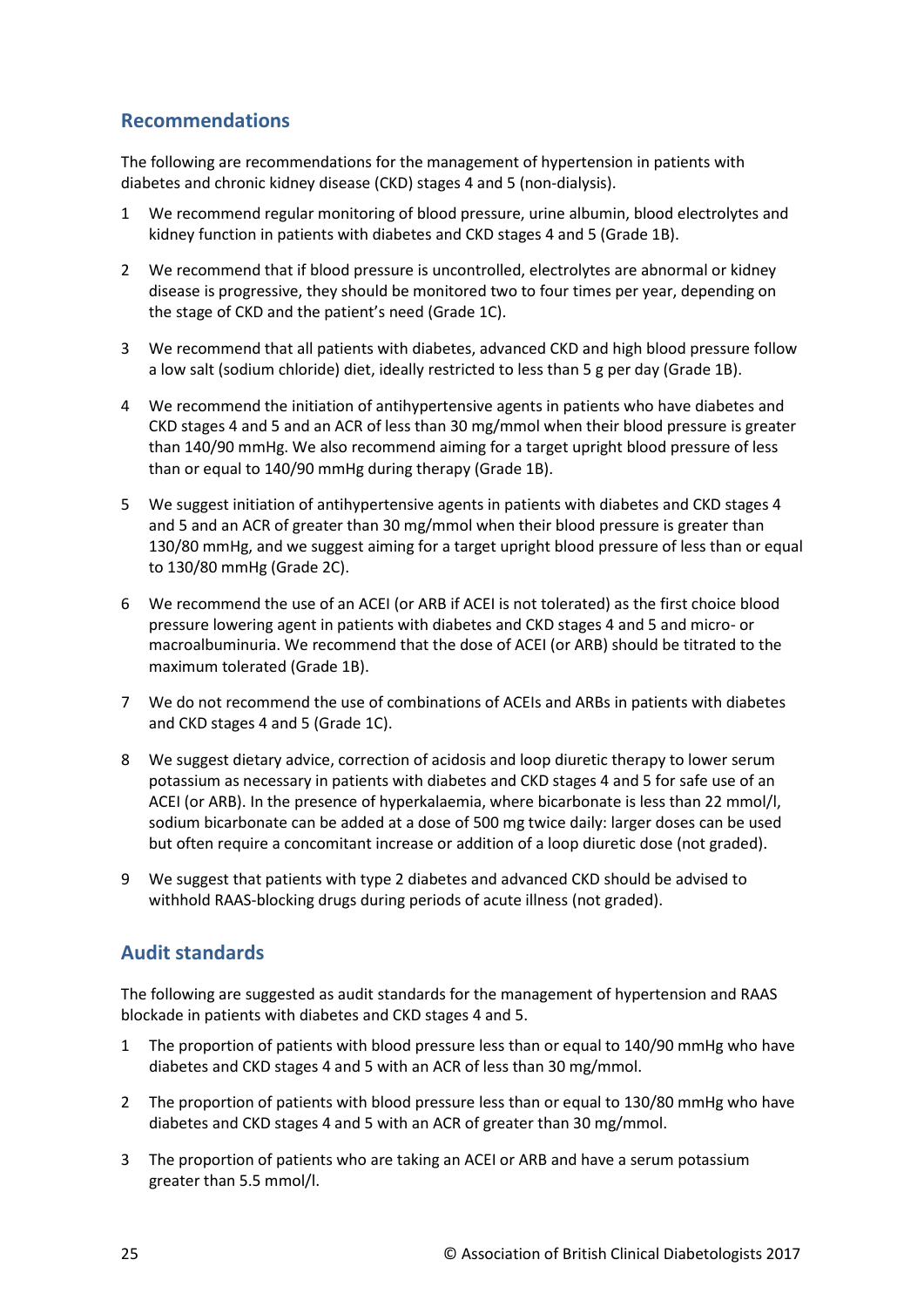- 4 The proportion of patients who have a potassium level of greater than 5.5 mmol/l and are being seen by a dietitian.
- 5 The proportion of patients who are not on ACEIs or ARBs (or who are on a submaximal dosage) due to hyperkalaemia (greater than 5.5 mmol/l) or a decrease in estimated glomerular filtration rate (eGFR) of greater than 25%.
- 6 The number of patients with type 2 diabetes and CKD who are on dual blockade of the RAAS.

# <span id="page-26-0"></span>**Areas that require further research**

The following areas lack good-quality evidence for the management of hypertension in patients with diabetes and CKD stages 4 and 5, and hence further research is necessary.

- 1 What is the effect of intensive blood pressure lowering (less than or equal to 130/80 mmHg) on renal and cardiac outcomes in patients with diabetes and CKD stages 4 and 5?
- 2 What is the impact of dual blockade with an ACEI and ARB on renal and cardiac outcomes in patients with diabetes, CKD stages 4 and 5 and albuminuria?
- 3 What is the impact of aldosterone blockade on renal and cardiac outcomes in patients who have diabetes and CKD stages 4 and 5?
- 4 What is the effect of long-term use of novel potassium binders together with RAAS blockade on renal and cardiac outcomes in patients with diabetes and CKD stages 4 and 5?

## <span id="page-26-1"></span>**Introduction**

Advanced stages of CKD (stages 4 and 5) are more frequently associated with hyperkalaemia, fluid retention and anaemia, which require erythropoiesis-stimulating agents that may further increase blood pressure. Hyperkalaemia (greater than 5.5 mmol/l) is present in 31% of patients in the advanced kidney disease clinics.<sup>160</sup> In a large population, hyperkalaemia (greater than 5.5 mmol/l) occurred more frequently in patients with CKD (eGFR of less than 60 ml/min/1.73m<sup>2</sup>) who were on RAAS blockers than those who were not (eight versus two events per 100 patient-months; p<0.001).<sup>161</sup> Hyperkalaemia is more common in patients with diabetes and CKD than in patients with CKD who do not have diabetes.<sup>162</sup> In a blood pressure control trial with patients who have CKD, the risk of hyperkalaemia was seven times higher in patients with an eGFR of less than 30 ml/min/1.73m<sup>2</sup> compared with patients with an eGFR of greater than 50 ml/min/1.73m<sup>2</sup>, and seven times higher among patients taking ramipril compared with those taking amlodipine.<sup>163</sup> Hence blood pressure control in patients with diabetes and CKD stages 4–5, and particularly with an ACEI, requires careful monitoring and management of serum potassium.

This section of the guidance addresses identification, treatment goals, non-pharmacological management, pharmacological management and electrolyte / renal function monitoring for hypertension in patients with diabetes and CKD stages 4 and 5 (see Fig 2).

**Fig 2** Steps in the management of hypertension in patients with diabetes and CKD stages 4 and 5



Continued monitoring of blood pressure, drug compliance / side effects, electrolytes, kidney function and albuminuria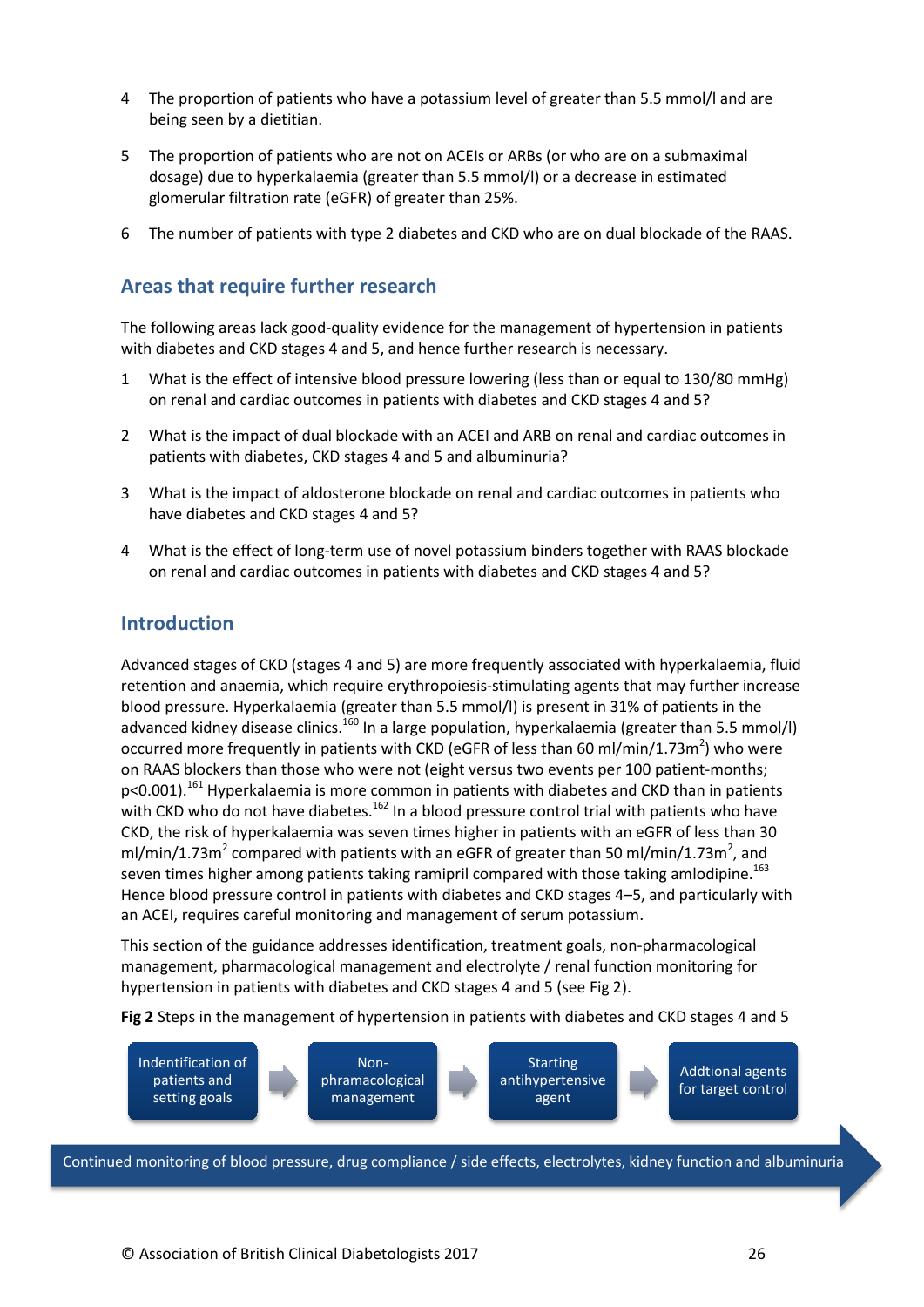# <span id="page-27-0"></span>**Identification and monitoring of patients with diabetes and CKD stages 4 and 5**

The rise in blood pressure in diabetic nephropathy patients is associated with higher mortality and increased risk of macro- and microvascular complications:<sup>3,164</sup> treatment lowers the risk of cardiovascular events, strokes and all-cause mortality.165–167 Hence patients with diabetes and CKD stages 4 to 5 should be regularly screened to identify and manage high blood pressure. It is necessary to identify patients who are hypertensive early, to avoid delays in management while avoiding unnecessary anxiety and the inconvenience related to too frequent visits with doctors and nurses. With the use of RAAS blockers, monitoring of serum potassium is important to avoid dangerous hyperkalaemia.<sup>168</sup> Frequent blood testing also identifies patients who are more likely to progress to renal replacement therapy.<sup>169</sup> Most clinical trials have monitored patients' clinical characteristics and laboratory values every 3 to 12 months and have demonstrated the identification of new-onset hypertension, albuminuria and hyperkalaemia in this time frame.<sup>163,170,171</sup> The recommendations for monitoring from NICE are: three times a year for patients with CKD stages 3 and 4 and greater than or equal to four times a year for patients with CKD stage 5; however, monitoring can be tailored according to a patient's needs. $^{124}$ 

# <span id="page-27-1"></span>**Target blood pressure in patients with diabetes and CKD stages 4 and 5, with or without significant albuminuria**

Several observational and prospective studies have demonstrated the significant impact of blood pressure on mortality, cardiovascular events and renal failure in patients with diabetes and CKD.<sup>3</sup> Among patients from advanced CKD clinics, high blood pressure (particularly systolic) is associated with progression to dialysis and mortality. $172$ 

Very few studies have examined the impact of tight blood pressure control for patients with diabetes and CKD stages 4 and 5. Some studies have examined the role of intense blood pressure lowering in patients with diabetes who have mild CKD: a small proportion of patients demonstrated the advantage of lowering blood pressure below 140/90 mmHg but not below 130/80 mmHg.<sup>173</sup> In a study of African-American patients with non-diabetes CKD and an eGFR of 20–65 ml/min/1.73 $m^2$ , the tight blood pressure control arm (achieved 128/78 mmHg) suffered similar renal end points compared with the less tight blood pressure control arm (achieved 141/85 mmHg).<sup>174</sup> In the recently completed SPRINT trial, which included 2,646 patients who did not have diabetes but who had an eGFR of 20–60 ml/min/1.73 $m^2$ , intensive blood pressure control (a target of less than 120 mmHg) was not associated with improved composite renal outcomes, compared with standard control in patients with CKD (a target of less than 140 mmHg).<sup>171</sup> However no patients with diabetes were included in the SPRINT trial. In another large randomised controlled trial of high-risk patients with diabetes, the intensive blood pressure control arm (target systolic blood pressure less than 120 mmHg; achieved pressure 119 mmHg) was associated with a higher chance of having an eGFR of less than 30 ml/min/1.73m<sup>2</sup> (99 versus 52 events; p<0.001) than the normal blood pressure control arm (target systolic blood pressure less than 140 mmHg; achieved pressure 133 mmHg), without any benefit in reducing cardiovascular complications.<sup>170</sup> In the same study there was no difference in new-onset microvascular complications with intensive blood pressure control and half of the patients who had progressive renal disease did not have albuminuria.<sup>175</sup> The issue of determining beneficial target and achieved diastolic blood pressures is even more contentious (in terms of whether the target should be 90 mmHg or 80 mmHg), with certain cardiovascular disease outcomes in patients with diabetes being reduced in some studies that had tighter diastolic blood pressure control<sup>166,176</sup> but not in patients with a creatinine greater than 1.5 mg/dl or with an eGFR of less than 60 ml/min/1.73m<sup>2</sup>.<sup>177,178</sup> Reanalysis of a large randomised study in patients with diabetes and coronary artery disease (less than 5% with raised creatinine) did not demonstrate any benefit of tight blood pressure control, and reanalysis of a small randomised trial of intensive diastolic blood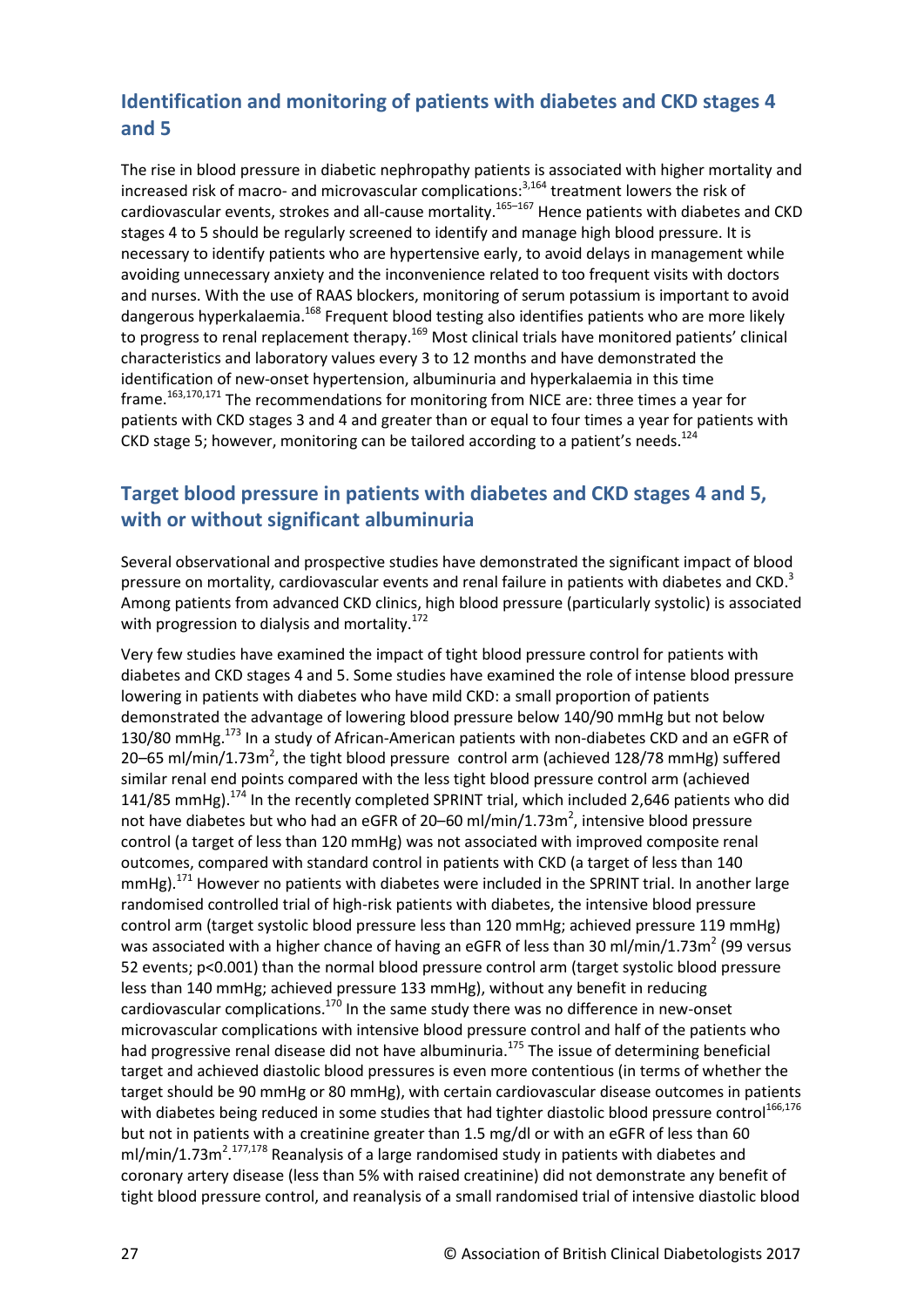pressure control (target less than 75 mmHg versus 80–90 mmHg) was not associated with improved cardiovascular or renal outcomes.<sup>173,178</sup> In addition, progression of renal disease was not reduced with intensive blood pressure control,<sup>176,178</sup> although reduced renal function at the baseline did not affect the achieved blood pressure control.<sup>176</sup> Pragmatically, diastolic blood pressure values of less than 90 mmHg should be seen as being more achievable, with levels of 80– 90 mmHg being seen as beneficial.

Several studies have shown that the presence of significant albuminuria is associated with poor cardiovascular outcomes, and the reduction of albuminuria is associated with improvement. Analysis of data from the Reduction of Endpoints in NIDDM with the Angiotensin II Antagonist Losartan (RENAAL) study, a trial of ARB use in diabetic nephropathy, demonstrated an approximate doubling of the risk of cardiovascular outcome with high albuminuria at the baseline (ACR greater than 3 g/g compared with less than 1.5 g/g of creatinine), and an 18% lowering of the cardiovascular events with a 50% lowering of albuminuria.<sup>179</sup> The evidence that there is a better outcome with tighter blood pressure control with high albuminuria is mainly observational and derived from post hoc analysis of large randomised controlled trials. The RENAAL study, which included a significant number of patients with CKD stages 3 and 4, demonstrated a baseline higher risk with systolic blood pressure greater than 140 mmHg (there was no difference when comparing systolic blood pressure of less than 130 mmHg to systolic blood pressure of 130–140 mmHg), and a 23% risk reduction for end-stage renal disease with achieved blood pressure of less than 140/90 mmHg compared with blood pressure of greater than 140/90 mmHg.<sup>180</sup> Analysis of data from two large ARB trials (the Irbesartan Diabetic Nephropathy Trial (IDNT) and the RENAAL study) indicates that the benefits of cardiovascular risk reduction exist with systolic blood pressure of less than 130 mmHg (particularly when albuminuria was reduced to lower levels); however, the risk increased with systolic blood pressure of less than 120 mmHg.<sup>181</sup> Post hoc analysis of the IDNT trial demonstrated that heart failure events were reduced with systolic blood pressure of less than 130 mmHg but that there was a possible increased risk with systolic blood pressure of less than 120 mmHg. Also, a diastolic blood pressure of less than 85 mmHg was associated with an increased risk of myocardial infarction (MI) and congestive heart failure (CHF).<sup>182</sup> Hence there is a suggestion of better cardiovascular outcomes with a reduction of systolic blood pressure to below 130 mmHg but not to below 120 mmHg. With a target blood pressure of less than 130/80 mmHg in the STENO-2 randomised trial, there was a reduction in cardiovascular mortality; however most patients had CKD stages 1 and 2, and in the presence of other interventions, it is difficult to tease out the effect of tight blood pressure control.<sup>183</sup> Thus a lower target for blood pressure of less than 130/80 mmHg may be suggested in patients with significant albuminuria, as suggested by other guidelines (KDIGO and NICE) but better evidence is needed.<sup>124,184</sup> This guideline proposes a target upright blood pressure of less than or equal to 140/90 mmHg for all patients with diabetes, no significant albuminuria and CKD stages 4 and 5, as improved cardiovascular outcomes have been demonstrated in randomised controlled trials with blood pressures of less than or equal to 140/90 mmHg, but inconsistent results have been recorded with lower blood pressure targets. However, for patients with significant albuminuria, the proposed upright blood pressure target is less than or equal to 130/80 mmHg because this level is associated with a reduction in albuminuria of diabetic kidney disease, which may improve renal and cardiovascular outcomes.

# <span id="page-28-0"></span>**RAAS blockade for blood pressure control in patients with diabetes and CKD stages 4 and 5**

In a study of African-American patients with an eGFR of 20–65 ml/min/1.73 $m^2$ , use of the ACEI ramipril was associated with a significant reduction in clinical composite outcome compared with use of metoprolol (22% (95% CI 1-38%; p=.04)) or amlodipine (38% (95% CI 14-56%; p=.004)).<sup>174</sup> In a randomised controlled trial of patients with diabetes (30% with mild CKD), use of Enalapril was associated with fewer cardiovascular events compared with nisoldipine (five versus 25;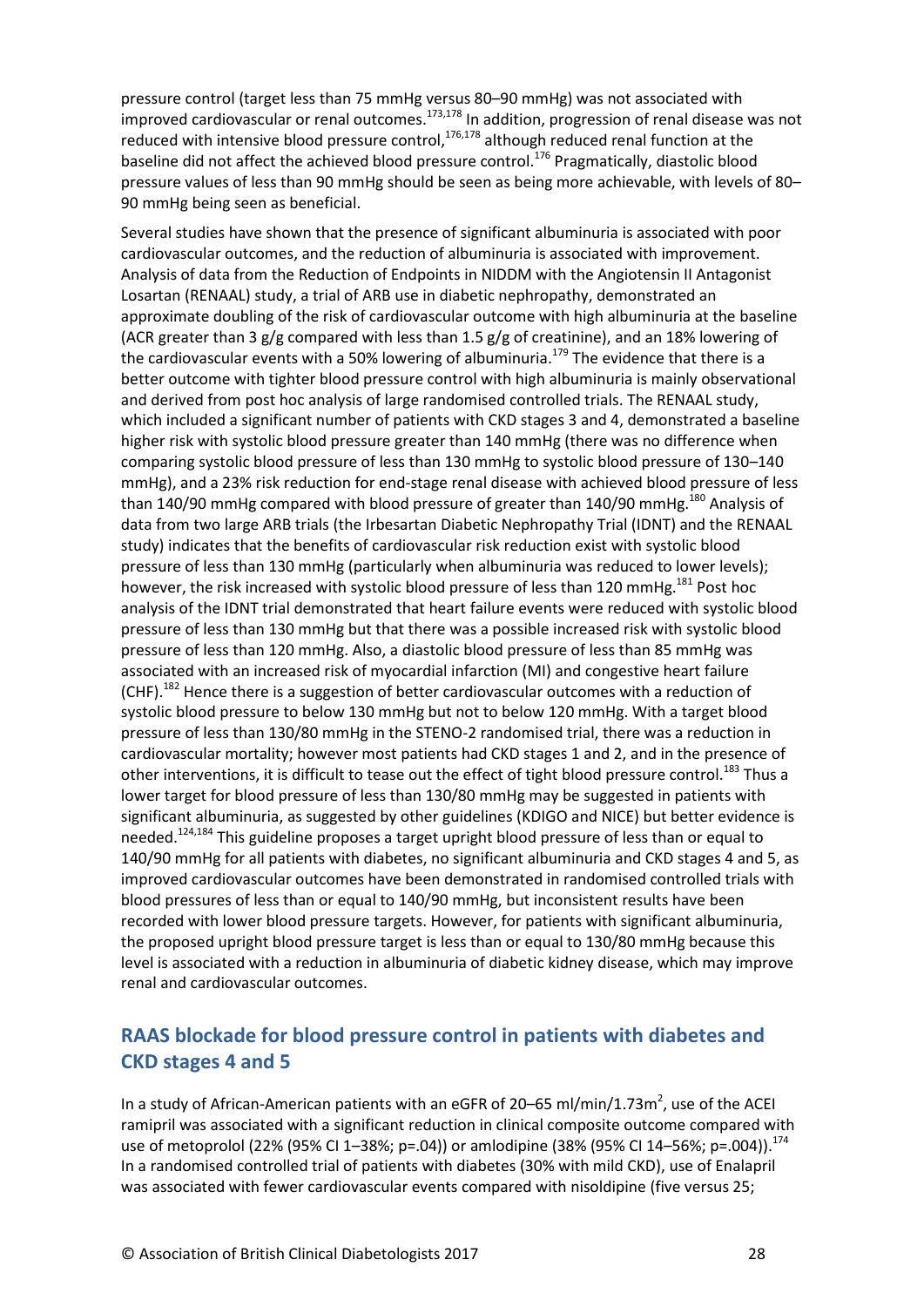p<0.001).<sup>185</sup> In a recent meta-analysis of 119 trials, use of ACEIs or ARBs in 64,768 patients with CKD was associated with a reduced risk of kidney failure, compared with other antihypertensives (odds ratios of 0.65 (95% CI 0.51–0.80) for ACEIs and odds ratio of 0.75 (95% CI 0.54–0.97) for ARBs).<sup>186</sup> Hence ACEIs should be used in patients with diabetes and CKD stages 4 and 5, with careful monitoring of kidney function and serum potassium. In a meta-analysis, ACEI use in patients with diabetes was shown to reduce all-cause mortality, cardiovascular mortality and cardiovascular events but the same reductions did not result from ARB use.<sup>187,188</sup> A recent network meta-analysis showed a reduction in end-stage renal disease with ACEI and/or ARB use, but did not demonstrate an overall survival benefit.<sup>189</sup> Thus there is strong evidence for using ACEIs as the first-choice antihypertensive in patients with diabetes and CKD.

In a study of combination therapy of ACEIs with ARBs in patients with diabetes and an ACR of greater than 30 mg/mmol and an eGFR of 30–90  $ml/min/1.73m<sup>2</sup>$ , there was no difference in mortality but there was a significant increase in hyperkalaemia (6.3 events versus 2.6 events per 100 person-years with monotherapy; p<0.001) and acute kidney injury (AKI) (6.7 versus 0.2 events per 100 person-years, p<0.001). <sup>74</sup> A combination of ACEIs with ARBs was not associated with a benefit in primary endpoints but it was associated with

During an acute illness, particularly when a patient has volume depletion, there is a risk that patients with diabetes and CKD stages 4 and 5 who are taking an ACEI and an ARB will develop acute kidney injury (AKI). Such risk can be avoided by stopping the ACEI or the ARB for the duration of the illness and for 24–48 hours post recovery.

more side effects, and hence it should be avoided. However a network meta-analysis suggested that there is a potential benefit of dual blockade if it can be administered safely; therefore there is a need for further trials of dual blockade in patients with diabetes, CKD and albuminuria.<sup>132,189</sup>

With the initiation of ACEI therapy, a rise in serum creatinine up to 30% is not uncommon and a rise of potassium by 0.5 mmol/l is also not uncommon.<sup>79</sup> However this does not require any change in the planned therapy with ACEI. Hence no modification of ACEI or ARB therapy is necessary if the rise in creatinine from the baseline is less than 30% or if the drop in the eGFR is less than 25%.

The addition of spironolactone and further inhibition of the RAAS may provide an additional antiproteinuric effect, as seen in small studies, which indicates the need to conduct further large trials with more clinically relevant outcomes.<sup>190</sup>

# <span id="page-29-0"></span>**Management of hyperkalaemia with RAAS blockade in patients with diabetes and CKD stages 4 and 5**

Hyperkalaemia is common in patients with diabetes and CKD. It is very common (greater than 30%) in patients who have advanced CKD who are managed in the low-kidney-clearance clinics.<sup>160</sup> The cause of such hyperkalaemia can be multifactorial, including renal failure, type IV renal tubular acidosis, diet and drugs. The presence of hyperkalaemia limits the use of RAAS blockers. Chronically high potassium levels have traditionally been controlled with restricted diet, diuretics and avoiding drugs that cause hyperkalaemia.

Traditionally hyperkalaemia has been managed with dietary potassium restriction and correction of acidosis with sodium bicarbonate. Where bicarbonate is less than 22 mmol/l, sodium bicarbonate can be added at a dose of 500 mg bd: larger doses can be used but often require a concomitant increase or addition of a loop diuretic dose. New potassium binding agents have been tested for safety and efficacy in randomised controlled trials for management of chronic hyperkalaemia in patients with CKD. They cause an early and sustained lowering of potassium in patients with CKD who are on RAAS blocker therapy.<sup>191</sup> In 306 patients with diabetes and CKD stages 3 and 4 who were treated with RAAS blockade (an ACEI or ARB with or without spironolactone), the use of a novel potassium-binding polymer (patiromer) was associated with a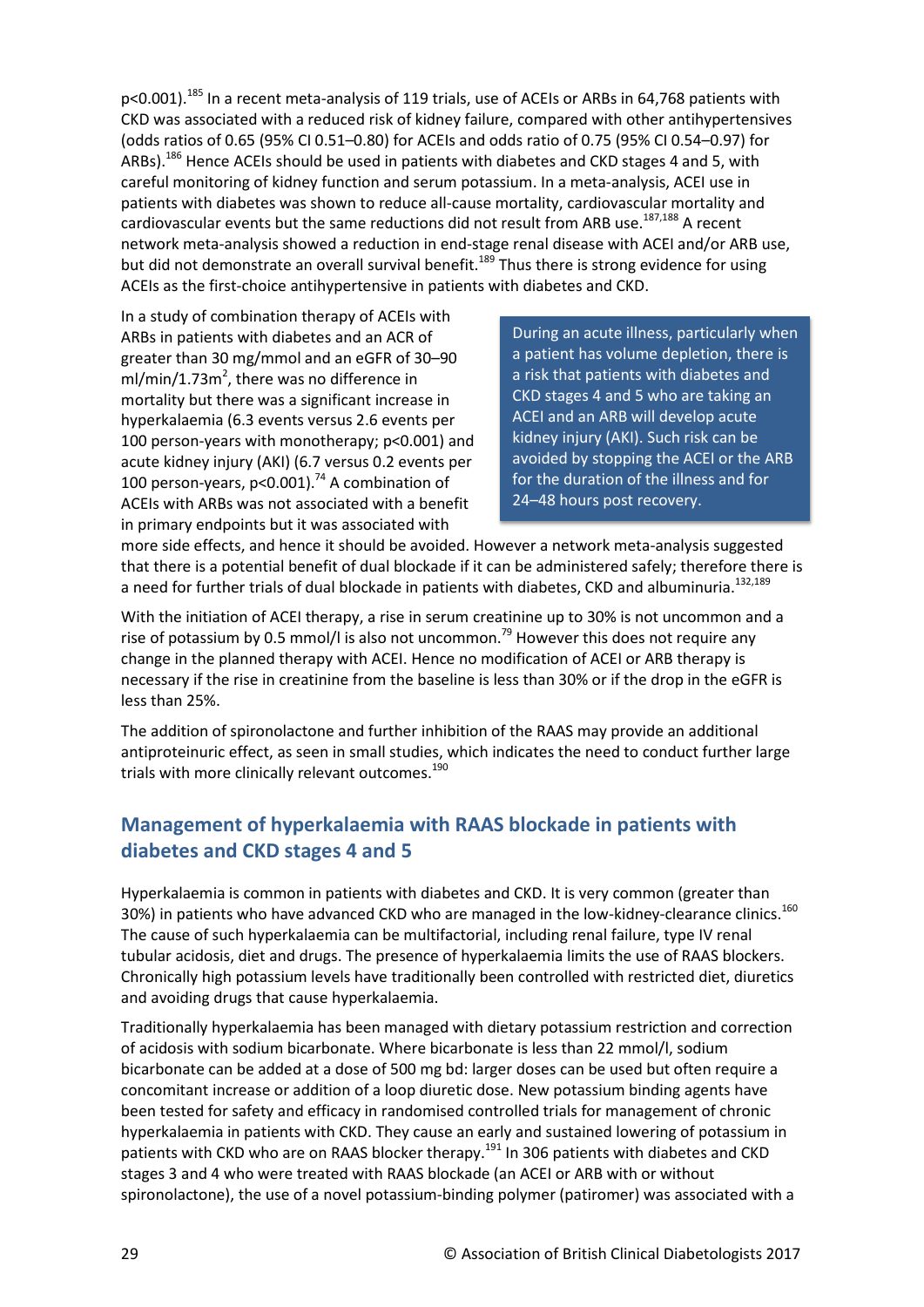significant and sustained decrease in serum potassium over 52 weeks.<sup>192</sup> In a study of 237 patients with CKD, the same potassium binder was able to reduce serum potassium by 1 mmol/l over 4 weeks.<sup>193</sup> In another study of 243 patients (more than 50% of whom had diabetes) the potassium binder achieved an approximately 1 mmol/l reduction in serum potassium over 4 weeks in patients with and without heart failure.<sup>194</sup> The treatment with patiromer was associated with decreased aldosterone levels and decreased blood pressure, which may provide additional benefits.<sup>195</sup> However the above mentioned trials were of short duration and the possible ACEI or ARB use facilitated with potassium binders has not been shown to improve cardiovascular events or mortality.

In future, the novel potassium binder may be very useful in treating patients with diabetes and CKD, particularly when it is associated with left ventricular dysfunction.

# <span id="page-30-0"></span>**Non-pharmacological management of hypertension in patients with diabetes and CKD stages 4 and 5**

In randomised controlled trials, dietary sodium restriction in patients with CKD is associated with a significant lowering of blood pressure, but longer-term benefits of dietary intervention are unknown.<sup>196,197</sup> Dietary advice is best provided by a trained dietitian, due to the complex and frequently changing needs of this group of patients. Patients with CKD stages 4 and 5 would benefit most from dietary input, and they are best managed in a multidisciplinary clinic with expert nurses and dietitians. Dietary potassium restriction is useful in continuing RAAS blockers for patients with diabetes and CKD, but clinical trial evidence is yet to be generated.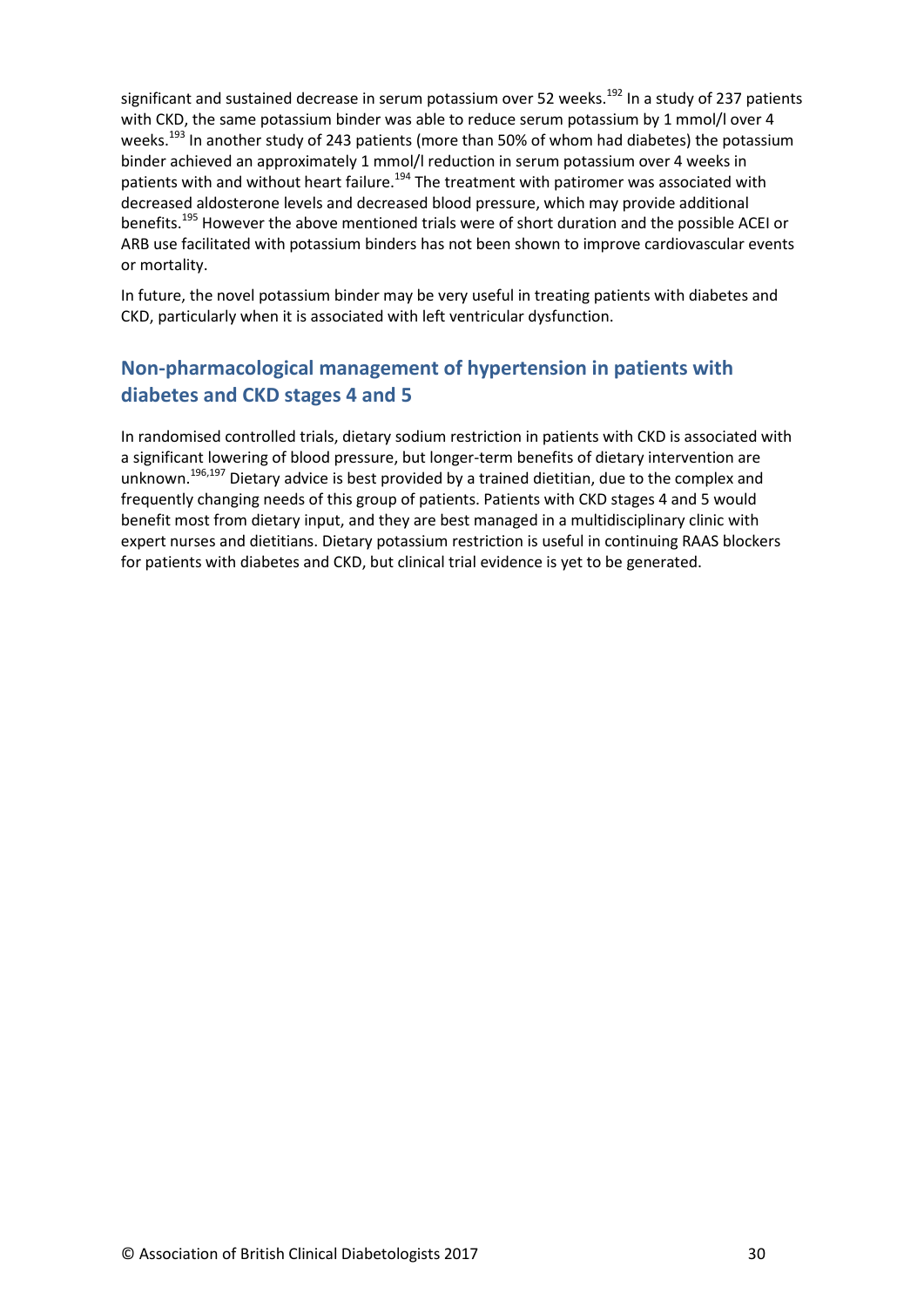<span id="page-31-0"></span>**4 Hypertension management in patients with diabetes and chronic kidney disease who are on dialysis (stage 5D)**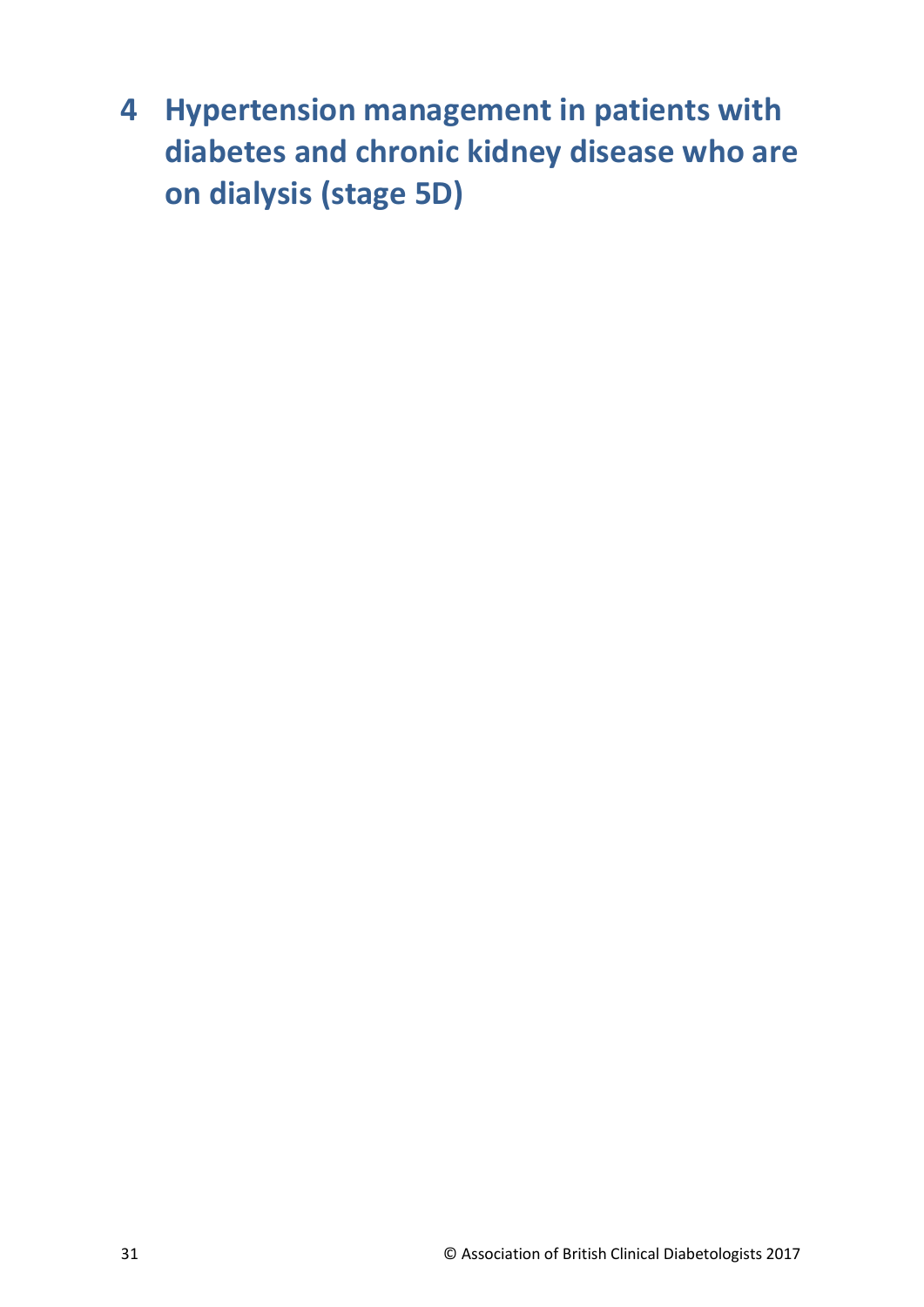## <span id="page-32-0"></span>**Recommendations**

The following are recommendations for blood pressure control in patients with diabetes and CKD stage 5D.

- 1 We recommend that ambulatory blood pressure measurement or home blood pressure measurement should be used to monitor blood pressure in patients with diabetes who are on dialysis (Grade 1C).
- 2 Where ambulatory blood pressure measurement or home measurement are not feasible to monitor blood pressure in patients with diabetes who are on dialysis, we suggest using pre-, intra- and post-dialysis blood pressure measurements for patients who are on haemodialysis, and using clinic blood pressure measurements for patients who are on peritoneal dialysis (Grade 2D).
- 3 We recommend volume control as a first-line management to optimise blood pressure control in patients with diabetes who are on dialysis (Grade 1B).
- 4 We suggest salt restriction to less than 5 g per day to optimise blood pressure control in patients with diabetes who are on dialysis (Grade 2C).
- 5 We suggest a target upright interdialytic blood pressure of less than 140/90 mmHg for patients with diabetes who are on dialysis. Individualisation of the blood pressure target may be indicated in other patients who are burdened with multiple comorbidities, in order to reduce adverse events of blood pressure lowering (Grade 2D).
- 6 We recommend that intradialytic hypotension should be avoided in patients with diabetes who are on haemodialysis (Grade 1B).
- 7 We suggest using ACEIs or ARBs (but not in combination), beta-blockers and calcium channel blockers to reduce cardiovascular complications in patients with diabetes and hypertension who are on dialysis (Grade 2B).
- 8 We suggest the use of diuretics in patients with diabetes who are on dialysis and have residual renal function (Grade 2C).

# <span id="page-32-1"></span>**Audit standards**

The following are suggested as audit standards for blood pressure control in patients who have diabetes and CKD stage 5D.

- 1 The proportion of patients with diabetes who are on dialysis who achieve an upright interdialytic blood pressure target of less than 140/90 mmHg.
- 2 The proportion of patients with diabetes who are on dialysis who achieve an upright interdialytic blood pressure target of less than 140/90 mmHg without the use of blood pressure lowering medication.
- 3 The proportion of patients with diabetes who are on dialysis with an interdialytic blood pressure of greater than 140/90 mmHg who are not being treated with ACEIs, ARBs, betablockers or calcium channel blockers in whom such drugs are not contraindicated.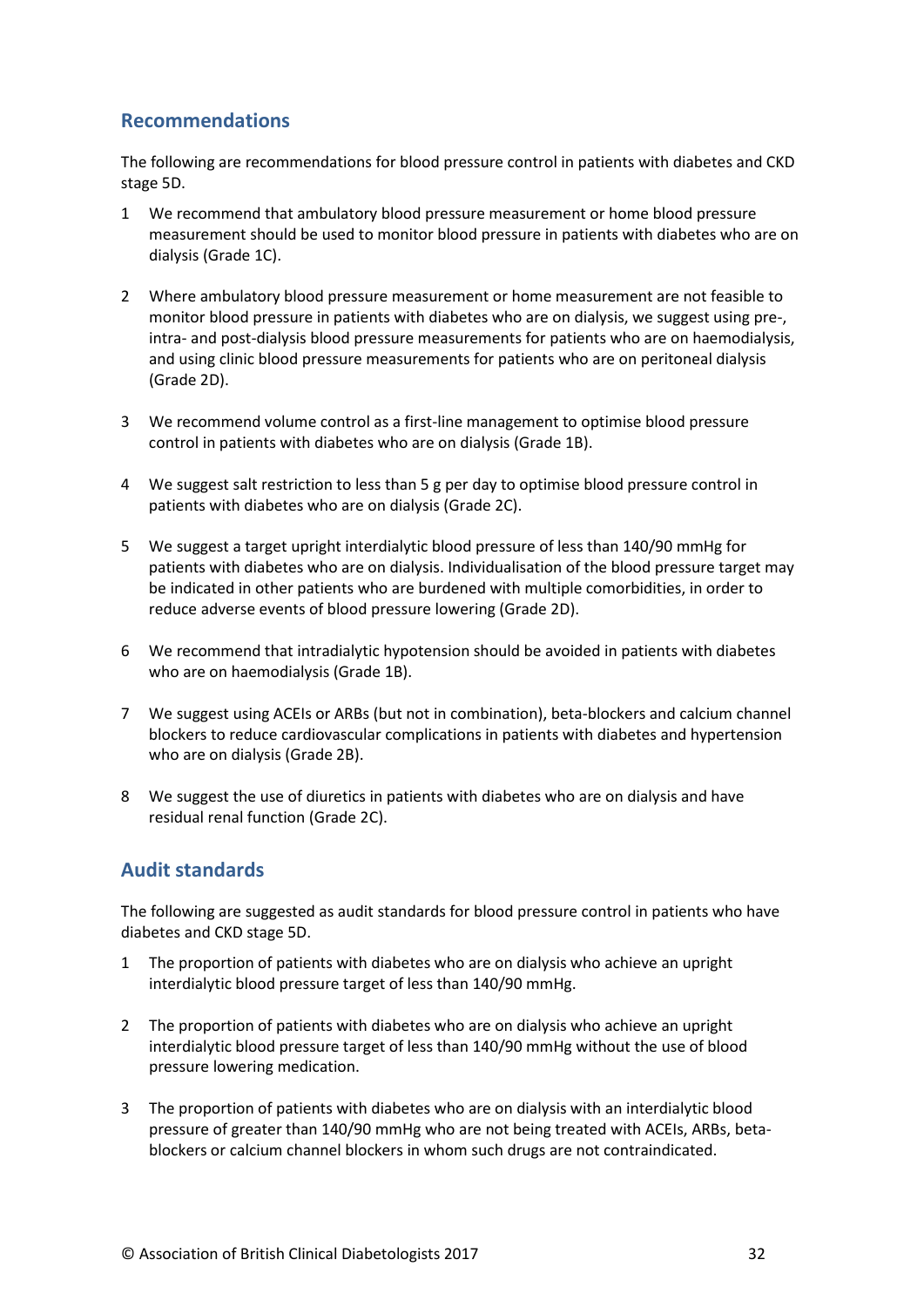4 The proportion of patients with diabetes who are on dialysis and on diuretics following commencement of dialysis.

# <span id="page-33-0"></span>**Areas that require further research**

The following areas lack good-quality evidence for blood pressure control in patients with diabetes and CKD stage 5D, and hence further research is necessary.

- 1 Which blood pressure measurement should be used to predict left ventricular hypertrophy (LVH) and mortality in patients with diabetes who are on dialysis: pre-dialysis, post-dialysis, home or ambulatory blood pressure measurement?
- 2 What is the optimal upright blood pressure target for patients with diabetes who are on dialysis?
- 3 Can bioimpedance spectroscopy devices be used to determine a target weight and predict the risk of cardiovascular morbidity and mortality in patients with diabetes who are on dialysis?
- 4 Does treatment with ACEIs, ARBs, beta-blockers or calcium channel blockers to lower blood pressure in patients with diabetes who are on dialysis reduce cardiovascular morbidity and mortality?
- 5 Is there a role for diuretic therapy in patients with diabetes who are on dialysis and have residual renal function?
- 6 Does strict salt restriction (to less than 5 g per day versus less than 6 g per day) in patients with diabetes who are on dialysis influence blood pressure control or cardiovascular outcome?

### <span id="page-33-1"></span>**Introduction**

Hypertension is a common finding in patients with diabetes as well as those with CKD stage 5D. Elevated blood pressure,  $198,199$  diabetes<sup>3,200</sup> and CKD<sup>201–203</sup> are all major risk factors for adverse cardiovascular events.

According to the UK Renal Registry and the European Renal Association – European Dialysis and Transplant Association (ERA-EDTA) Renal Registry, 23–36% of incident dialysis patients had diabetes as their primary renal disease.<sup>204,205</sup> Patients with diabetes who are on haemodialysis have a poorer survival rate compared with dialysis patients who do not have diabetes.<sup>206,207</sup> This is mainly due to cardiovascular disease.<sup>208-210</sup> Control of hypertension in hypertensive dialysis patients was shown to be associated with improved survival.<sup>211</sup>

It is therefore logical that, in order to reduce cardiovascular risk and improve survival, optimal blood pressure control should be achieved in patients with diabetes and CKD stage 5D. However, there is insufficient evidence from data in the published literature to decide how best to manage blood pressure in patients with diabetes who are on dialysis. This is in part because patients with CKD, including those with stage 5D, are 'often' excluded from clinical trials of hypertension.

There are emerging, although not consistent, data delineating how best to measure blood pressure, to target blood pressure and to use pharmacological and non-pharmacological therapies to optimise blood pressure control in patients with CKD stage 5D. However, these data are not specific to the population with diabetes.

Furthermore, blood pressure control in patients who are on dialysis is complex. Many factors affect blood pressure in patients who are on dialysis, including fluid status, salt intake,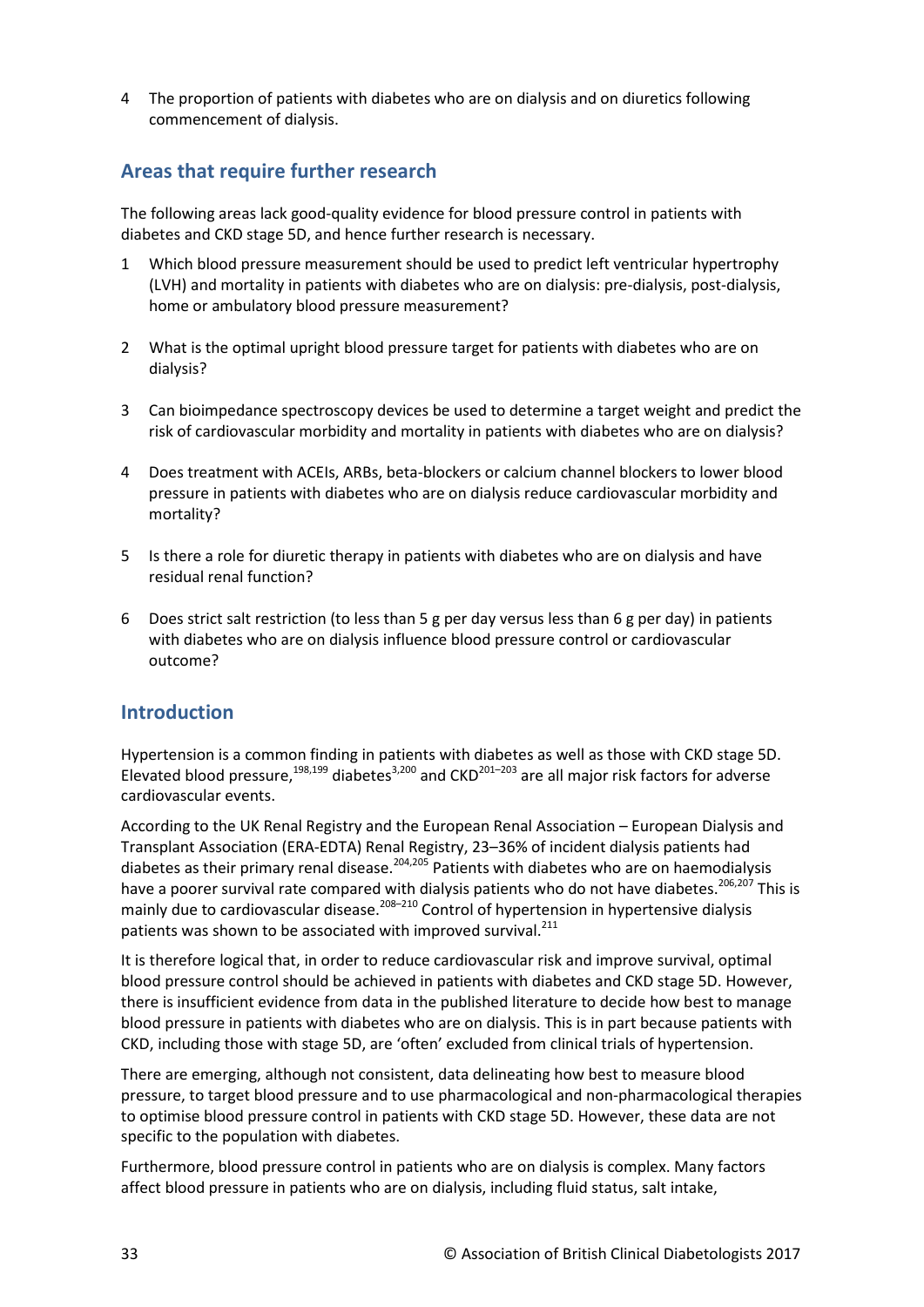sympathetic nervous system activity and the renin-angiotensin-aldosterone system (RAAS). Patients with diabetes who are undergoing haemodialysis often have autonomic dysfunction,<sup>212</sup> which increases the risk of cardiovascular instabilities during dialysis. Haemodialysis causes severe orthostatic reduction in cerebral blood flow velocity in patients with diabetes and may subsequently increase the risk of cerebrovascular injury post haemodialysis.<sup>213</sup> This makes management of hypertension in patients with diabetes who are on dialysis even more challenging.

# <span id="page-34-0"></span>**Blood pressure measurement in patients with diabetes who are on haemodialysis**

In UK dialysis units, measuring pre- and post-dialysis blood pressure is the standard technique for monitoring blood pressure in patients who are on dialysis. However, blood pressure measurement in patients who are on haemodialysis is complex. There are conflicting data as to whether blood pressure measurements pre- and post-dialysis are predictive of interdialytic blood pressure in comparison with ambulatory blood pressure measurement and/or home blood pressure measurement. Ambulatory blood pressure measurement is considered to be the most accurate method for studying blood pressure in patients who are on haemodialysis<sup>214</sup> and in the general population it provides a more accurate prediction of cardiovascular outcomes in comparison with clinic blood pressure measurement.<sup>215</sup> A meta-analysis of 18 studies that involved 692 patients who were on dialysis showed that pre-dialysis blood pressure and postdialysis blood pressure are imprecise estimates of interdialytic ambulatory blood pressure.<sup>216</sup> Patients with diabetes were included in most of these studies<sup>208,214</sup> at a rate that varied from 8% to 54%. The presence of diabetes made no difference to the outcome.

In an extensive review of the literature by Agarwal *et al*, <sup>217</sup> evidence from several studies was presented to show that, in patients on haemodialysis, blood pressure measurement at home<sup>218</sup> or ambulatory blood pressure measurement<sup>219,220</sup> are stronger predictors of LVH<sup>221</sup> and mortality<sup>222,223</sup> compared with blood pressure obtained in the dialysis unit. In predicting LVH, weekly average home systolic blood pressure measurement was similar to interdialytic ambulatory blood pressure measurement and was superior to pre-dialysis and post-dialysis blood pressure measurement.<sup>221</sup> In contrast to home blood pressure measurement, ambulatory blood pressure measurement can diagnose nocturnal non-dipping and offers great insights into circadian rhythm.<sup>224</sup> Loss of diurnal rhythm, which is a feature of diabetic nephropathy, is reported to lead to worse outcomes in patients who are on dialysis.<sup>219</sup> In a study of 89 patients who are on haemodialysis by Liu *et al*, the incidence of cardiovascular events and deaths were 3.5–9 times higher in non-dippers (that is, those who lose their diurnal blood pressure variation) compared with dippers.<sup>225</sup> Ambulatory blood pressure measurement can therefore be advantageous in selecting high-risk patients and can guide treatment. However, to date, there have been no specific studies to address ambulatory blood pressure measurement in patients with diabetes who are on dialysis.

## <span id="page-34-1"></span>**Target blood pressure in patients with diabetes who are on dialysis**

The relationship between blood pressure level and cardiovascular outcome is unclear in patients who are on dialysis. Observational studies have shown an increased risk of mortality in patients who are on haemodialysis who have a low pre- or post-dialysis systolic blood pressure of less than 110 mmHg, $^{226}$  and in patients who are on peritoneal dialysis with a pre-dialysis systolic blood pressure of less than 110 mmHg.<sup>227</sup> Further observational studies in haemodialysis cohorts<sup>228,229</sup> continued to show a reverse epidemiology phenomenon, with the highest mortality rate being in patient groups with lower pre-dialysis blood pressures. However, the phenomenon may be 'U' shaped, as other observational studies have shown that increased mortality among patients who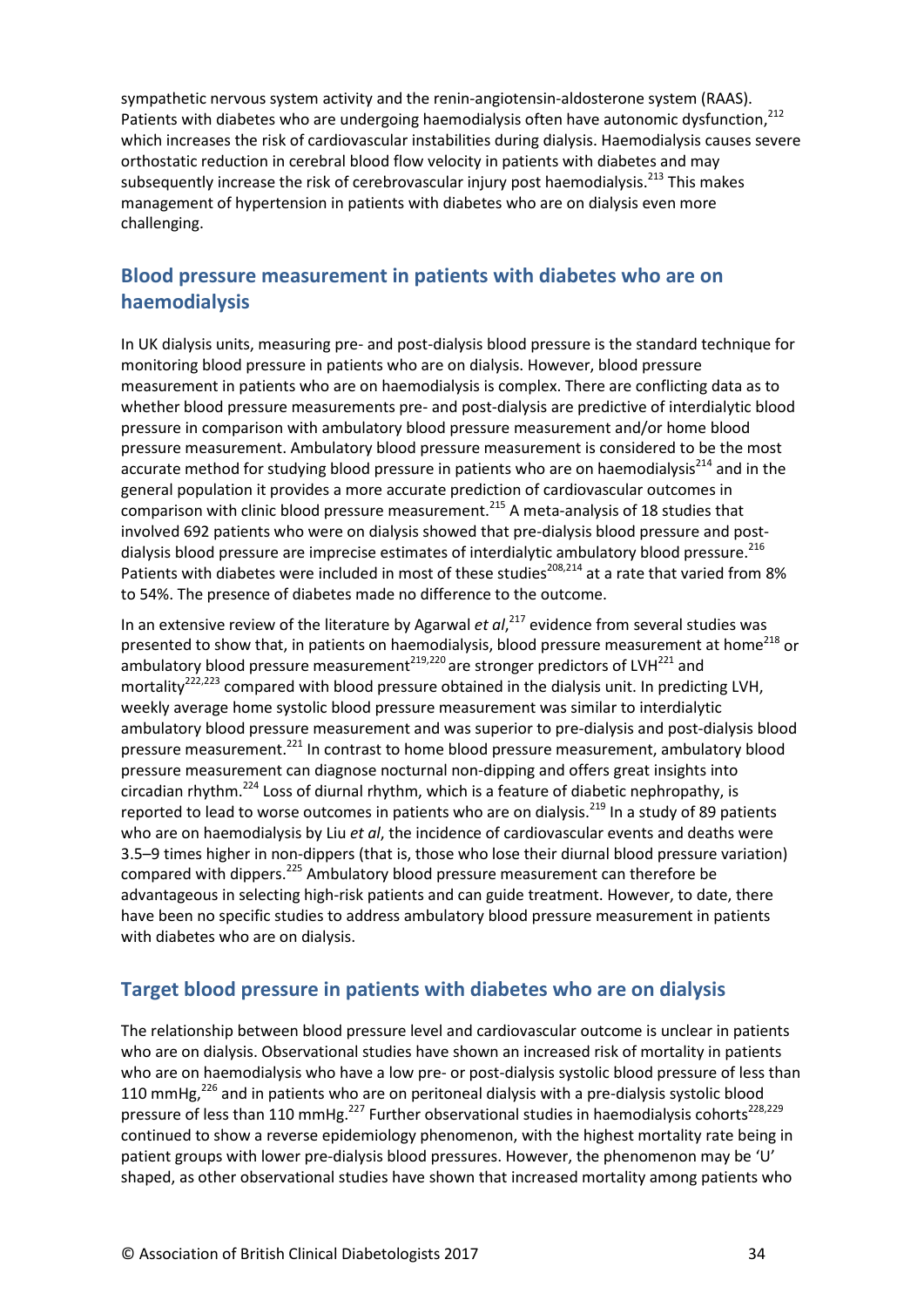are on haemodialysis is associated with pre-dialysis systolic blood pressure of greater than 160 mmHg<sup>230</sup> and post-dialysis blood pressure of greater than 180 mmHg.<sup>231</sup>

Interestingly, in the Tassin group in France where the 5-year survival rate of 87% is the best reported in patients who are on haemodialysis, the pre-dialysis blood pressure that was achieved was less than 130/85 mmHg (mean arterial pressure (MAP) less than 101 mmHg).<sup>232</sup>

Prospective randomised controlled studies on the effect of ARBs,<sup>233</sup> ACEIs,<sup>234</sup> beta-blockers<sup>235</sup> and calcium channels blockers<sup>236</sup> on cardiovascular events have been conducted to evaluate the roles of these agents in patients who are on dialysis.

Two meta-analyses have shown that blood pressure treatment in patients who are on dialysis is associated with improved outcome. The first analysis was by Heerspink *et al*, published in 2009.<sup>237</sup> This meta-analysis included eight randomised trials that provided data from 1,679 patients who are on dialysis, of whom 588 patients had diabetes. The trials included patients who were on haemodialysis and peritoneal dialysis. The analysis showed that blood pressure lowering treatment was associated with lower risks of cardiovascular events, all causes of mortality and cardiovascular mortality, and that the effect seemed to be consistent across a range of patient groups that were included in the studies. Reduction in systolic blood pressure was similar, regardless of whether the patient had diabetes or antihypertensive drug use. Similarly, the second meta-analysis by Agarwal and Sinha (also published in 2009)<sup>238</sup> showed that in patients with hypertension who were on haemodialysis, antihypertensive therapy reduced the combined hazard ratio for cardiovascular events by 31–38% compared with the placebo group. The metaanalysis showed that blood pressure lowering was well tolerated, with no suggestion of increased adverse events in patients with diabetes. The analysis showed no difference in cardiovascular outcomes caused by different drug classes and the data from the two meta-analyses suggest that RAAS blockers, beta-blockers and calcium channel blockers are all suitable for use in patients who are on dialysis.

However, a randomised controlled trial by Agarwal *et al* in 2014, <sup>239</sup> including 200 patients who were on haemodialysis of whom nearly half had diabetes, showed that a beta-blocker-based hypertensive treatment was superior to an ACEI-based treatment in preventing cardiovascular morbidity in patients who are on dialysis.

Irrespective of the type of the antihypertensive agents that are used, the timing of the administration of such agents in relation to dialysis treatment needs to be taken into account when prescribing antihypertensive drugs for patients who are on dialysis. ARBs, calcium channel blockers and alpha-blockers are not cleared with dialysis. However, ACEIs (apart from fosinopril) and a number of beta-blockers are largely cleared on dialysis.<sup>240</sup>

To date, optimum blood pressure goals for patients who are on dialysis (including patients with diabetes) have not been defined in randomised prospective controlled trials.<sup>240</sup> The Kidney Disease Outcomes Quality Initiative (KDOQI) recommends a pre-dialysis blood pressure goal of less than 140/90 mmHg and a post-dialysis blood pressure goal of less than 130/80 mmHg.<sup>241</sup> However, this is largely based on studies that were performed in the non-dialysis population who have normal renal function. Patients who are on haemodialysis have different characteristics to the general population. For example, studies have shown that patients who are on dialysis lose their diurnal blood pressure variation (that is, they are non-dippers), which is an independent risk factor for LVH and subsequent adverse cardiovascular outcome.<sup>219</sup> Patients who are on haemodialysis also have increased pulse pressure, which is associated with adverse cardiovascular outcome.<sup>242</sup> Therefore, the KDOQI-recommended blood pressure target may not be applicable to the haemodialysis population.

Furthermore, patients with diabetes who are on dialysis are at increased risk of haemodynamic instabilities and orthostatic intolerance post-dialysis, and therefore a blood pressure that is higher than 140 mmHg systolic may be indicated in the presence of significant orthostatic change in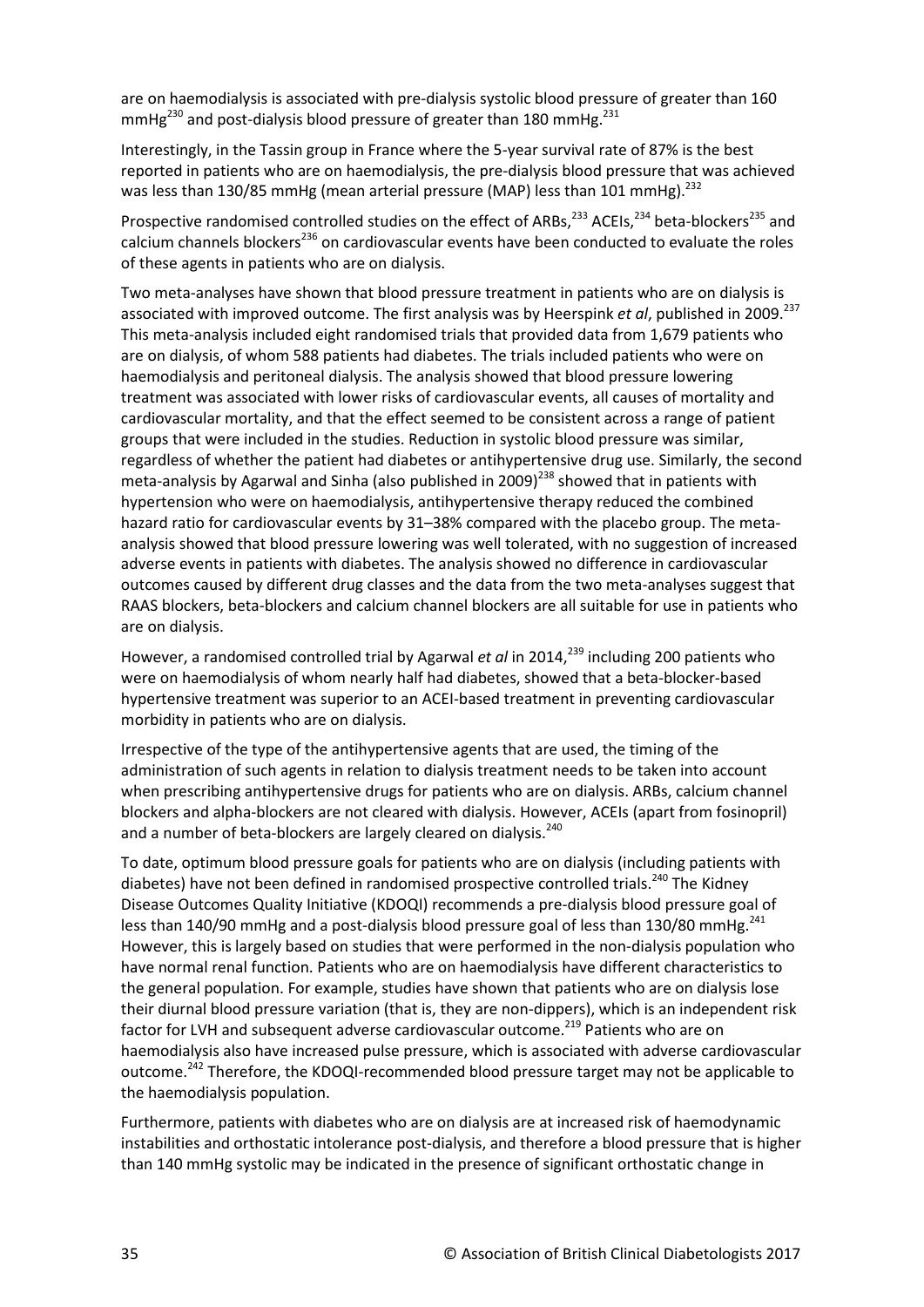blood pressure. A randomised controlled trial is needed to identify the optimal blood pressure target for patients with diabetes who are on dialysis.

## <span id="page-36-0"></span>**Volume control in patients with diabetes who are on dialysis**

Increased extracellular volume or volume overload is an important contributor in the pathogenesis of high blood pressure in patients who are on dialysis.<sup>243</sup> Removal of extracellular volume without causing intolerable hypotension defines the 'dry weight'<sup>244</sup> that was first reported by Thomson in 1967.<sup>245</sup> This is difficult to define clinically. Achieving dry weight and normalising blood pressure is not immediate and can take months, which is something that is best described as a 'lag phenomenon'. 246

In the Tassin group, hypertension control without medication, achieved by aggressive control of extracellular volume and dietary sodium intake, was shown to be the best single marker of survival in 449 patients who were on haemodialysis who were followed for 20 years.<sup>232</sup>

Observational studies showed that volume control is associated with improvement in blood pressure in the majority of patients on haemodialysis<sup>247</sup> and peritoneal dialysis.<sup>248</sup> A randomised controlled trial (DRIP) showed that volume control in haemodialysis improves blood pressure control.<sup>249</sup> In that study, 150 patients were randomised to an additional ultrafiltration group (40/100 patients had diabetes) or control group (19/50 patients had diabetes). Without increasing time or frequency of haemodialysis, reduction in dry weight (defined by clinical signs and symptoms) resulted in a reduction in interdialytic ambulatory blood pressure, leading to the conclusion that dry weight reduction is an effective strategy in blood pressure control in patients who are on haemodialysis.

The concept that 'volume control' improves blood pressure control is further supported by the increasing reports that daily dialysis<sup>250,251</sup> or nocturnal dialysis<sup>252,253</sup> improves blood pressure and reduces LVH with less risk of inducing intradialytic hypotension. Reducing the risk of intradialytic hypotension is important. An observational study by Shoji T *et al* showed that haemodialysisassociated hypotension is an independent risk factor for 2-year mortality in patients who are on haemodialysis.<sup>254</sup>

The risk of intradialytic hypotension increases with an ultrafiltration rate of greater than 10 ml/kg/hr and was reported in the Dialysis Outcomes and Practice Patterns Study (DOPPS) (which included 16,420 patients on haemodialysis) as an independent risk factor for mortality.<sup>255</sup> This is similar to another study with 5 years' follow-up data by Movilli,<sup>256</sup> in which an ultrafiltration rate of over 12.7 ml/kg/hr was identified as an independent risk factor for mortality given the risk of hypotension-related serious adverse events especially in patients who are on dialysis and who have diabetes; however, this strategy requires close supervision and markers to assess volume status.

Bioimpedance spectroscopy devices.<sup>257</sup> brain natriuretic peptide (BNP) level<sup>258</sup> and assessment of vena cava diameter<sup>259</sup> have been used to determine dry weight. This has been primarily to reduce the risk of inducing intradialytic hypotension. Further studies are needed to explore and evaluate the role of bioimpedance spectroscopy devices as markers of volume status, especially in patients with diabetes who are on dialysis.

## <span id="page-36-1"></span>**Salt restriction in patients with diabetes who are on dialysis**

Reducing dietary salt to control blood pressure in patients who are on dialysis was first reported by Hegstrom RM *et al* in 1961.260 Salt restriction to 1 g per day or less helps to decrease thirst and to control interdialytic weight gain in patients who are on haemodialysis.<sup>261</sup>

Evidence for the association between salt restriction and blood pressure control in patients who are on dialysis comes from observational studies where dietary salt restriction was in combination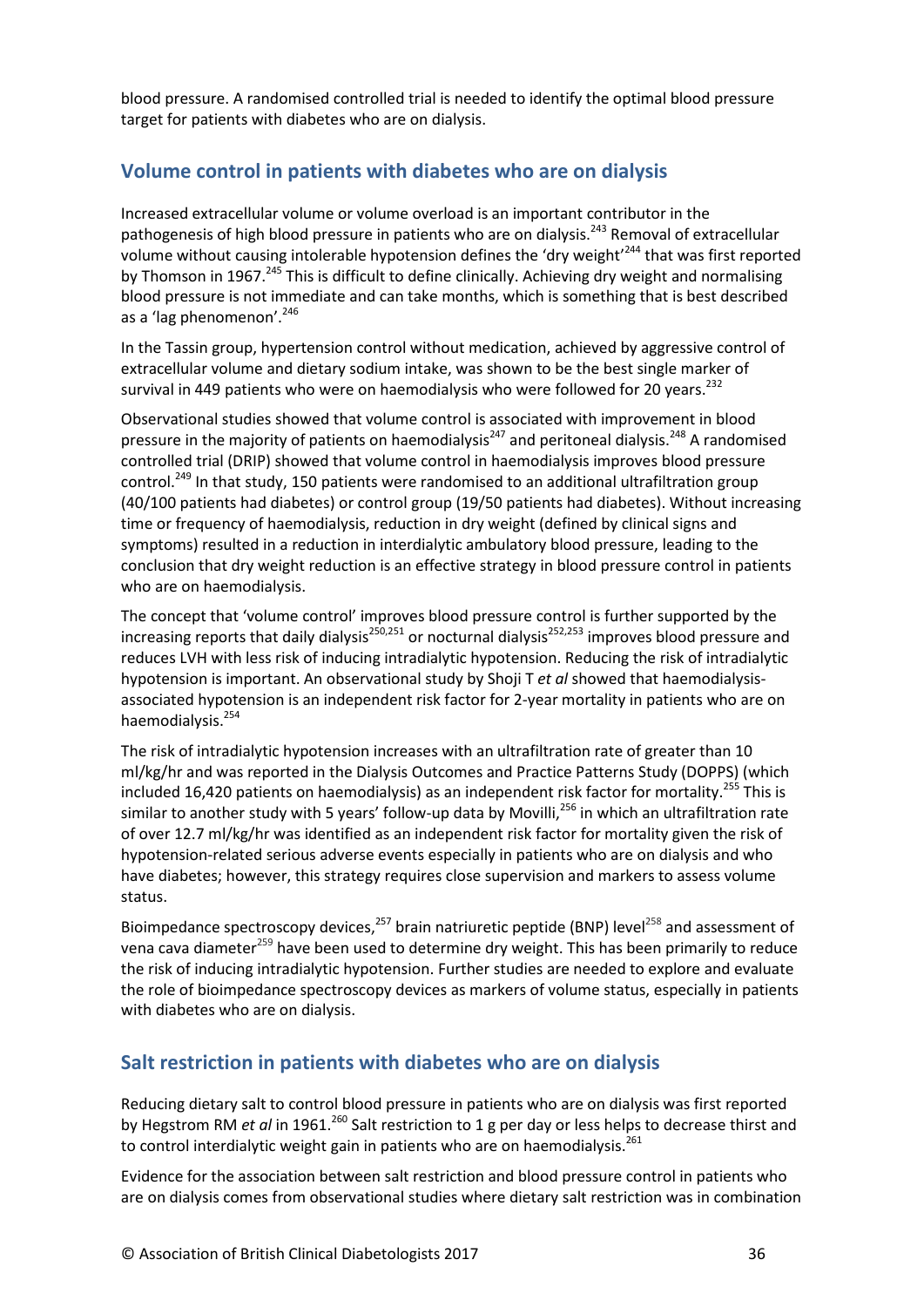with strict volume control. Craswell *et al*<sup>262</sup> (in a study of 89 patients who were on dialysis), Covic *et al*<sup>263</sup> (in a study of 286 patients) and Ozkahya *et al*<sup>264</sup> (in a study of 218 patients) all showed that salt restriction to less than 5 g per day along with strict volume control led to a significant reduction of blood pressure and interdialytic weight gain. Similarly, in the Tassin group, dietary salt reduction to less than 5 g per day along with extracellular volume control was shown to normalise blood pressure in patients who were on haemodialysis.<sup>232</sup>

In a cross-sectional study by Kayikcioglu *et al* in 204 patients on dialysis, dietary salt restriction to 5 g per day along with dialysate sodium reduction, led to a reduction in interdialytic weight gain, the number of antihypertensive medications and LVH.<sup>265</sup> Maduell and Navarro (in a crosssectional study of 15 patients) reported that salt restriction alone resulted in a significant reduction in interdialytic weight gain and blood pressure.<sup>266</sup> In the Haemodialysis (HEMO) Study, dietary sodium intake was associated with a greater adjusted risk of all-cause mortality.<sup>267</sup> In practical terms, adherence may be more sustainable if a threshold restriction of less than 6 g dietary salt is applied in the diabetes cohort who have additional restrictions placed on them, but this has yet to be formally evaluated.

Diuretic therapy may provide an additional means by which to promote natriuresis in patients who are on dialysis who have residual urine output. In the DOPPS study, Bragg-Gresham *et al* reported that diuretic use was associated with reduced interdialytic weight gain, fewer intradialytic hypotensive episodes and reduced cardiac-specific mortality, but not all-cause mortality.<sup>255</sup> Patients with residual renal function who were on diuretics were twice as likely to retain residual renal function compared with patients who were not on diuretics after 1 year in the study. The authors concluded that patients with residual renal function may benefit from continuing diuretic use rather than automatically discontinuing it at the start of dialysis. Furthermore, in a prospective randomised study by Medcalf *et al* on patients who are on peritoneal dialysis, frusemide given at a dose of 250 mg once daily produced clinically significant preservation in urine volume over 1 year, but it had no influence on residual renal function.<sup>268</sup>

Interestingly, and independent of its diuretic property, spironolactone has been shown, in a randomised controlled trial that included patients with diabetes, to be more effective than placebo in treating refractory hypertension in patients on dialysis.<sup>269</sup> There is emerging evidence from a number of randomised controlled trials that spironolactone has a cardiac protective effect in patients on dialysis,<sup>270</sup> but it will be interesting to see what emanates from the current ongoing larger randomised controlled trial (ALdosterone Antagonist Chronic HEModialysis Interventional Survival Trial (ALCHEMIST)), which is exploring the potential cardiac protective role of spironolactone in patients who are on dialysis.<sup>271</sup> It might help to show whether this effect is dependent or independent of spironolactone's property as a diuretic and/or antihypertensive agent.

To date there have been, therefore, no randomised controlled trials to address the question of whether salt restriction or diuretic use in patients with diabetes who are on dialysis may influence blood pressure control or cardiovascular outcome. In the absence of such evidence, individualisation of dietary sodium intake is required, depending on the patient's interdialytic weight gain, extracellular volume status, haemodynamic stability and nutritional status.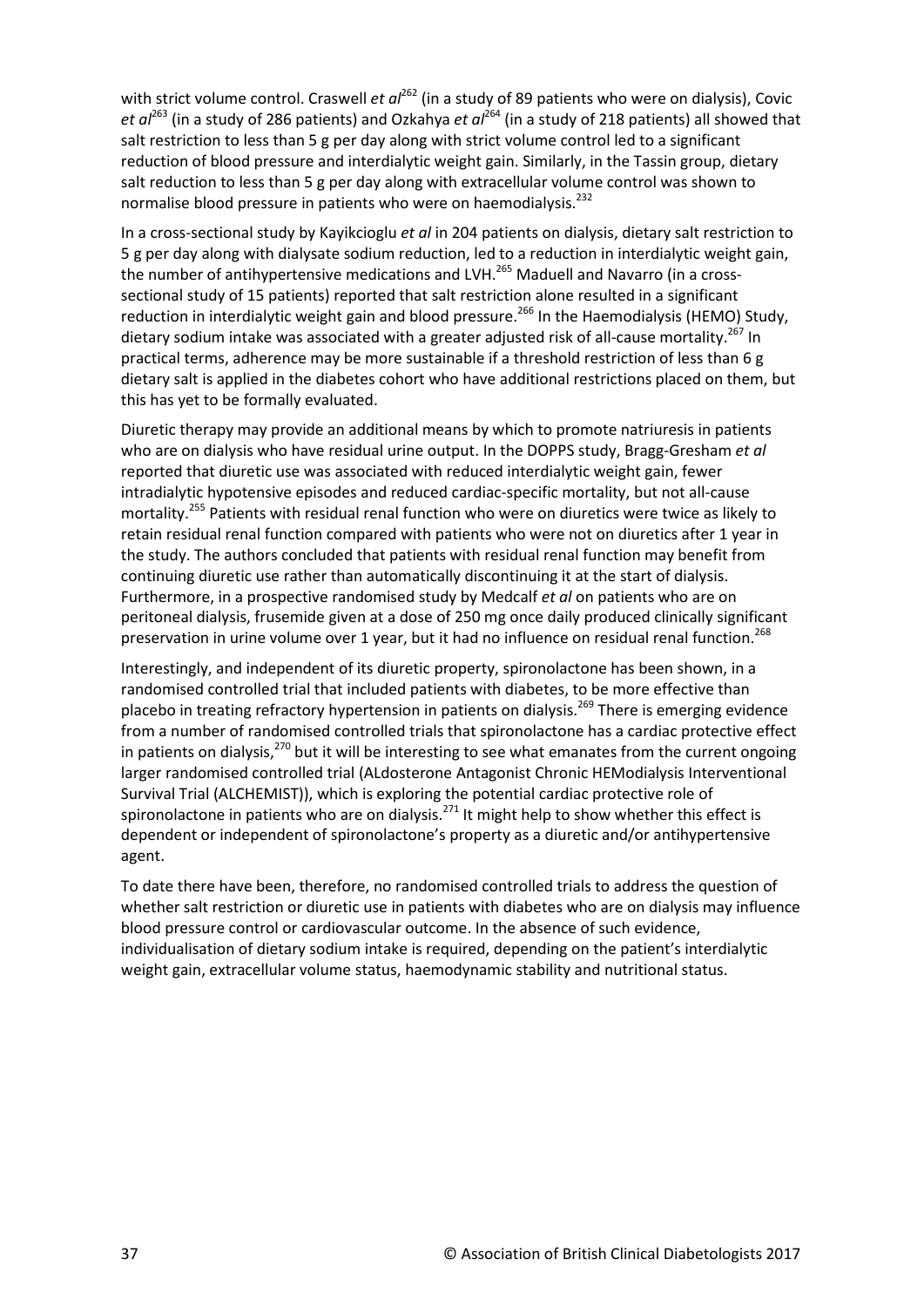**Table 2** BP targets in patients with diabetes through stages of kidney function impairment

|                             | <b>Stage of kidney function impairment</b> |                         |                    |                                 |                    |  |  |
|-----------------------------|--------------------------------------------|-------------------------|--------------------|---------------------------------|--------------------|--|--|
|                             | Normal kidney                              | Normal kidney           | $CKD$ 1-3          | <b>CKD 4-5</b>                  | CKD <sub>5</sub>   |  |  |
|                             | function                                   | function                |                    | (non-dialysis)                  | (dialysis)         |  |  |
|                             | <b>Normoalbuminuria</b>                    | <b>Microalbuminuria</b> |                    |                                 |                    |  |  |
| <b>Type 1 diabetes</b>      | $\leq$ 140/80 (2D)                         | ≤130/80 $(1B)$          | $\leq$ 130/80 (1B) | $\leq$ 140/90 (1B)              | $\leq$ 140/90 (2D) |  |  |
| in mmHg<br>(evidence grade) |                                            |                         |                    | ≤130/80 for<br>proteinuric (2C) | (interdialytic BP) |  |  |
| <b>Type 2 diabetes</b>      | $\leq$ 140/90 (1D)                         | $\leq$ 130/80 (2D)      | $\leq$ 130/80 (2D) | $\leq$ 140/90 (1B)              | ≤140/90 $(2D)$     |  |  |
| in mmHg<br>(evidence grade) | ≤150/90 $(2B)$<br>(for $\geq 80$ years)    |                         |                    | ≤130/80 for<br>proteinuric (2C) | (interdialytic BP) |  |  |

CKD = chronic kidney disease; BP = blood pressure.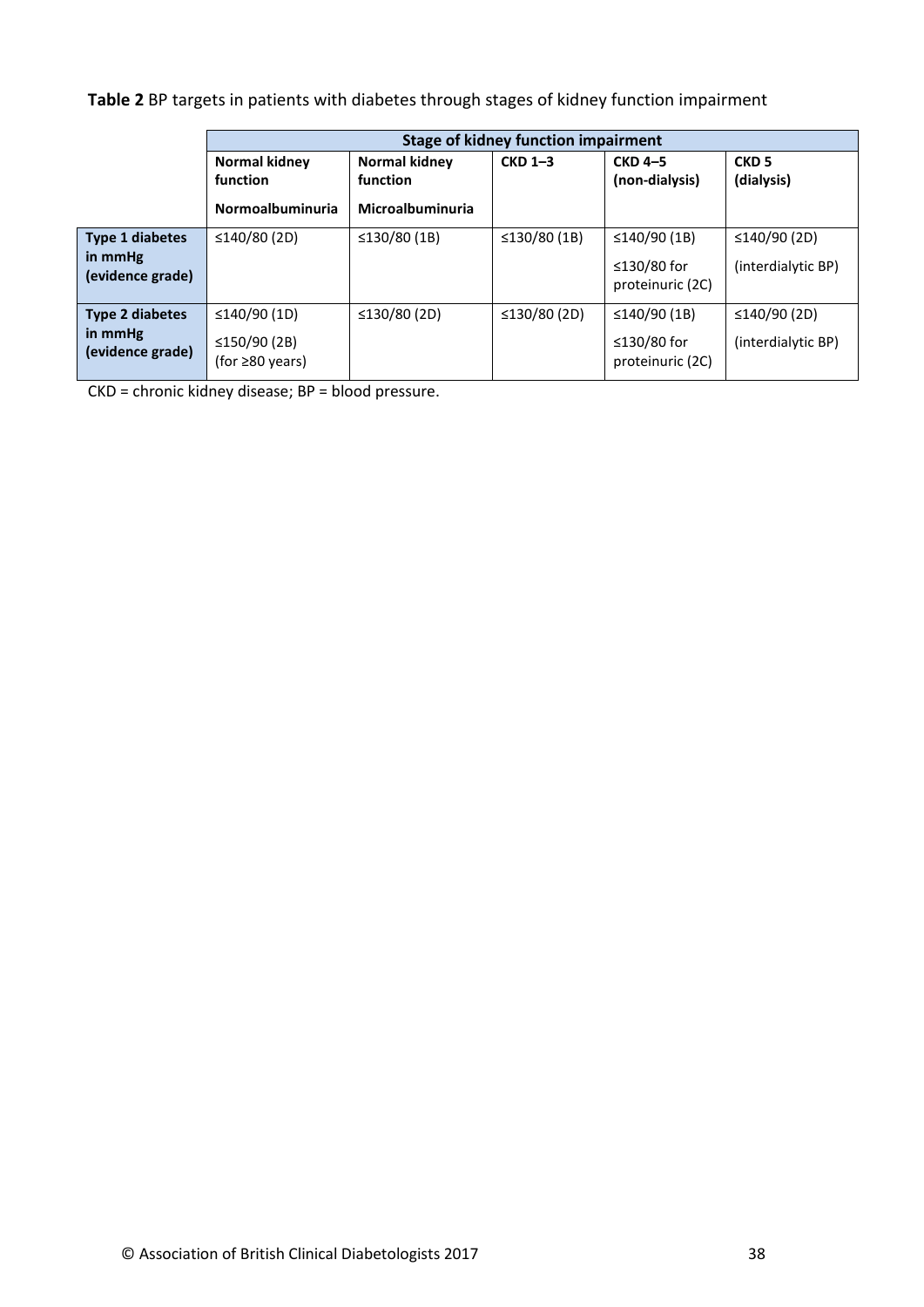# <span id="page-39-0"></span>**Declarations of interest**

The authors declare the following potential conflicts of interests and support from industry.

- Stephen Bain has received honoraria, teaching and research sponsorship/grants from: Abbott, AstraZeneca, Boehringer Ingelheim, BMS, Cellnovo, Diartis, Eli Lilly, GSK, Janssen, Merck Sharp & Dohme, Novartis, Novo Nordisk, Pfizer, Roche, Sanofi Aventis, Schering-Plough and Servier & Takeda. He has also received funding for the development of educational programmes from: Cardiff University, Doctors.net, Elsevier, OnMedica, OmniaMed and Medscape. He is a partner in Glycosmedia, which carries sponsorship declared on its website.
- Debasish Banerjee was previously funded for research by the British Heart Foundation (BHF).
- Indranil Dasgupta has previously received research grants from Medtronic and Daiichi Sankyo. He has been a member of advisory committees and received educational grants from AstraZeneca, Amgen, Sanofi, MSD, Pfizer, GSK, Mitsubishi Pharma, Otsuka, Vifor Pharmaceuticals, Fresenius and Roche.
- Damian Fogarty has received honoraria for delivering educational meetings and/or attending advisory boards from AstraZeneca, Sanofi, Vifor Pharmaceuticals and Baxter. He provides consultancy for adjudication of endpoint in RCTs to ACI.
- Andrew Frankel has received research grants, and he prepares educational materials and attends drug advisory boards for: Boehringer Ingelheim/Lilly Alliance, AstraZeneca, Novo Nordisk, Merck and Johnson & Johnson.
- Parijat De has received honoraria for educational meetings from Astra Zeneca, Janssen, Boehringer Ingelheim, Novo, Sanofi, Novartis, Abbott, MSD, Takeda, Roche, Lilly, Ascensia, BD, Internis, GSK, Menarini, Bayer and Besins.
- Peter Winocour has received honoraria for delivering educational meetings and/or attending advisory boards for AstraZeneca, Eli Lilly, Novo Nordisk, Sanofi, MSD, Janssen and Vifor Pharmaceuticals.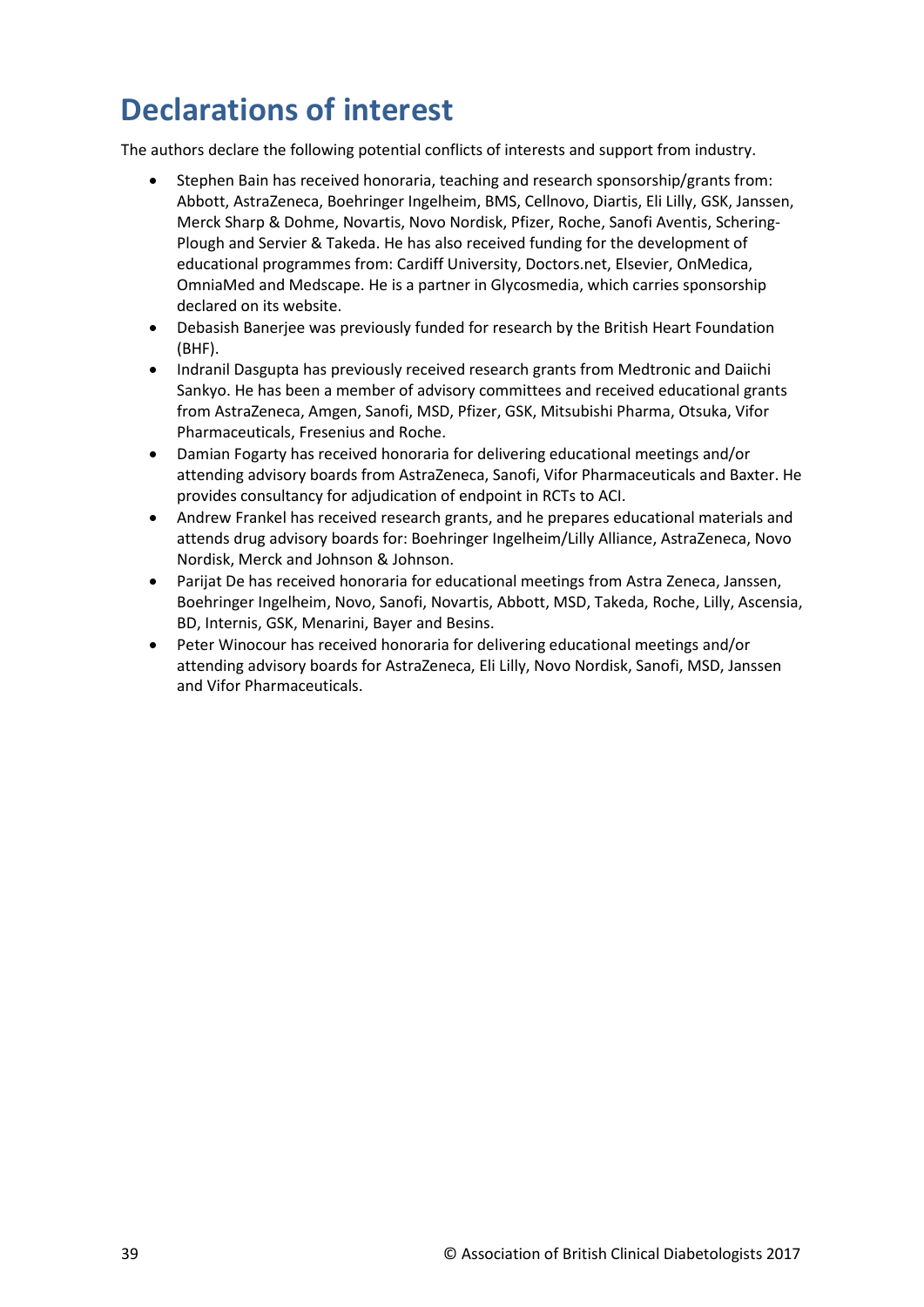# <span id="page-40-0"></span>**References**

- 1 Ritz E, Orth SR. Nephropathy in patients with type 2 diabetes mellitus. *N Engl J Med*  1999;341:1127–33.
- 2 Gilg J, Caskey F, Fogarty D. UK Renal Registry 18th Annual Report: Chapter 1 UK Renal Replacement Therapy Incidence in 2014: National and Centre-specific Analyses. *Nephron* 2016;132(Suppl 1):9–40.
- 3 Stamler J, Vaccaro O, Neaton JD, Wentworth D. Diabetes, other risk factors, and 12-yr cardiovascular mortality for men screened in the Multiple Risk Factor Intervention Trial. *Diabetes Care* 1993;16:434–44.
- 4 Rosolowsky ET, Skupien J, Smiles AM *et al*. Risk for ESRD in type 1 diabetes remains high despite renoprotection. *J Am Soc Nephrol* 2011;22:545–53.
- 5 Deckert T, Yokoyama H, Mathiesen E *et al*. Cohort study of predictive value of urinary albumin excretion for atherosclerotic vascular disease in patients with insulin dependent diabetes. *BMJ* 1996;312:871–4.
- 6 Watkins PJ, Parsons V, Bewick M. The prognosis and management of diabetic nephropathy. *Clin Nephrol* 1977;7:243–9.
- 7 Finne P, Reunanen A, Stenman S *et al*. Incidence of end-stage renal disease in patients with type 1 diabetes. *JAMA* 2005;294:1782–7.
- 8 de Boer IH, Rue TC, Cleary PA *et al*. Long-term renal outcomes of patients with type 1 diabetes mellitus and microalbuminuria: an analysis of the Diabetes Control and Complications Trial/Epidemiology of Diabetes Interventions and Complications cohort. *Arch Intern Med* 2011;171:412–420.
- 9 Hollenberg NK, Price DA, Fisher ND *et al*. Glomerular hemodynamics and the reninangiotensin system in patients with type 1 diabetes mellitus. *Kidney Int* 2003;63:172–8.
- 10 Miller JA. Impact of hyperglycaemia on the renin-angiotensin system in early human type 1 diabetes. *J Am Soc Nephrol* 1999;10:1775–8.
- 11 Lafayette RA, Mayer G, Park SK, Meyer TW. Angiotensin II receptor blockade limits glomerular injury in rats with reduced renal mass. *J Clin Invest* 1992;90:766–71.
- 12 Rosenberg ME, Smith LJ, Correa-Rotter R, Hostetter TH. The paradox of the renin-angiotensin system in chronic renal disease. *Kidney Int* 1994;45:403–10.
- 13 Ray PE, Aguilera G, Kopp JB *et al*. Angiotensin II receptor-mediated proliferation of cultured human fetal mesangial cells. *Kidney Int* 1991;40:764–71.
- 14 Harindhanavudhi T, Mauer M, Klein R *et al*. Benefits of Renin-Angiotensin blockade on retinopathy in type 1 diabetes vary with glycemic control. *Diabetes Care* 2011;34:1838–42.
- 15 Sochett EB, Cherney DZ, Curtis JR *et al*. Impact of renin angiotensin system modulation on the hyperfiltration state in type 1 diabetes. *J Am Soc Nephrol* 2006;17:1703–9.
- 16 Raile K, Galler A, Hofer S *et al*. Diabetic nephropathy in 27,805 children, adolescents, and adults with type 1 diabetes: effect of diabetes duration, A1C, hypertension, dyslipidemia, diabetes onset, and sex. *Diabetes Care* 2007;30:2523–8.
- 17 Chowdhury TA, Kumar S, Barnett AH, Bain SC. Nephropathy in type 1 diabetes: the role of genetic factors. *Diabet Med* 1995;12:1059–68.
- 18 Microalbuminuria Collaborative Study Group, United Kingdom. Risk factors for development of microalbuminuria in insulin dependent diabetic patients: a cohort study. *BMJ*  1993;306:1235–9.
- 19 Rudberg S, Dahlquist G. Determinants of progression of microalbuminuria in adolescents with IDDM. *Diabetes Care* 1996;19:369–71.
- 20 Ku E, McCulloch CE, Mauer M *et al*. Association between blood pressure and adverse renal events in type 1 diabetes. *Diabetes Care* 2016;30:2218–24.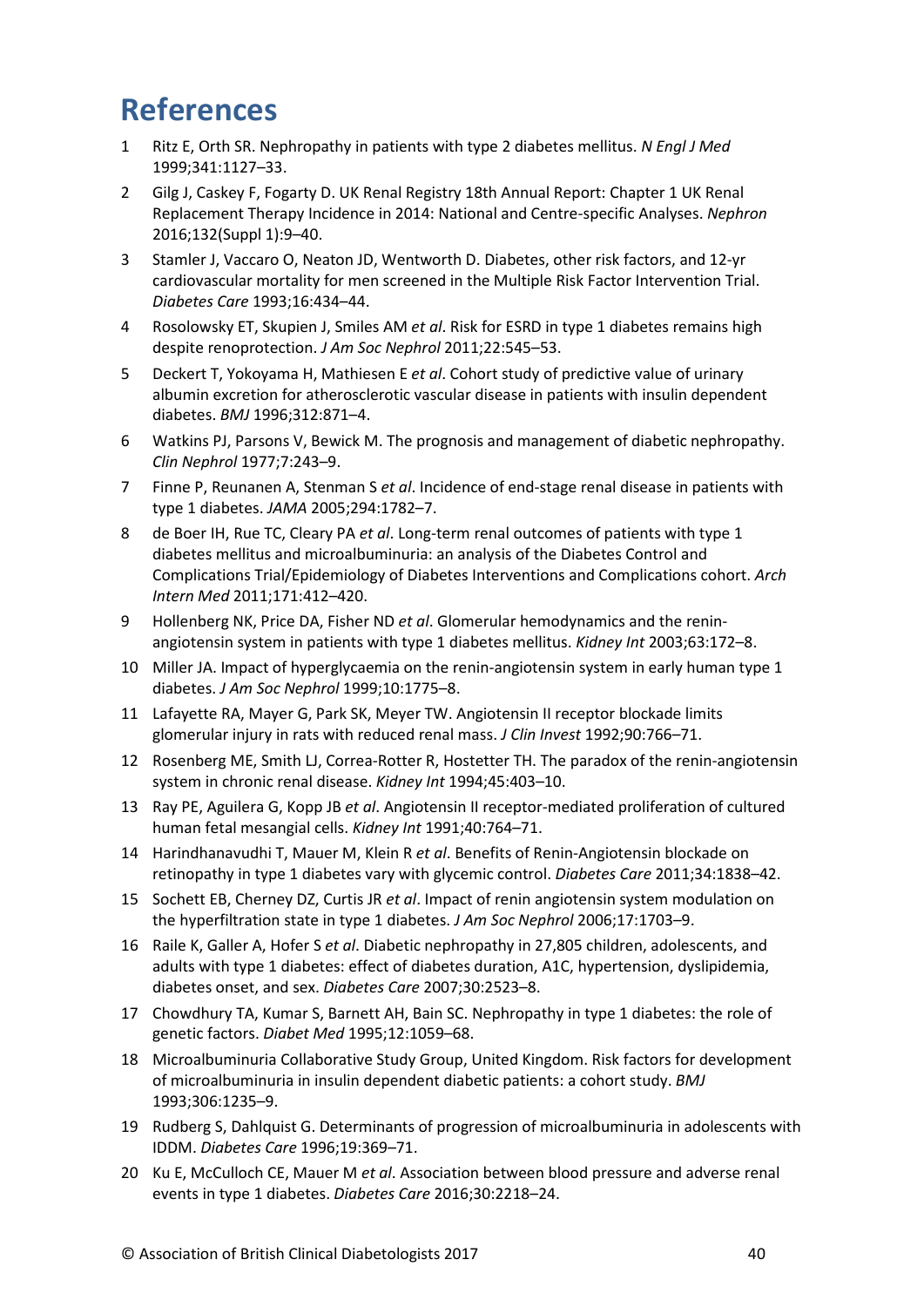- 21 Kidney Disease: Improving Global Outcomes (KDIGO) Blood Pressure Working Group. KDIGO clinical practice guideline for the management of blood pressure in chronic kidney disease. *Kidney Int Suppl* 2012:2:337–414.
- 22 National Institute for Health and Care Excellence. *Type 1 diabetes in adults: diagnosis and management*, NICE guideline NG17, 2016. Available from: [www.nice.org.uk/guidance/ng17](https://www.nice.org.uk/guidance/ng17) [Accessed May 2017].
- 23 Tuttle KR, Bakris GL, Bilous RW *et al*. Diabetic kidney disease: a report from an ADA Consensus Conference. *Am J Kidney Dis* 2014;64:510–33.
- 24 Donaghue KC, Wadwa RP, Dimeglio LA *et al*. ISPAD Clinical Practice Consensus Guidelines 2014. Microvascular and macrovascular complications in children and adolescents. *Pediatr Diabetes* 2014;15(Suppl 20):257–69.
- 25 Lurbe E, Redon J, Kesani A *et al*. Increase in nocturnal blood pressure and progression to microalbuminuria in type 1 diabetes. *N Engl J Med* 2002;347:797–805.
- 26 Shalaby NM, Shalaby NM. Study of ambulatory bloods pressure in diabetic children: prediction of early renal insult. *Ther Clin Risk Manag* 2015;11:1531–7.
- 27 Lambers Heerspink HJ, Holtkamp FA, Parvin HH *et al*. Moderation of dietary sodium potentiates the renal and cardiovascular protective effects of angiotensin receptor blockers. *Kidney Int* 2012;82:330–7.
- 28 Lithovius R, Harjutsalo V, Forsblom C *et al*. Antihypertensive treatment and resistant hypertension in patients with type 1 diabetes by stages of diabetic nephropathy. *Diabetes Care* 2014;37:709–17.
- 29 National Institute for Health and Care Excellence. *Hypertension in adults: diagnosis and management*, NICE guideline CG127, 2011. Available from: [www.nice.org.uk/guidance/CG127](https://www.nice.org.uk/guidance/CG127) [Accessed May 2017].
- 30 The EUCLID Study Group. Randomised placebo-controlled trial of lisinopril in normotensive patients with insulin dependent diabetes and normoalbuminuria or microalbuminuria. *Lancet* 1997;349:1787–92.
- 31 Bilous R, Chaturvedi N, Sjølie AK *et al*. Effect of candesartan on microalbuminuria and albumin excretion rate in diabetes: three randomized trials. *Ann Intern Med* 2009;151:11–20.
- 32 Mauer M, Zinman B, Gardiner R *et al*. Renal and retinal effects of enalapril and losartan in type 1 diabetes. *N Engl J Med* 2009;361:40–51.
- 33 Kventy J, Gregersen G, Smith Pedersen R. Randomized placebo-controlled trial of perindopril in normotensive, normoalbuminuric patients with type 1 diabetes mellitus. *QJM* 2001;94:89– 94.
- 34 Almdal T, Norgaard K, Feldt-Rasmussen B, Deckert T. The predictive value of microalbuminuria in IDDM. A five-year follow-up study. *Diabetes Care* 1994;17:120–5.
- 35 Hovind P, Tarnow L, Rossing P *et al*. Predictors for the development of microalbuminuria and macroalbuminuria in patients with type 1 diabetes: inception cohort study. *BMJ* 2004;328:1105–9.
- 36 Perkins BA, Ficociello LH, Silva KH *et al*. Regression of microalbuminuria in type 1 diabetes. *N Engl J Med* 2003;348:2285–93.
- 37 Forsblom CM, Groop PH, Ekstrand A, Groop LC. Predictive value of microalbuminuria in patients with insulin-dependent diabetes of long duration. *BMJ* 1992;305:1051–3.
- 38 de Boer IH, Afkarian M, Rue TC *et al*. Renal outcomes in patients with type 1 diabetes and macroalbuminuria. *J Am Soc Nephrol* 2014;25:2342–50.
- 39 Macisaac RJ, Jerums G. Diabetic kidney disease with and without albuminuria. *Curr Opin Nephrol Hypertens* 2011;20:246–57.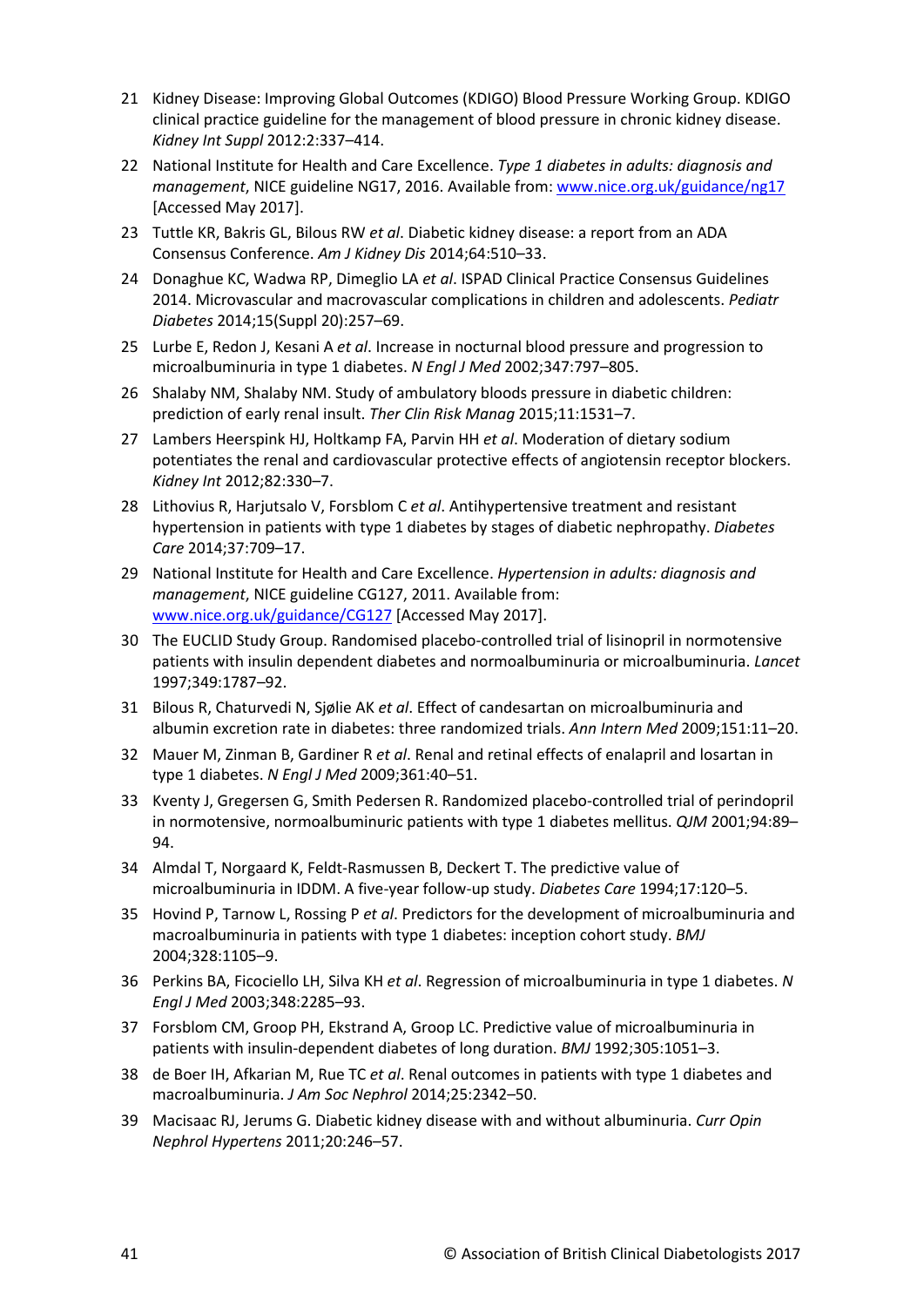- 40 Perkins BA, Ficociello LH, Roshan B *et al*. In patients with type 1 diabetes and new-onset microalbuminuria the development of advanced chronic kidney disease may not require progression to proteinuria. *Kidney Int* 2010;77:57–64.
- 41 Dunger DB, Schwarze CP, Cooper JD *et al*. Can we identify adolescents at high risk for nephropathy before the development of microalbuminuria? *Diabet Med* 2007;24:131–6.
- 42 Maftei O, Pena AS, Sullivan T *et al*. Early atherosclerosis relates to urinary albumin excretion and cardiovascular risk factors in adolescents with type 1 diabetes: Adolescent type 1 Diabetes cardio-renal Intervention Trial (AdDIT). *Diabetes Care* 2014;37:3069–75.
- 43 Krolewski AS. Progressive Renal Decline: The New Paradigm of Diabetic Nephropathy in Type 1 Diabetes. *Diabetes Care* 2015;38:954–62.
- 44 Rahimi Z, Moradi M, Nasri H. A systematic review of the role of renin angiotensin aldosterone system genes in diabetes mellitus, diabetic retinopathy and diabetic neuropathy. *J Res Med Sci* 2014;19:1090–8.
- 45 Krolewski AS, Warram JH, Forsblom C *et al*. Serum concentration of cystatin C and risk of endstage renal disease in diabetes. *Diabetes Care* 2012;35:2311–6.
- 46 Gohda T, Niewczas MA, Ficociello LH *et al*. Circulating TNF receptors 1 and 2 predict stage 3 of CKD in type 1 diabetes. *J Am Soc Nephrol* 2012;23:516–524.
- 47 Cantarovich D, Perrone V. Pancreas transplant as treatment to arrest renal function decline in patients with type 1 diabetes and proteinuria. *Semin Nephrol* 2012;32:432–6.
- 48 Mathiesen ER, Hommel E, Hansen HP *et al*. Randomised controlled trial of long term efficacy of captopril on preservation of kidney function in normotensive patients with insulin dependent diabetes and microalbuminuria. *BMJ* 1999;319:24–5.
- 49 The Microalbuminuria Collaborative Study Group. Captopril reduces the risk of nephropathy in IDDM patients with microalbuminuria. *Diabetologia* 1996;35:587–93.
- 50 O'Hare P, Bilbous R, Mitchell T *et al*. Low-dose ramipril reduces microalbuminuria in type 1 diabetic patients without hypertension: results of a randomized controlled trial. *Diabetes Care* 2000;23:1823–9.
- 51 Marre M, Chatellier G, Leblanc H *et al*. Prevention of diabetic nephropathy with enalapril in normotensive diabetics with microalbuminuria. *BMJ* 1998;297:1092–5.
- 52 Viberti G, Mogensen CE, Groop LC, Pauls JF. Effect of captopril on progression to clinical proteinuria in patients with insulin-dependent diabetes mellitus and microalbuminuria. European Microalbuminuria Captopril Study Group. *JAMA* 1994;271:275–279.
- 53 The ACE Inhibitors in Diabetic Nephropathy Trialist Group. Should all patients with type 1 diabetes mellitus and microalbuminuria receive angiotensin-converting enzyme inhibitors? A meta-analysis of individual patient data. *Ann Intern Med* 2001;134:370–9.
- 54 Parving HH, Andersen AR, Smidt UM, Svendsen PA. Early aggressive antihypertensive treatment reduces rate of decline in kidney function in diabetic nephropathy. *Lancet* 1983;8335:1175–9.
- 55 Parving HH, Hommel, Smidt U. Protection of kidney function and decrease in albuminuria by captopril in insulin dependent diabetics with nephropathy. *BMJ* 1988;297:1086–91.
- 56 Lewis EJ, Hunsicker LG, Bain RP, Rohde RD. The effect of angiotensin-converting enzyme inhibition on diabetic nephropathy. *N Eng J Med* 1993;1456–62.
- 57 Björck S, Mulec H, Johnsen SA *et al*. Renal protective effect of enalapril in diabetic nephropathy. *BMJ* 1992;304:339–43.
- 58 Sarafidis PA, Stafylas PC, Kanaki AI, Lasaridis AN. Effects of renin-angiotensin system blockers on renal outcomes and all-cause mortality in patients with diabetic nephropathy: an updated meta-analysis. *Am J Hypertens* 2008;21:922–9.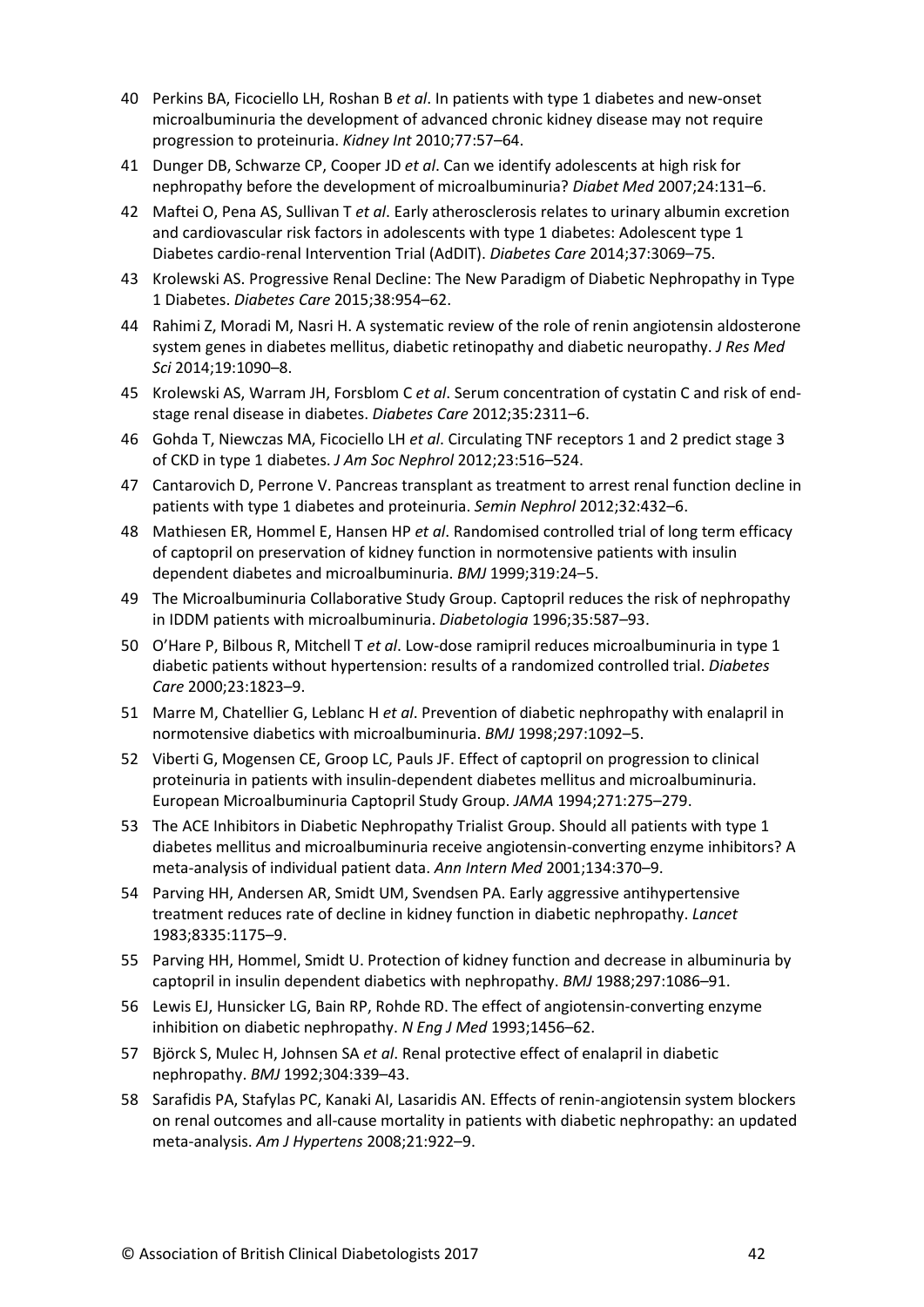- 59 Chaturvedi N, Porta M, Klein R *et al*. Effect of candesartan on prevention (DIRECT-Prevent 1) and progression (DIRECT-Protect 1) of retinopathy in type 1 diabetes: randomised, placebocontrolled trials. *Lancet* 2008;372:1394–402.
- 60 Andersen S, Tarnow L, Rossing P *et al*. Renoprotective effects of angiotensin II receptor blockade in type 1 diabetic patients with diabetic nephropathy. *Kidney Int* 2000;57:601–6.
- 61 Schjoedt KJ, Andersen S, Rossing P *et al*. Aldosterone escape during blockade of the reninangiotensin-aldosterone system in diabetic nephropathy is associated with enhanced decline in glomerular filtration rate. *Diabetologia* 2004;47:1936–9.
- 62 Nielsen SE, Persson F, Frandsen E *et al*. Spironolactone diminishes urinary albumin excretion in patients with type 1 diabetes and microalbuminuria: a randomized placebo-controlled crossover study. *Diabetic Med* 2012;29:e184–90.
- 63 Heerspink HJ, Persson F, Brenner BM *et al*. Renal outcomes with aliskiren in patients with type 2 diabetes: a prespecified secondary analysis of the ALTITUDE randomised controlled trial. *Lancet Diabetes Endocrinol* 2016;4:309–17.
- 64 Cherney DZ, Scholey JW, Jiang S *et al*. The effect of direct renin inhibition alone and in combination with ACE inhibition on endothelial function, arterial stiffness, and renal function in type 1 diabetes. *Diabetes Care* 2012;35:2324–30.
- 65 Cherney DZ, Lai V, Scholey JW *et al*. Effect of direct renin inhibition on renal hemodynamic function, arterial stiffness, and endothelial function in humans with uncomplicated type 1 diabetes: a pilot study. *Diabetes Care* 2010;33:361–5.
- 66 Elving LD, Wetzels JFM, van Lier HJJ *et al*. Captopril and atenolol are equally effective in retarding progression of diabetic nephropathy. Results of a 2 year randomised study. *Diabetologia* 1994;37:604–9.
- 67 Bakris GL, Weir MR, Secic M *et al*. Differential effects of calcium antagonist subclasses on markers of nephropathy progression. *Kidney Int* 2004;65:1991–2002.
- 68 Cherney DZ, Perkins BA, Soleymanlou N *et al*. Renal hemodynamic effect of sodium-glucose cotransporter 2 inhibition in patients with type 1 diabetes mellitus. *Circulation* 2014;129:587–97.
- 69 Wanner C, Inzucchi SE, Lachin JM *et al*[. Empagliflozin and Progression of Kidney Disease in](http://www.ncbi.nlm.nih.gov/pubmed/27299675)  [Type 2 Diabetes.](http://www.ncbi.nlm.nih.gov/pubmed/27299675) *N Engl J Med* 2016;375:323–34.
- 70 Peters AL, Buschur EO, Buse JB *et al*. Euglycemic Diabetic Ketoacidosis: A Potential Complication of Treatment With Sodium-Glucose Cotransporter 2 Inhibition. *Diabetes Care* 2015;38:1687–93.
- 71 Jennings DL, Kalus JS, Coleman CI *et al*. Combination therapy with an ACE inhibitor and an angiotensin receptor blocker for diabetic nephropathy: a meta-analysis. *Diabet Med* 2007;24:486–93.
- 72 Pham JT, Schmitt BP, Leehey DJ. Effects of dual blockade of the renin-angiotensin system in diabetic kidney disease: a systematic review and meta-analysis. *J Nephrol Therapeut* 2012;(Suppl 2):003.
- 73 Maione A, Navaneethan SD, Graziano G *et al*. Angiotensin-converting enzyme inhibitors, angiotensin receptor blockers and combined therapy in patients with micro- and macroalbuminuria and other cardiovascular risk factors: a systematic review of randomized controlled trials. *Nephrol Dial Transplant* 2011;26:2827-47.
- 74 Fried LF, Emanuele N, Zhang JH *et al*. Combined angiotensin inhibition for the treatment of diabetic nephropathy. *N Engl J Med* 2013;369:1892–903.
- 75 Anantharaman R, Bhansali A, Bhadada SK *et al*. Anti-albuminuric efficacy of a combination of angiotensin converting enzyme inhibitor & angiotensin receptor blocker in type 1 DM with nephropathy. *Indian J Med Res* 2010;132:42–7.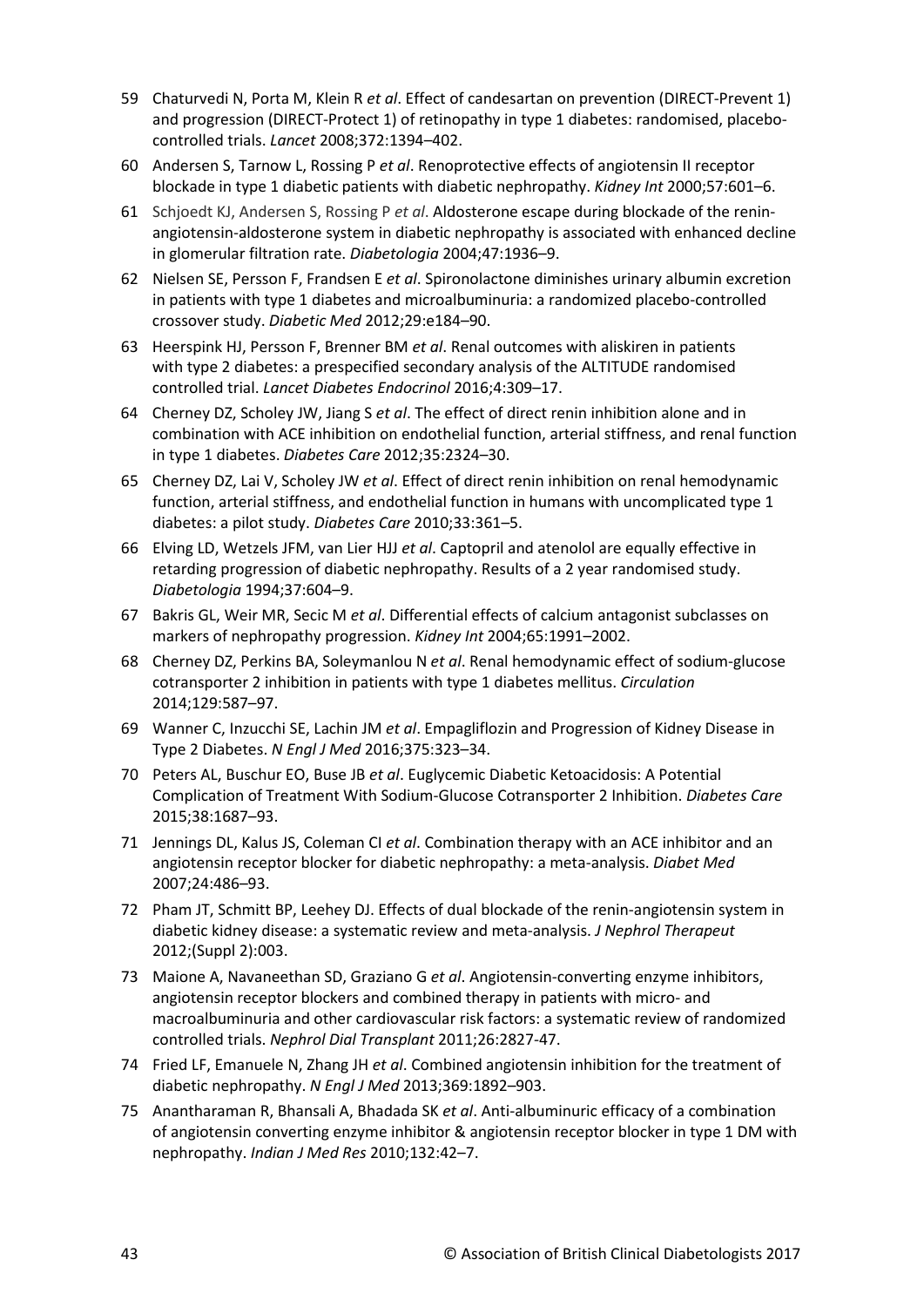- 76 Jacobsen P, Andersen S, Rossing K *et al*. Dual blockade of the renin-angiotensin system in type 1 patients with diabetic nephropathy. *Nephrol Dial Transplant* 2002;17:1019–24.
- 77 Cooper WO, Hernandez-Diaz S, Arbogast PG *et al*. Major congenital malformations after firsttrimester exposure to ACE inhibitors. *N Engl J Med* 2006;354:2443–51.
- 78 Li D, Yang C, Andrade S *et al*. Maternal exposure to angiotensin converting enzyme inhibitors in the first trimester and risk of malformations in offspring: a retrospective cohort study. *BMJ* 2011;343:d5931.
- 79 Bakris GL, Weir MR. Angiotensin-converting enzyme inhibitor-associated elevations in serum creatinine: is this a cause for concern? *Arch Intern Med* 2000;160:685–93.
- 80 Postma CT, Klappe EM, Dekker HM, Thien T. The prevalence of renal artery stenosis among patients with diabetes mellitus. *Eur J Intern Med* 2012;23:639–42.
- 81 Chowdhury TA. Taking precautions with angiotensin converting enzyme inhibitors. Clinically significant deterioration in renal function occurs rarely (letter). *BMJ* 1999;318:258.
- 82 Reams GP, Bauer JH, Gaddy P. Use of the converting enzyme inhibitor enalapril in renovascular hypertension. Effect on blood pressure, renal function, and the reninangiotensin-aldosterone system. *Hypertension* 1986;8:290–7.
- 83 Palmer BF. Managing hyperkalemia caused by inhibitors of the renin-angiotensin-aldosterone system. *N Engl J Med* 2004;351:585–92.
- 84 Anonymous. Sick day rules in kidney disease. *Drug and Therapeutics Bulletin* 2015;53:37.
- 85 Rossing P. Diabetic Nephropathy: worldwide epidemic and effects of current treatment on natural history. *Curr Diab Rep* 2006;6:479–483.
- 86 Schena FP, Gesualdo L. Pathogenic mechanisms of diabetic nephropathy. *J Am Soc Nephrol* 2005;16(Suppl 1):S30–3.
- 87 Adler S. Diabetic nephropathy: Linking histology, cell biology, and genetics. *Kidney Int* 2004;66:2095–106.
- 88 Ritz E, Rychlik I, Locatelli F, Halimi S. End-stage renal failure in type 2 diabetes: A medical catastrophe of worldwide dimensions. *Am J Kidney Dis* 1999;34:795–808.
- 89 Adler AI, Stevens RJ, Manley SE *et al.* Development and progression of nephropathy in type 2 diabetes: the United Kingdom Perspective Diabetes Study (UKPDS 64). *Kidney Int* 2003;63:225–32.
- 90 Angélique ME, Spoelstra-de Man, Catherine B *et al*. Rapid Progression of Albumin Excretion is an Independent Predictor of Cardiovascular Mortality in Patients with Type 2 Diabetes and Microalbuminuria. *Diabetes Care* 2001;24:2097–101.
- 91 Ritz E, Dikow R. Hypertension and antihypertensive treatment of diabetic nephrology. *Nat Clin Pract Nephrol* 2006;2:562–567.
- 92 Parving HH, Osterby R, Ritz E. Diabetic Nephropathy. In: Brenner BM, Levine S, editors. *The Kidney*. 6th ed. Philadelphia: WB Saunders, 2000: 1731–73.
- 93 Klag MJ, Whelton PK, Randall BL *et al*. Blood pressure and end-stage renal disease in men. *N Engl J Med* 1996;334:13–18.
- 94 O'Seaghdha CM, Perkovic V, Lam TH *et al*. Blood pressure is a major risk factor for renal death: an analysis of 560 352 participants from the Asia-Pacific region. *Hypertension* 2009;54:509–15.
- 95 Singh R, Singh AK, Alavi N, Leehey DJ. Mechanism of increased angiotensin II levels in glomelular mesangial cells cultured in high glucose. *J Am Soc Nephrol* 2003;14:873–80.
- 96 American Diabetes Association: Hypertension Management in Adults with Diabetes (position statement). *Diabetes Care* 2004;27(Suppl 1):S65–7.
- 97 Tuttle KR, Bakris GL, Bilous RW *et al*. Diabetic kidney disease: a report from an ADA Consensus Conference. *Diabetes Care* 2014;37:2864–83.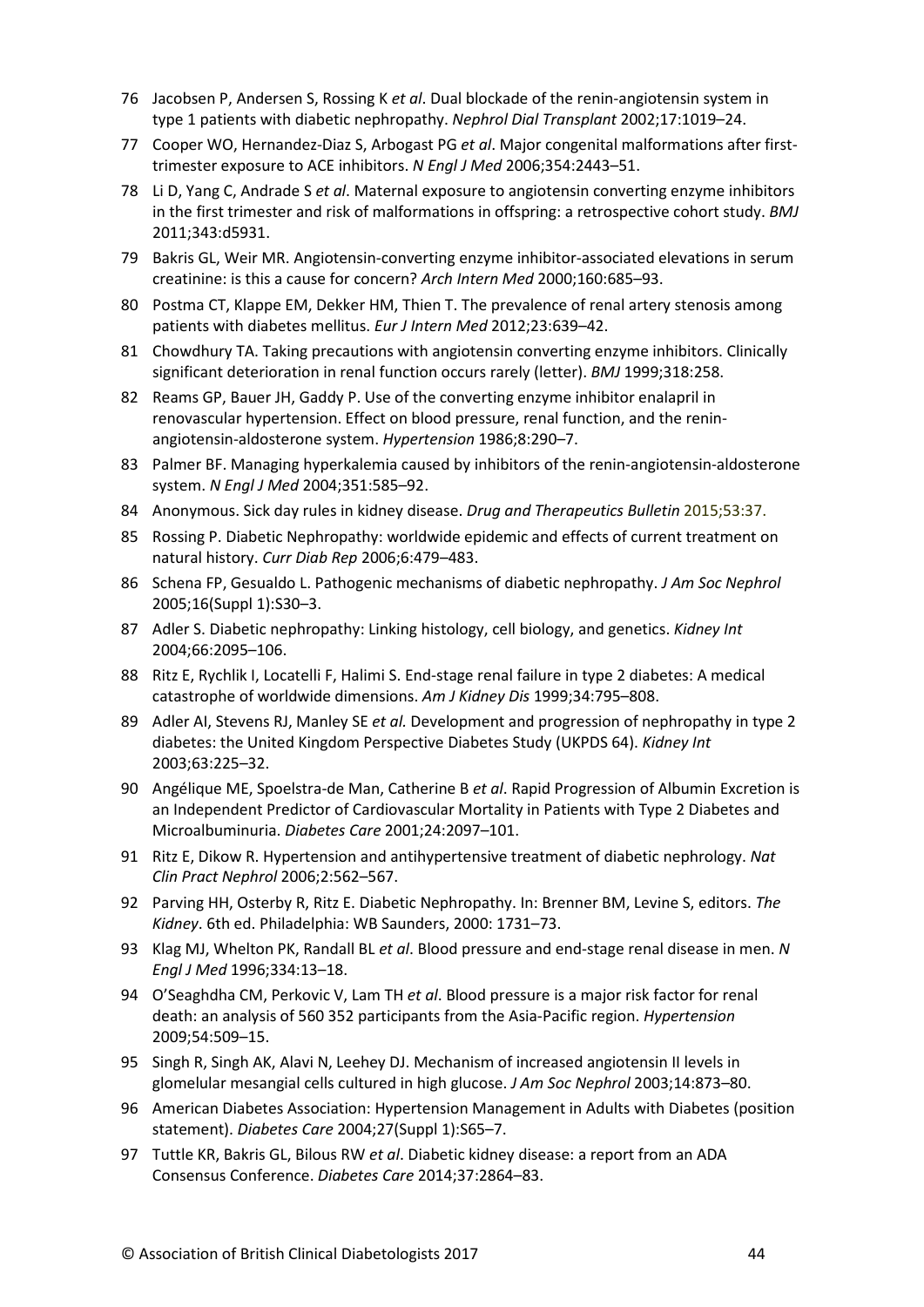- 98 Beckett NS, Peters R, Fletcher AE *et al*. Treatment of hypertension in patients 80 years of age or older. *N Engl J Med* 2008;358:1887–98.
- 99 Agarwal R, Andersen MJ. Prognostic Importance of clinic and home blood pressure recordings in patients with chronic kidney disease. *Kidney Int* 2006;69:406–11.
- 100 Agarwal R, Andersen MJ. Blood pressure recordings within and outside the clinic and cardiovascular events in chronic kidney disease. *Am J of Nephrol* 2006;26:503–10.
- 101 Davidson MB, Hix JK, Vidt DG, Brotman DJ. Association of impaired diurnal blood pressure variation with subsequent decline in glomerular filtration rate. *Arch Intern Med* 2006;166:846–52.
- 102 Minutolo R, Agarwal R, Borrelli S *et al*. Prognostic role of ambulatory blood pressure measurement in patients with non-dialysis kidney disease. *Arch Intern Med* 2011;171:1090–8.
- 103 Alderman MH. Salt, Blood Pressure and Human Health. *Hypertension* 2000;36:890–3.
- 104 Jones DW, Kim JS, Andrew ME *et al*. Body mass index and blood pressure in Korean men wnd Women: the Korean National Blood Pressure Survey. *J Hypertens* 1994;12:1433–7.
- 105 Whelton SP, Chin A, Xin X, HE J. Effect of aerobic exercise on blood pressure: a meta-analysis of randomized, controlled trials. *Ann Inter Med* 2002;136:493–503.
- 106 Chen L, Smith GD, Harbord RM, Lewis SJ. Alcohol intake and blood pressure: a systematic review implementing a Mendelian randomization approach. *PLoS Med* 2008;5:e52.
- 107 Dickinson HO, Mason JM, Nicolson DJ *et al*. Lifestyle interventions to reduce raised blood pressure: a systematic review of randomized controlled trials. *J Hypertens* 2006;24:215–33.
- 108 Slagman MC, Waanders F, Hemmelder MH *et al*. Moderate dietary sodium restriction added to angiotensin converting enzyme inhibition compared with dual blockade in lowering proteinuria and blood pressure: randomised controlled trial. *BMJ* 2011;343:d4366.
- 109 Vogt L, Waanders F, Boomsma F *et al*. Effects of Dietary Sodium and Hydrochlorothiazide on the Antiproteinuric Efficacy of Losartan*. J Am Soc Nephrol* 2008;19:999–1007.
- 110 Navaneethan SD, Yehnert H, Moustarah F *et al*. Weight Loss Interventions in Chronic Kidney Disease. A Systematic Review and Meta-analysis. *Clin J Am Soc Nephrol* 2009;4:1565–74.
- 111 Chen JL, Lerner D, Ruthazer R *et al*. Association of physical activity with mortality in chronic kidney disease*. J Nephrol* 2008;21:243–52.
- 112 World Health Organization. *International guide for monitoring alcohol consumption and related harm*. Geneva: WHO, 2000.
- 113 Ravid, M, Lang R, Rachmani R, Lishner M. Long-term renoprotective effect of angiotensinconverting enzyme inhibition in non-insulin dependent diabetes mellitus: A 7-year follow-up study. *Arch Intern Med* 1996;156:286–9.
- 114 Parving HH, Lehnert H, Bröchner-Mortensen J *et al*. The effect of irbesartan on the development of diabetic nephropathy in patients with type 2 diabetes. *N Eng J Med*  2001;345:870–8.
- 115 Brenner BM, Cooper ME, de Zeeuw D *et al*. Effects of losartan on renal and cardiovascular outcomes in patients with type 2 diabetes and nephropathy. *N Engl J Med* 2001;345:861–9.
- 116 Rossing P, Hommel E, Schmidt UM, Parving HH. Reduction in albuminuria predicts a beneficial effect on diminishing the progression of human diabetic nephropathy during antihypertensive treatment. *Diabetalogia* 1994;37:511–6.
- 117 Heart Outcomes Prevention Evaluation Study Investigators. Effects of ramipril on cardiovascular and microvascular outcomes in people with diabetes mellitus: results of the HOPE study and the MICRO-HOPE substudy. *Lancet* 2000;355:253–9.
- 118 Standards of Medical Care in Diabetes 2015: Summary of Revisions. *Diabetes Care* 2015;38(Suppl 1):S4.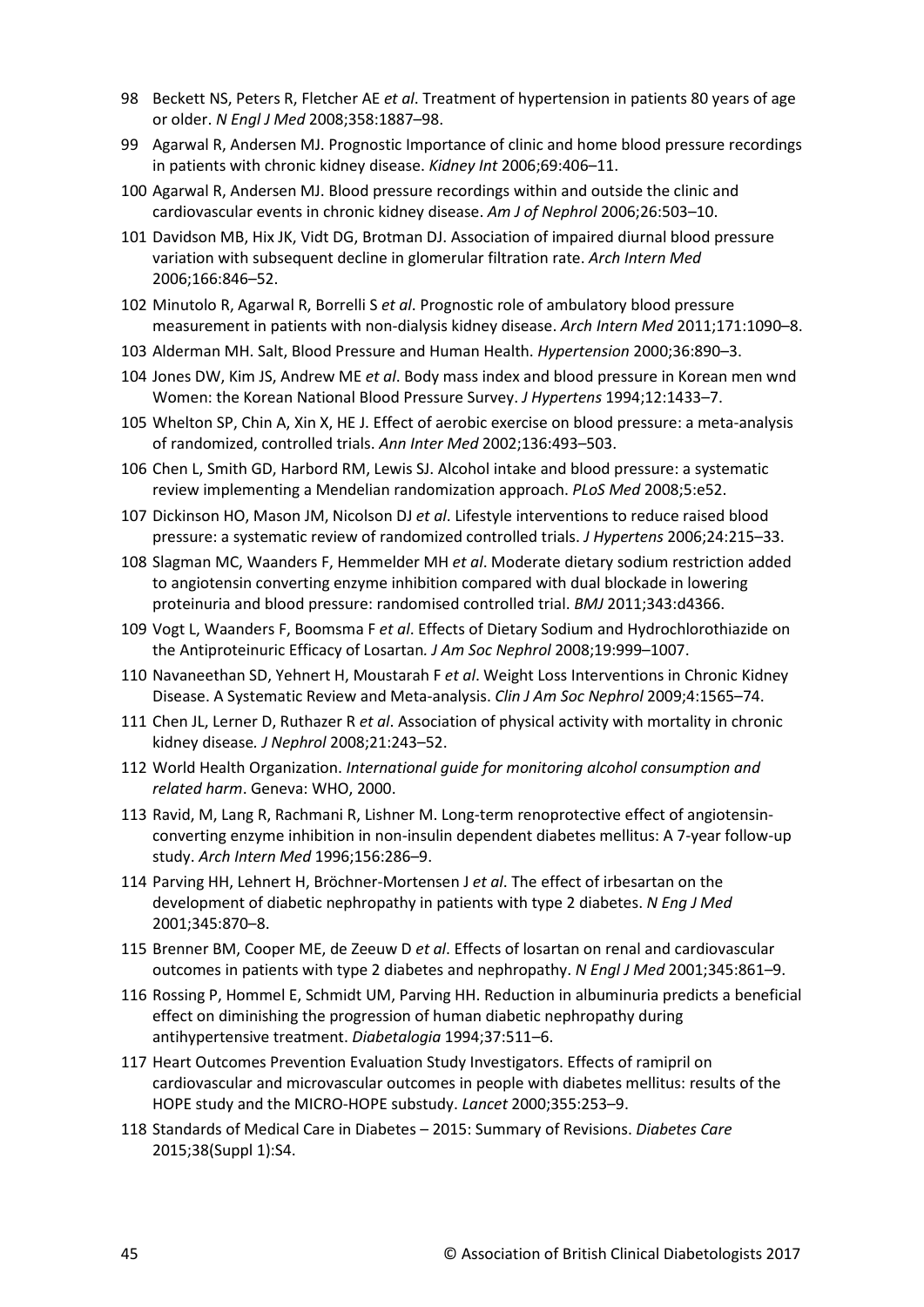- 119 Weber MA, Schiffrin EL, White WB *et al*. Clinical practice guidelines for the management of hypertension in the community. A statement by the American Society of Hypertension and the International Society of Hypertension. *J Hyperten* 2014;32:3–15.
- 120 KDOQI. Clinical Practice Guidelines and Clinical Practice Recommendations for Diabetes and Chronic Kidney Disease. *Am J Kid Dis* 2007;49(Suppl 2):S12–154.
- 121 Mancia G, Fagard R, Narkiewicz K *et al*. 2013 ESH/ESC Guidelines for the management of arterial hypertension: the Task Force for the management of arterial hypertension of the European Society of Hypertension (ESH) and the European Society of Cardiology (ESC). *J Hypertens* 2013;31:1281–357.
- 122 James PA, Oparil S, Carter BL *et al*. 2014 evidence-based guidance for the management of high blood pressure in adults: report from the panel members appointed to the eighth Joint National Committee (JNC 8). *JAMA* 2014;311:507–20.
- 123 Bangalore S, Fakheri R, Toklu B, Messerli FH. Diabetes mellitus as a compelling indication for use of renin angiotensin system blockers: systematic review and meta-analysis of randomized trials. *BMJ* 2016;352:i438.
- 124 National Institute for Health and Care Excellence. *Chronic kidney disease in adults: assessment and management*, NICE guideline CG182, issued July 2014 and modified March 2015.
- 125 Casas JP, Chua W, Loukogeorgakis S *et al*. Effects of inhibitors of the renin-angiotensin system and other antihypertensive drugs on renal outcomes: system review and meta-analysis. *Lancet* 2005;366:2026–33.
- 126 Lewis EJ, Hunsicker LG, Clarke WR *et al*. Renoprotective effect of angiotensin-receptor antagonist irbesartan in patients with nephropathy due to type 2 diabetes. *N Eng J Med* 2001;345:851–60.
- 127 Barnett AH, Bain SC, Bouter P *et al*. Angiotensin-receptor blocker versus converting-enzyme inhibition in type 2 diabetes and nephropathy. *N Eng J Med* 2004;351:1952–61.
- 128 Ennezat PV, Berlowitz M, Sonnenblick EH, Le Jemtel DH. Therapeutic implications of escape from angiotensin-converting enzyme inhibition in patients with chronic heart failure. *Curr Cardiol Rep* 2000;2:258–62.
- 129 Balcells E, Meng QC, Johnson WH Jnr *et al*. Angiotensin II formation from ACE and chymase in human and animal hearts: methods and species considerations. *Am J Physiol*  1997;273:H1769–74.
- 130 Mogensen CE, Neldam S, Tikkanen I *et al*. Randomised controlled trial of dual blockade of renin-angiotensin system in patients with hypertension, microalbuminuria, and non-insulin dependent diabetes: the candesartan and lisinopril microalbuminuria (CALM) study. *BMJ*  2000;321:1440–4.
- 131 Mann JF, Schmieder RE, McQueen M *et al*. Renal outcomes with telmisartan, ramipril, or both, in people at high vascular risk (the ONTARGET study): a multicentre, randomised, double-blind, controlled trial). *Lancet* 2008;372:547–53.
- 132 Perkovic V, Agarwal R, Fioretto P *et al*. Management of patients with diabetes and CKD: conclusions from a 'Kidney Disease: Improving Global Outcomes' (KDIGO) Controversies Conference. *Kidney Int* 2016;90:1175–83
- 133 Biesen WV, Fouque D, Wiecek A, Cochat P *et al*. A European renal best practice position statement on kidney disease and endorsement of KDIGO guidelines with some caveats for real life application. *Nephrol Dial Transplant* 2013;0:1–8.
- 134 Campbell NR, Khan NA, Hill MD *et al*. 2009 Canadian Hypertension Education Program Recommendations: the scientific summary – an annual update. *Can J Cardiol* 2009;25:271–7.
- 135 Dalla Vestra M, Simioni N, Masiero A. Renal effects of dual renin-angiotensin-aldosterone system blockade in patients with diabetic nephropathy. *Int Urol Nephrol* 2009;41:119–126.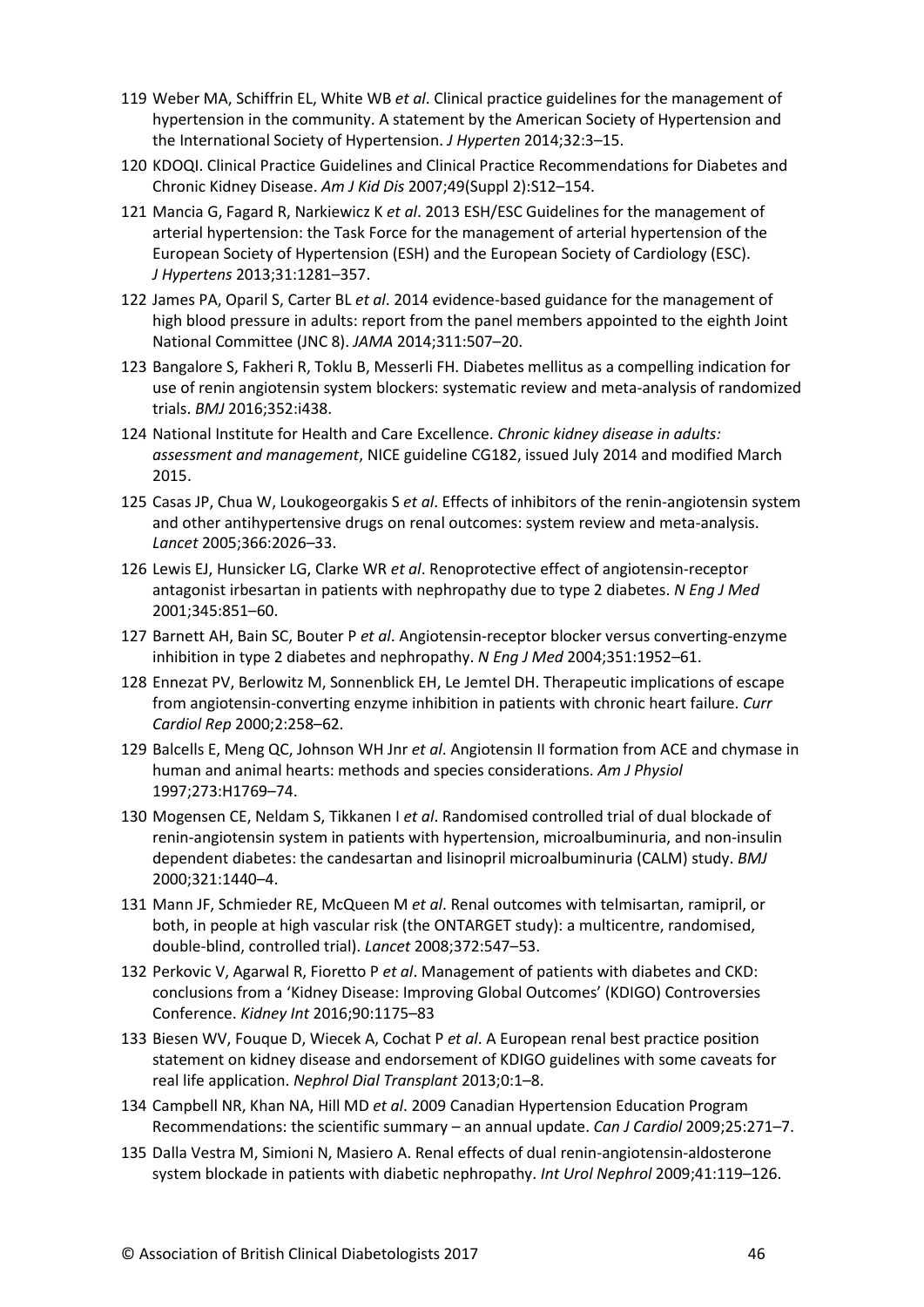- 136 Phillips CO, Kashani A, Ko DK, Francis G, Krumholz HM. Adverse effects of combination angiotensin II receptor blockers plus angiotensin-converting enzyme inhibitors for left ventricular dysfunction: a quantitative review of data from randomized clinical trials. *Arch Intern Med* 2007;167:1930–6.
- 137 Rocha R, Stier CT Jnr, Kifor I *et al*. Aldosterone: a mediator of myocardial necrosis and renal arteriopathy*. Endocrinology* 2000;141:3871–8.
- 138 Struthers AD. Aldosterone: cardiovascular assault. *Am Heart J* 2002;144:S2–7.
- 139 Sato A, Hayashi K, Naruse M, Saruta T. Effectiveness of aldosterone blockade in patients with diabetic nephropathy. *Hypertension* 2003;41:64–8.
- 140 Rachmani R, Slavachevsky I, Amit M *et al*. The effect of spironolactone, cilazapril and their combination on albuminuria in patients with hypertension and diabetic nephropathy is independent of blood pressure reduction: a randomized controlled study. *Diabet Med* 2004;21:471–5.
- 141 Epstein M, Buckalew V, Altamirano J *et al*. Eplerenone reduces proteinuria in type II diabetes: Implications for aldosterone involvement in the pathogenesis of renal dysfunction (Abstract). *J Am Coll Cardiol* 2002;39(Suppl A):249A.
- 142 Epstein M, Williams GH, Weinberger M *et al*. Selective aldosterone blockade with eplerenone reduces albuminuria in patients with type 2 diabetes. *Clin J Am Soc Nephrol* 2006;1:940–51.
- 143 Bakris GL, Agarwal R, Chan JC, Cooper ME *et al*. Effect of finerenone on albuminuria in patients with diabetic nephropathy: a randomized clinical trial. *JAMA* 2015;314:884–94.
- 144 Parving HH, Brenner BM, McMurridge AJ *et al*. Aliskiren trial in type 2 diabetes using cardiorenal end-points (ALTITUDE): Rationale and study design. *Nephrol Dial Transplant* 2009;24:1663–71.
- 145 Parving HH, Persson F, Lewis JB *et al*. Aliskiren combined with lorsartan in type 2 diabetes and nephropathy. *N Eng J Med* 2008;358:2433–46.
- 146 Kidney Disease Outcomes Quality Initiative (KDOQI). KDOQI Clinical Practice Guidelines on hypertension and antihypertensive agents in Chronic Kidney Disease. *Am J Kid Dis* 2004;43(5 Suppl 1):S1–290.
- 147 Weir MR. Acute fall in glomerular filtration rate with renin-angiotensin system inhibition: a biomeasure of therapeutic success? *Kidney Int* 2011;80:235–7.
- 148 US Food and Drug Administration. Public Health Advisory: Angiotensin-converting enzyme inhibitor (ACE inhibitor) drugs and pregnancy, 2006. Available from [www.fda.gov/Drugs/DrugSafety/PostmarketDrugSafetyInformationforPatientsandProviders/](https://www.fda.gov/Drugs/DrugSafety/PostmarketDrugSafetyInformationforPatientsandProviders/DrugSafetyInformationforHeathcareProfessionals/ucm083944.htm) ucm053113.htm [Accessed May 2017].
- 149 Palmer BF. Renal dysfunction complicating the treatment of hypertension. *N Eng J Med* 2002;347:1256–61.
- 150 Bridoux F, Hazzan M, Pallot JL *et al*. Acute renal failure after the use of angiotensin-converting enzyme inhibitors in patients without renal artery stenosis. *Nephrol Dial Transplant* 1992;7:100–104.
- 151 Kohli HS, Bhaskaran MC, Muthukmar T *et al*. Treatment-related acute renal failure in the elderly: a hospital-based prospective study. *Nephrol Dial Transplant* 2000;15:212–7.
- 152 Smith AC, Toto R, Bakris GL. Differential effects of calcium channel blockers on size selectively of proteinuria in diabetic glomerulopathy. *Kidney Int* 1998;54:889–96.
- 153 Toto RD, Tian M, Fakouhi K *et al*. Effects of calcium channel blockers on proteinuria in patients with diabetic nephropathy. *J Clin Hypertens* 2008;10:761–9.
- 154 Neumann J, Ligtenberg G, Klein II *et al*. Sympathetic hyperactivity in chronic kidney disease: pathogenesis, clinical relevance, and treatment. *Kidney Int* 2004;65:1568–76.
- 155 Bleyer AJ, Hartman J, Brannon PC *et al*. Characteristics of sudden death in haemodialysis patients. *Kidney Int* 2006;69:2268–73.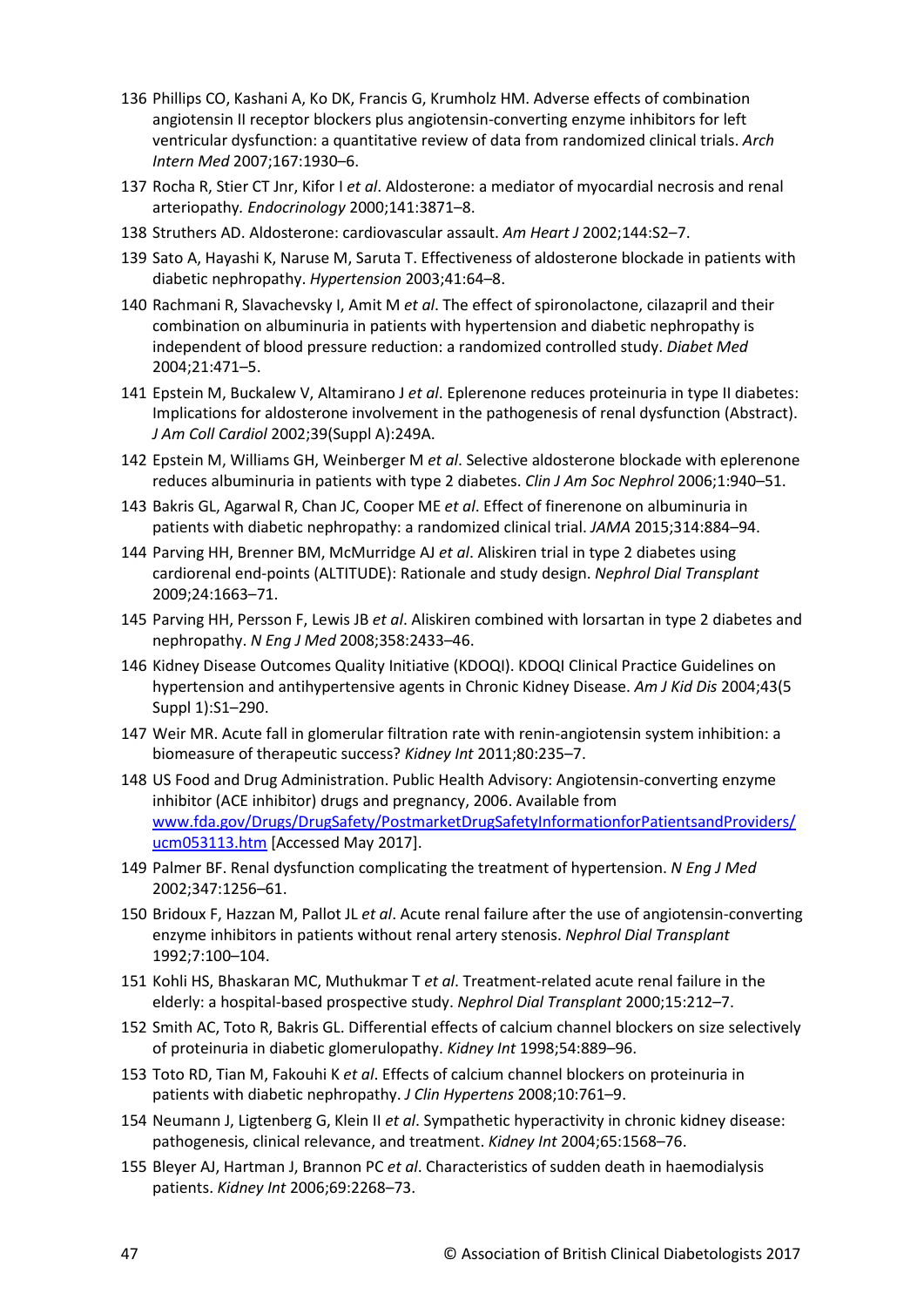- 156 Badve SV, Roberts MA, Hawley CM *et al*. Effects of beta-adrenergic antagonists in patients with chronic kidney disease: a systematic review and meta-analysis. *J Am Coll Cardiol* 2011;58:1152–61.
- 157 ALLHAT Officers and Coordinators for the ALLHAT Collaborative Research Group. Major outcomes in high-risk hypertensive patients randomized to angiotensin-converting inhibitor or calcium channel blocker vs diuretic: The Anti-hypertensive and Lipid-Lowering Treatment to Prevent Heart Attack Trial (ALLHAT). *JAMA* 2002;288:2981–97.
- 158 PROGRESS Collaborative Group. Randomised trial of a perindopril-based blood-pressurelowering regimen among 6,105 individuals with previous stroke on transient ischaemic attack. *Lancet* 2001;358:1033–41.
- 159 Vonend O, Marsalek P, Russ H *et al*. Moxonidine treatment of hypertensive patients with advanced renal failure. *J Hypertens* 2003;21:1709–17.
- 160 Sarafidis PA, Blacklock R, Wood E *et al*. Prevalence and factors associated with hyperkalemia in predialysis patients followed in a low-clearance clinic. *Clin J Am Soc Nephrol* 2012;7:1234– 41.
- 161 Einhorn LM, Zhan M, Hsu VD *et al*. The frequency of hyperkalemia and its significance in chronic kidney disease. *Arch Intern Med* 2009;169:1156–62.
- 162 Loutradis C, Tolika P, Skodra A *et al*. Prevalence of Hyperkalemia in Diabetic and Non-Diabetic Patients with Chronic Kidney Disease: A Nested Case-Control Study. *Am J Nephrol* 2015;42:351–60.
- 163 Weinberg JM, Appel LJ, Bakris G *et al*. Risk of hyperkalemia in nondiabetic patients with chronic kidney disease receiving antihypertensive therapy. *Arch Intern Med* 2009;169:1587– 94.
- 164 Adler AI, Stratton IM, Neil HA *et al*. Association of systolic blood pressure with macrovascular and microvascular complications of type 2 diabetes (UKPDS 36): prospective observational study. *BMJ* 2000;321:412–19.
- 165 UK Prospective Diabetes Study Group. Tight blood pressure control and risk of macrovascular and microvascular complications in type 2 diabetes: UKPDS 38. *BMJ* 1998;317:703–13.
- 166 Hansson L, Zanchetti A, Carruthers SG *et al*. Effects of intensive blood-pressure lowering and low-dose aspirin in patients with hypertension: principal results of the Hypertension Optimal Treatment (HOT) randomised trial. HOT Study Group. *Lancet* 1998;351:1755–62.
- 167 Brunström M, Carlberg B. Effect of antihypertensive treatment at different blood pressure levels in patients with diabetes mellitus: systematic review and meta-analyses. *BMJ* 2016;352:i717.
- 168 Takahashi S, Katada J, Daida H *et al*. Effects of mineralocorticoid receptor antagonists in patients with hypertension and diabetes mellitus: a systematic review and meta-analysis. *J Hum Hypertens* 2016;30:534–42.
- 169 Lambers Heerspink HJ, Tighiouart H, Sang Y *et al*. GFR decline and subsequent risk of established kidney outcomes: a meta-analysis of 37 randomized controlled trials. *Am J Kidney Dis* 2014;64:860–6.
- 170 ACCORD Study Group, Cushman WC, Evans GW *et al*. Effects of intensive blood-pressure control in type 2 diabetes mellitus. *N Engl J Med* 2010;362:1575–85.
- 171 SPRINT Research Group, Wright JT Jnr, Williamson JD *et al*. A Randomized Trial of Intensive versus Standard Blood-Pressure Control. *N Engl J Med* 2015;373:2103–16.
- 172 Banerjee D, Brincat S, Gregson H *et al*. Pulse pressure and inhibition of renin-angiotensin system in chronic kidney disease. *Nephrol Dial Transplant* 2005;21:975–8.
- 173 Estacio RO, Jeffers BW, Gifford N, Schrier RW. Effect of blood pressure control on diabetic microvascular complications in patients with hypertension and type 2 diabetes. *Diabetes Care*  2000;23(Suppl 2):B54–64.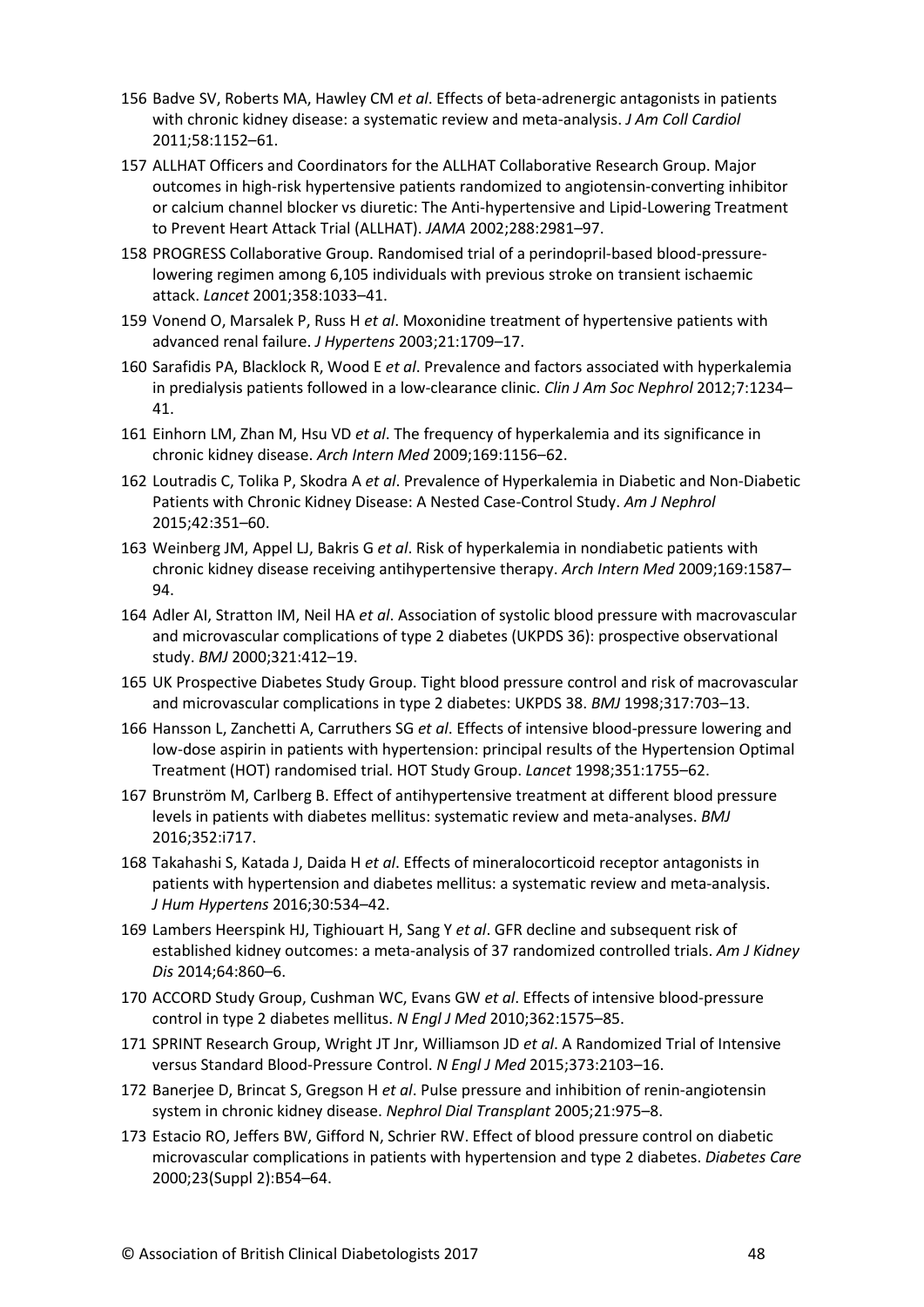- 174 Wright JT Jnr, Bakris G, Greene T *et al*. Effect of blood pressure lowering and antihypertensive drug class on progression of hypertensive kidney disease: results from the AASK trial. *JAMA* 2002;288:2421–31.
- 175 Ismail-Beigi F, Craven TE, O'Connor PJ *et al*. Combined intensive blood pressure and glycemic control does not produce an additive benefit on microvascular outcomes in type 2 diabetic patients. *Kidney Int* 2012;81:586–94.
- 176 Ruilope LM, Salvetti A, Jamerson K *et al*. Real function and intensive lowering of blood pressure in hypertensive participants of the Hypertension Optimal Treatment (HOT) Study. *J Am Soc Nephrol* 2001;12:218–25.
- 177 Cooper-DeHoff RM, Gong Y, Handberg EM *et al*. Tight blood pressure control and cardiovascular outcomes among hypertensive patients with diabetes and coronary artery disease. *JAMA* 2010;304:61–8.
- 178 Schrier RW, Estacio RO, Esler A, Mehler P. Effects of aggressive blood pressure control in normotensive type 2 diabetic patients on albuminuria, retinopathy and strokes. *Kidney Int*  2002;61:1086–97.
- 179 de Zeeuw D, Remuzzi G, Parving HH *et al*. Albuminuria, a therapeutic target for cardiovascular protection in type 2 diabetic patients with nephropathy. *Circulation* 2004;110:921–7.
- 180 Bakris GL, Weir MR, Shanifar S *et al*. Effects of blood pressure level on progression of diabetic nephropathy: results from the RENAAL study. *Arch Intern Med* 2003;163:1555–65.
- 181 Holtkamp FA, de Zeeuw D, de Graeff PA *et al*. Albuminuria and blood pressure, independent targets for cardioprotective therapy in patients with diabetes and nephropathy: a post hoc analysis of the combined RENAAL and IDNT trials. *Eur Heart J* 2011;32:1493–9.
- 182 Berl T, Hunsicker LG, Lewis JB *et al*. Impact of achieved blood pressure on cardiovascular outcomes in the Irbesartan Diabetic Nephropathy Trial. *J Am Soc Nephrol* 2005;16:2170–9.
- 183 Gaede P, Vedel P, Larsen N *et al*. Multifactorial intervention and cardiovascular disease in patients with type 2 diabetes. *N Engl J Med* 2003;348:383–93.
- 184 Wheeler DC, Becker GJ. Summary of KDIGO guideline. What do we really know about management of blood pressure in patients with chronic kidney disease? *Kidney Int* 2013;83:377–83.
- 185 Estacio RO, Jeffers BW, Hiatt WR *et al*. The effect of nisoldipine as compared with enalapril on cardiovascular outcomes in patients with non-insulin-dependent diabetes and hypertension. *N Engl J Med* 1998;338:645–52.
- 186 Xie X, Liu Y, Perkovic V *et al*. Renin-Angiotensin System Inhibitors and Kidney and Cardiovascular Outcomes in Patients With CKD: A Bayesian Network Meta-analysis of Randomized Clinical Trials. *Am J Kidney Dis* 2016;67:728–41.
- 187 Cheng J, Zhang W, Zhang X *et al*. Effect of angiotensin-converting enzyme inhibitors and angiotensin II receptor blockers on all-cause mortality, cardiovascular deaths, and cardiovascular events in patients with diabetes mellitus: a meta-analysis. *JAMA Intern Med* 2014;174:773–85.
- 188 Imai E, Chan JC, Ito S *et al*. Effects of olmesartan on renal and cardiovascular outcomes in type 2 diabetes with overt nephropathy: a multicentre, randomised, placebo-controlled study. *Diabetologia* 2011;54:2978–86.
- 189 Palmer SC, Mavridis D, Navarese E *et al*. Comparative efficacy and safety of blood pressurelowering agents in adults with diabetes and kidney disease: a network meta-analysis. *Lancet* 2015;385:2047–56.
- 190 van den Meiracker AH, Baggen RG, Pauli S *et al*. Spironolactone in type 2 diabetic nephropathy: Effects on proteinuria, blood pressure and renal function. *J Hypertens* 2006;24:2285–92.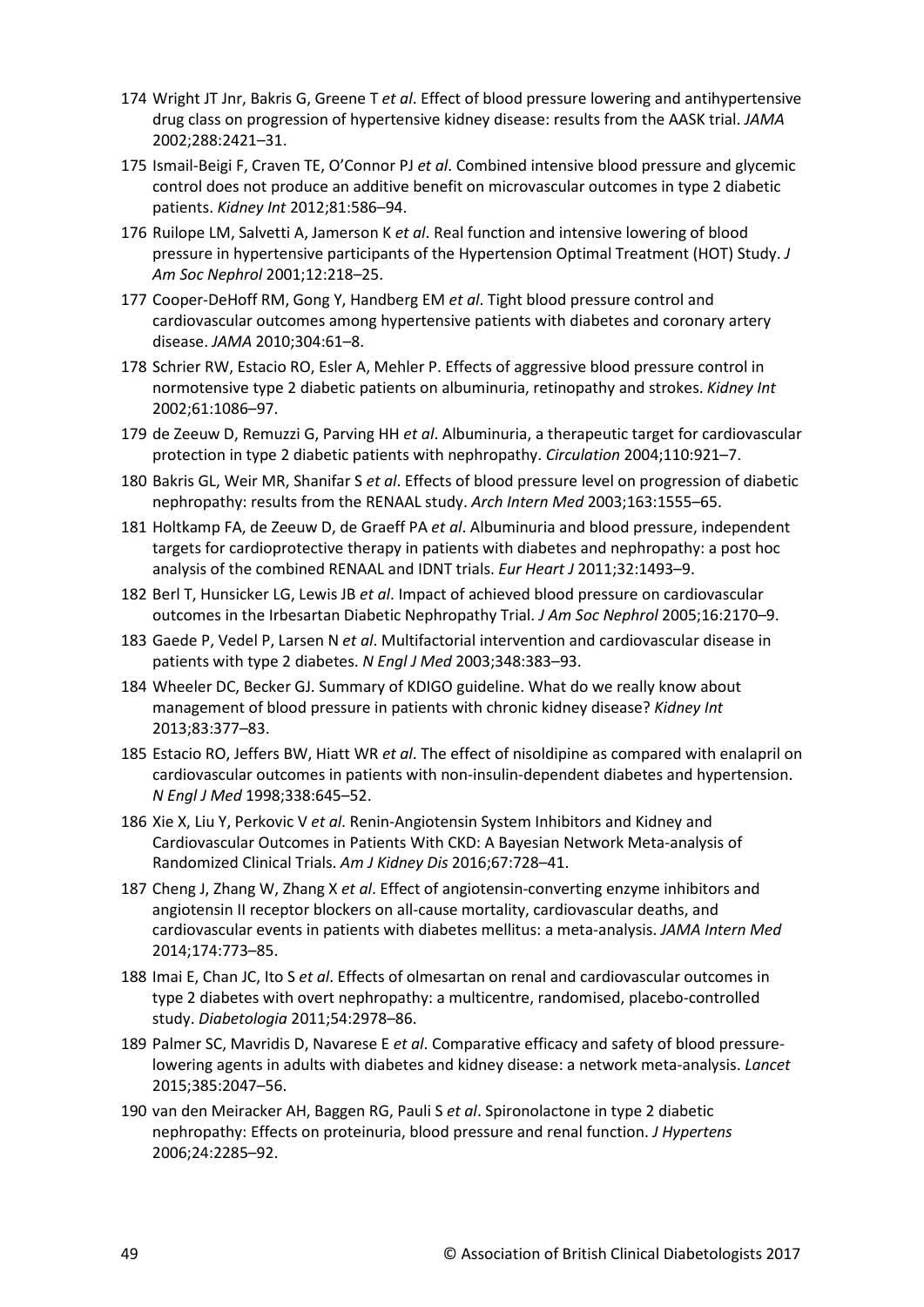- 191 Bushinsky DA, Williams GH, Pitt B *et al*. Patiromer induces rapid and sustained potassium lowering in patients with chronic kidney disease and hyperkalemia. *Kidney Int* 2015;88:1427– 33.
- 192 Bakris GL, Pitt B, Weir MR *et al*. Effect of Patiromer on Serum Potassium Level in Patients With Hyperkalemia and Diabetic Kidney Disease: The AMETHYST-DN Randomized Clinical Trial. *JAMA* 2015;314:151–61.
- 193 Weir MR, Bakris GL, Bushinsky DA *et al*. Patiromer in patients with kidney disease and hyperkalemia receiving RAAS inhibitors. *N Engl J Med* 2015;372:211–21.
- 194 Pitt B, Bakris GL, Bushinsky DA *et al*. Effect of patiromer on reducing serum potassium and preventing recurrent hyperkalaemia in patients with heart failure and chronic kidney disease on RAAS inhibitors. *Eur J Heart Fail* 2015;17:1057–65.
- 195 Weir MR, Bakris GL, Gross C *et al*. Treatment with patiromer decreases aldosterone in patients with chronic kidney disease and hyperkalemia on renin-angiotensin system inhibitors. *Kidney Int* 2016;90:696–704.
- 196 McMahon EJ, Bauer JD, Hawley CM *et al*. A randomized trial of dietary sodium restriction in CKD. *J Am Soc Nephrol* 2013;24:2096–2103.
- 197 de Brito-Ashurst I, Perry L, Sanders TA *et al*. The role of salt intake and salt sensitivity in the management of hypertension in South Asian people with chronic kidney disease: a randomised controlled trial. *Heart* 2013;99:1256–60.
- 198 MacMahon S, Peto R, Cutler J *et al.* Blood pressure, stroke, and coronary heart disease. Part 1, Prolonged differences in blood pressure: prospective observational studies corrected for the regression dilution bias. *Lancet* 1990;335:765–74.
- 199 Kannel WB. Blood pressure as a cardiovascular risk factor: prevention and treatment. *JAMA* 1996;275:1571–6.
- 200 Kannel WB, McGee DL. Diabetes and cardiovascular risk factors: the Framingham study. *Circulation* 1979;59:8–13.
- 201 Foley RN, Parfrey PS, Sarnak MJ. Clinical epidemiology of cardiovascular disease in chronic renal disease. *Am J Kidney Dis* 1998;32(Suppl 3):S112–9.
- 202 Foley RN, Murray AM, Li S *et al*. Chronic kidney disease and the risk for cardiovascular disease, renal replacement, and death in the United States Medicare population, 1998 to 1999. *J Am Soc Nephrol* 2005;16:489–95.
- 203 M Kessler, F Zannad, P Lehert *et al.* Predictors of cardiovascular events in patients with endstage renal disease: an analysis from the Fosinopril in Dialysis study. *Nephrol Dial Transplant* 2007;22:3573–79.
- 204 Stel VS, van de Luijtgaarden MW, Wanner C *et al*. The 2008 ERA-EDTA Registry Annual Report – a précis. *NDT Plus* 2011;4:1–13.
- 205 Steenkamp R, Rao A, Fraser S. UK Renal Registry 18th Annual Report, Chapter 5: Survival and Causes of Death in UK Adult Patients on Renal Replacement Therapy in 2014. *Nephron* 2016;132(Suppl 1)145–54.
- 206 Vonesh EF, Snyder JJ, Foley RN *et al*. The differential impact of risk factors on mortality in hemodialysis and peritoneal dialysis. *Kidney Int* 2004;66:2389–401
- 207 Liem YS,Wong JB, Hunink MG *et al*. Comparison of hemodialysis and peritoneal dialysis survival in the Netherland. *[Kidney](http://www.sciencedirect.com/science/journal/00852538) Int* 2007;71:153–8.
- 208 Collins AJ. Cardiovascular mortality in end-stage renal disease. *[Am J Med Sci](https://www.ncbi.nlm.nih.gov/pubmed/12695721)* 2003;325:163–7.
- 209 Sarnak MJ. Cardiovascular complications in chronic kidney disease. *Am J Kidney Dis* 2003;41(Suppl):11–7.
- 210 Collins AJ, Foley R, Herzog C *et al*. Excerpts from the United States Renal Data System 2007 annual data report. *Am J Kidney Dis* 2008;51(Suppl 1):S1–320.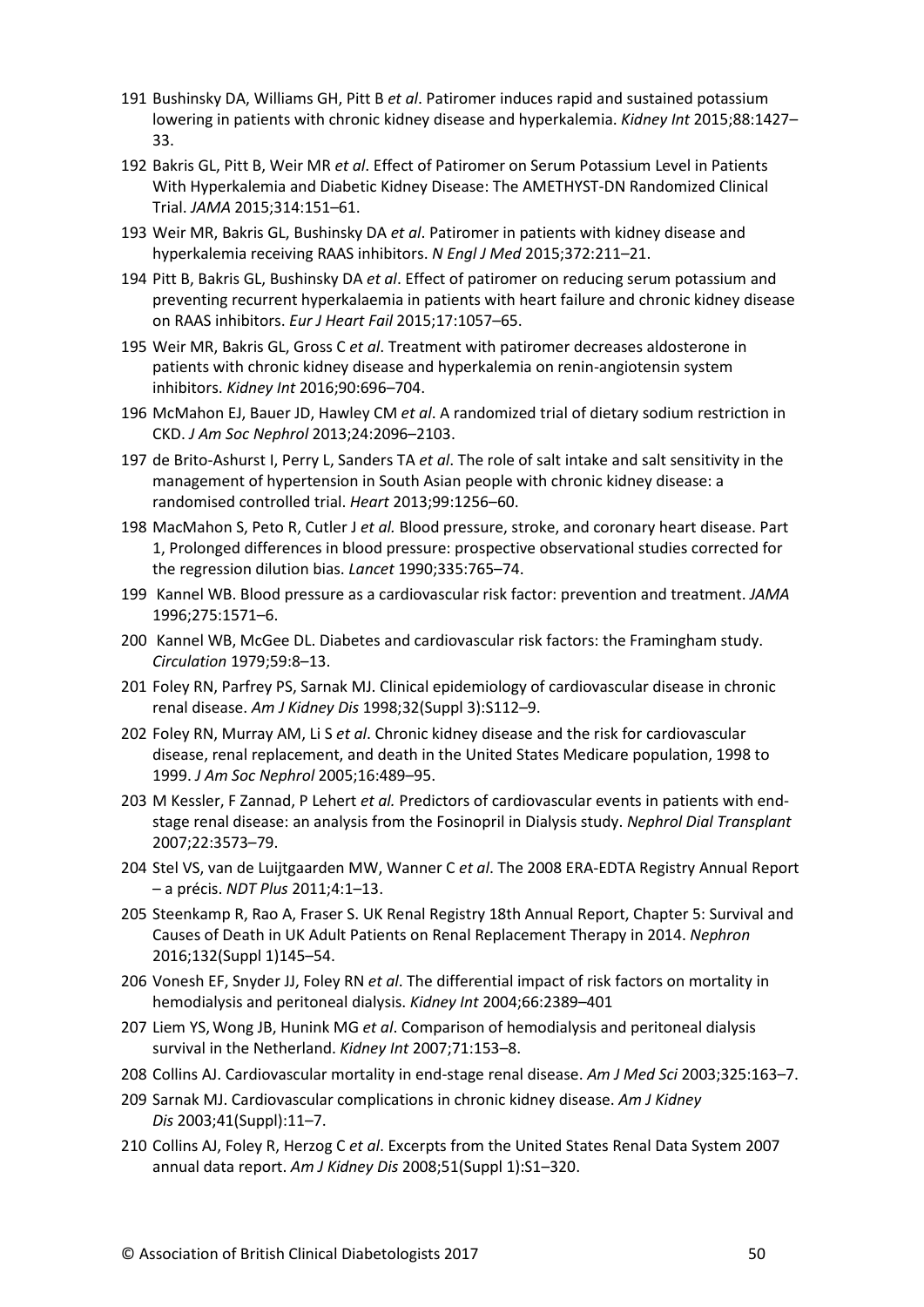- 211 Agarwal R. Hypertension and survival in chronic hemodialysis patients past lessons and future opportunities. *Kidney Int* 2005;67:1–13.
- 212 Hirakata H, Onoyama K, Hori K *et al*. The hemodynamic and humoral responses to tilting in diabetic patients on chronic hemodialysis treatment. *Clin Nephrol* 1987;27:298–303.
- 213 Itsuko I, Hirakata H, Sugimori H *et al*. Hemodialysis causes severe orthostatic reduction in cerebral blood flow velocity in diabetic patients. *Am J [Kidney](http://www.sciencedirect.com/science/journal/02726386) Dis* 1999[;34:](http://www.sciencedirect.com/science/journal/02726386/34/6)1096–104.
- 214 Peixoto AJ, Santos SF, Mendes RB *et al*. Reproducibility of ambulatory blood pressure monitoring in hemodialysis patients. *Am J Kidney Dis* 2000;36:983–90.
- 215 Dolan E, Stanton A, Thijs L *et al*. Superiority of ambulatory over clinic blood pressure measurement in predicting mortality: the Dublin outcome study. *Hypertension* 2005;46:156– 61.
- 216 Agarwal R, Peixoto AJ, Santos SF, Zoccali C. Pre- and postdialysis blood pressures are imprecise estimates of interdialytic ambulatory blood pressure. *Clin J Am Soc Nephrol* 2006;1:389–98.
- 217 Agarwal R, Peixotob AJ, Santosc SF, Zoccalid C. Out-of-office blood pressure monitoring in chronic kidney disease. *Blood Press Monit* 2009;14:2–11.
- 218 Moriya H, Ohtake T, Kobayashi S. Aortic stiffness, left ventricular hypertrophy and weekly averaged blood pressure (WAB) in patients on haemodialysis. *Nephrol Dial Transplant*  2007;22:1198–204.
- 219 Rahman M, Griffin V, Heyka R, Hoit B. Diurnal variation of blood pressure; reproducibility and association with left ventricular hypertrophy in hemodialysis patients. *Blood Press Monit* 2005;10:25–32.
- 220 Zoccali C, Mallamaci F, Tripepi G *et al*. Prediction of left ventricular geometry by clinic, predialysis and 24-h ambulatory BP monitoring in hemodialysis patients: CREED investigators. *J Hypertens* 1999;17:1751–8.
- 221 Agarwal R, Brim NJ, Mathenthiran J *et al*. Out-of-haemodialysis-unit blood pressure is a superior detriment of left ventricular hypertrophy. *Hypertension* 2006;47:62–8.
- 222 Amar J, Vernier I, Rossignol E *et al*. Nocturnal blood pressure and 24-hour pulse pressure are potent indicators of mortality in hemodialysis patients. *Kidney Int* 2000;57:2485–91.
- 223 Alborzi P, Patel N, Agarwal R. Home blood pressures are of greater prognostic value than hemodialysis unit recordings. *Clin J Am Soc Nephrol* 2007;2:1228–34.
- 224 Verdecchia P, Angeli F. How can we use the results of ambulatory blood pressure monitoring in clinical practice? *Hypertension* 2005;46:25–6.
- 225 Liu M, Takahashi H, Morita Y *et al*. Non-dipping is a potent predictor of cardiovascular mortality and is associated with autonomic dysfunction in haemodialysis patients. *Nephrol Dial Transplant* 2003;18:563–9.
- 226 Port FK, Hulbert-Shearon TE, Wolfe RA *et al*. Predialysis blood pressure and mortality risk in a national sample of maintenance hemodialysis patients. *Am J Kidney Dis* 1999;33:507–17.
- 227 Goldfarb-Rumyantzev AS, Baird BC, Leypoldt JK, Cheung AK. The association between BP and mortality in patients on chronic peritoneal dialysis. *Nephrol Dial Transplant* 2005;20:1693– 1701.
- 228 Kalantar-Zadeh K, Kilpatrick RD, Kopple JD. Reverse epidemiology of blood pressure in dialysis patients. *Kidney Int* 2005;67:2067; author reply 2067–8.
- 229 Li Z, Lacson E Jnr, Lowrie EG *et al*. The epidemiology of systolic blood pressure and death risk in hemodialysis patients. *Am J Kidney Dis* 2006;48:606–15.
- 230 Mazzuchi N, Carbonell E, Fernández-Cean J. Importance of blood pressure control in hemodialysis patient survival. *Kidney Int* 2000;58:2147–54.
- 231 Zager PG, Nikolic J, Brown RH *et al*. 'U' curve association of blood pressure and mortality in hemodialysis patients. Medical Directors of Dialysis Clinic, Inc. *Kidney Int* 1998;54:561–9.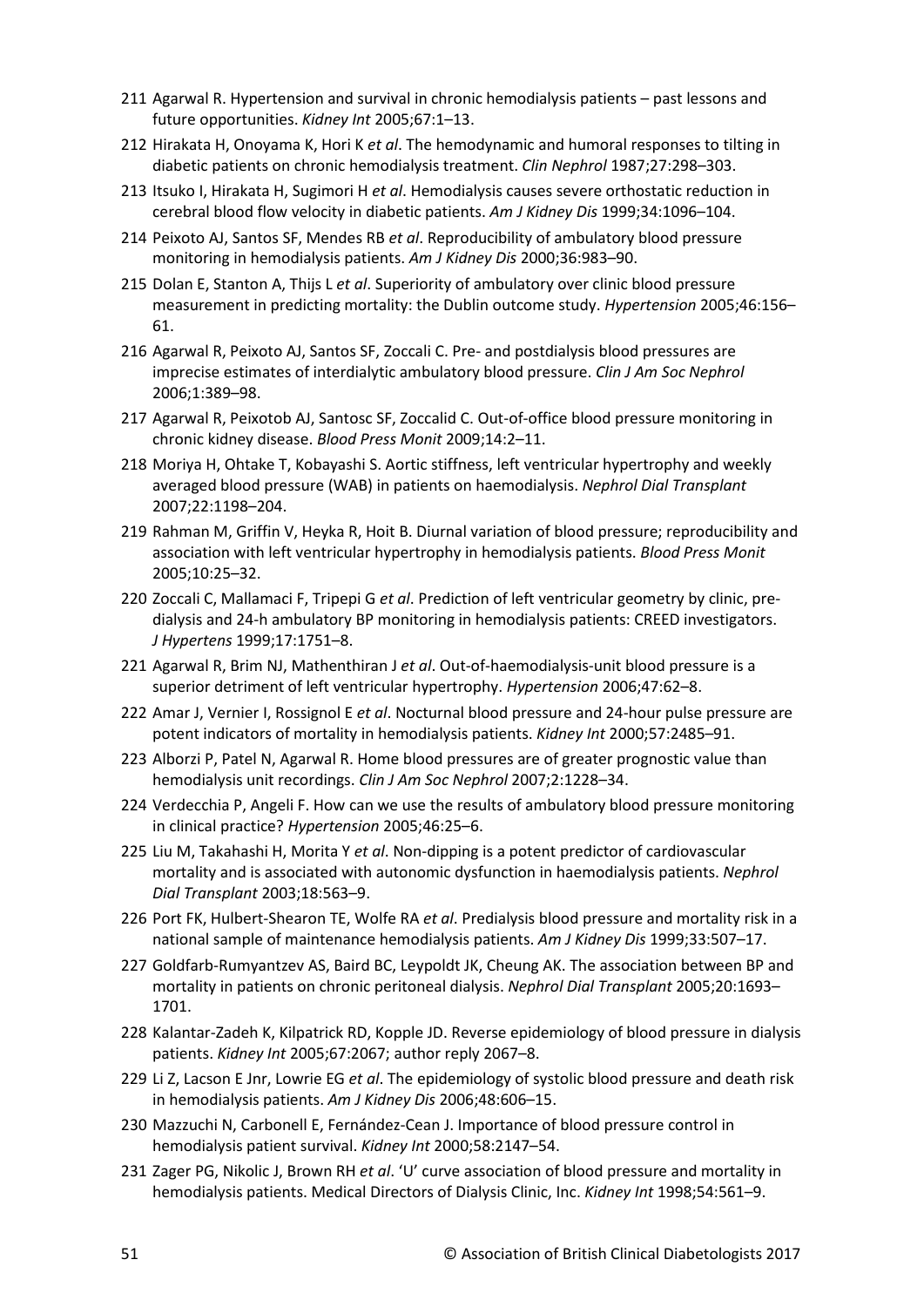- 232 Charra B, Calemard E, Ruffet M *et al*. Survival as an index of adequacy of dialysis. *Kidney Int* 1992;41:1286–91.
- 233 Suzuki H, Kanno Y, Sugahara S *et al*. Effect of angiotensin receptor blockers on cardiovascular events in patients undergoing hemodialysis: an open-label randomized controlled trial. *Am J Kidney Dis* 2008;52:501–6.
- 234 Zannad F, Kessler M, Lehert P *et al*. Prevention of cardiovascular events in end-stage renal disease: results of a randomized trial of fosinopril and implications for future studies. *Kidney Int* 2006;70:1318–24.
- 235 Cice G, Ferrara L, D'Andrea A *et al*. Carvedilol increases two-year survival in dialysis patients with dilated cardiomyopathy: a prospective, placebo-controlled trial. *J Am Coll Cardiol* 2003;41:1438–44.
- 236 Tepel M, Hopfenmueller W, Scholze A *et al*. Effect of amlodipine on cardiovascular events in hypertensive haemodialysis patients. *Nephrol Dial Transplant* 2008;23:3605–12.
- 237 Heerspink HJ, Ninomiya T, Zoungas S *et al*. Effect of lowering blood pressure on cardiovascular events and mortality in patients on dialysis: a systematic review and metaanalysis of randomised controlled trials. *Lancet* 2009;373:1009–15.
- 238 Agarwal R, Sinha AD. Cardiovascular protection with antihypertensive drugs in dialysis patients: systematic review and meta-analysis. *Hypertension* 2009;53:860–6.
- 239 Agarwal R, Sinha AD, Pappas MK *et al*. Hypertension in hemodialysis patients treated with atenolol or lisinopril: a randomized controlled trial. *Nephrol Dial Transplant* 2014;29:672–81.
- 240 Levin NW, Kotanko P, Eckardt KU *et al*. Blood pressure in chronic kidney disease stage 5D report from a Kidney Disease: Improving Global Outcomes controversies conference. *Kidney Int* 2007;77:273–84.
- 241 K/DOQI Workgroup. K/DOQI clinical practice guidelines for cardiovascular disease in dialysis patients. *Am J Kidney Dis* 2005;45(Suppl 3):S1–153.
- 242 Klassen PS, Lowrie EG, Reddan DN *et al*. Association between pulse pressure and mortality in patients undergoing maintenance haemodialysis. *JAMA* 2002:287:1548–55.
- 243 Wilson J, Shah T, Nissenson AR. Role of sodium and volume in the pathogenesis of hypertension in hemodialysis. *Seminars in dialysis* 2004;17260–4.
- 244 Agarwal R, Weir MR. Dry-Weight: A Concept Revisited in an Effort to Avoid Medication-Directed Approaches for Blood Pressure Control in Hemodialysis Patients. *CJASN* 2010;5:1255–60.
- 245 Thomson GE, Waterhouse K, McDonald HP Jnr, Friedman EA. Hemodialysis for chronic renal failure. Clinical observations*. Arch Intern Med* 1967;120:153*–*67.
- 246 Charra B, Bergström J, Scribner BH. Blood pressure control in dialysis patients: importance of the lag phenomenon. *Am J Kidney Dis* 1998;32:720–4.
- 247 Ozkahya M, Toz H, Qzerkan F *et al*. Impact of volume control on left ventricular hypertrophy in dialysis patients. *J Nephrology* 2002;15:655–60.
- 248 Aşci G, Özkahya M, Duman S *et al*. Volume control associated with better cardiac function in long-term peritoneal dialysis patients. *Peritoneal dialysis International* 2006;26: 85–8.
- 249 Agarwal R, Alborzi P, Satyan S, Light RP. Dry-weight reduction in hypertensive haemodialysis patients (DRIP): a randomized, controlled trial. *Hypertension* 2009;53:500–7.
- 250 Luik AJ, Charra B, Katzarski K *et al.* Blood pressure control and hemodynamic changes in patients on long time dialysis treatment. *Blood Purif* 1998;16:197–209.
- 251 Zilch O, Vos PF, Oey PL *et al.* Sympathetic hyperactivity in haemodialysis patients is reduced by short daily haemodialysis. *J Hypertens* 2007;25:1285–9.
- 252 Culleton BF, Walsh M, Klarenbach SW *et al*. Effect of frequent nocturnal hemodialysis vs conventional hemodialysis on left ventricular mass and quality of life: a randomized controlled trial. *JAMA* 2007;298:1291–9.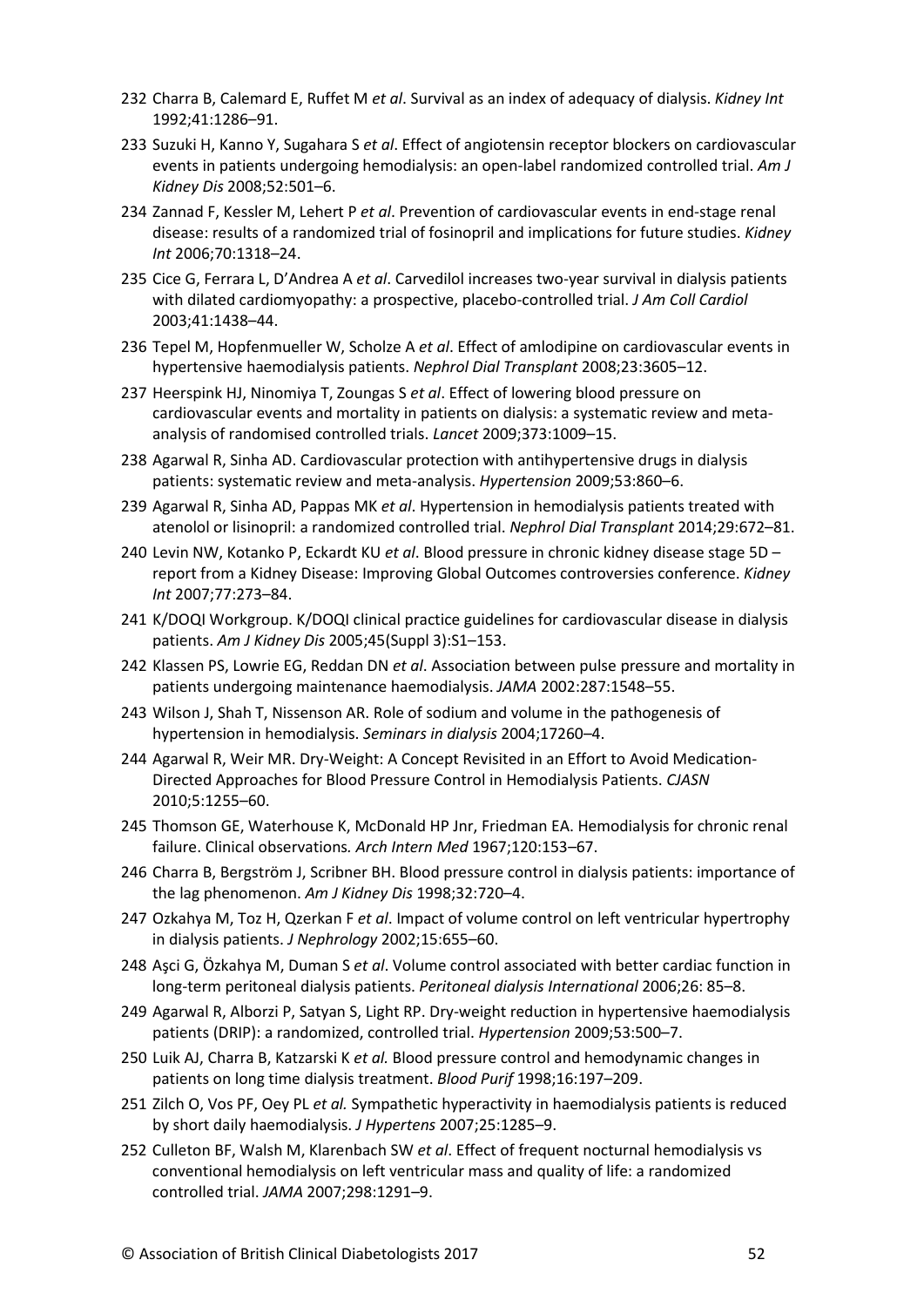- 253 Pierratos A, Ouwendyk M, Francoeur R *et al*. Nocturnal hemodialysis: three-year experience. *J Am Soc Nephrol* 1998;9:859–68.
- 254 Shoji T, Tsubakihara Y, Masamitsu F *et al*. Hemodialysis-associated hypotension as an independent risk factor for two-year mortality in hemodialysis patients. *Kidney Int*  2004;66:1212–20.
- 255 Bragg-Gresham JL, Fissell RB, Mason NA *et al*. Diuretic use, residual renal function, and mortality among hemodialysis patients in the Dialysis Outcomes and Practice Pattern Study (DOPPS). *Am J Kidney Dis* 2007;49:426–31.
- 256 Movilli E, Gaggia P, Zubani R *et al*. Association between high ultrafiltration rates and mortality in uraemic patients on regular haemodialysis. A 5-year prospective observational multicentre study. *Nephrol Dial Transplant* 2007;22:3547–52.
- 257 Onofriescu M, Hogas S, Voroneanu L *et al*. Bioimpedance-guided fluid management in maintenance hemodialysis: a pilot randomized controlled trial. *Am J Kidney Dis* 2014;64:111– 8.
- 258 Roueff S, Martin E, Chauffert ML *et al*. Brain natriuretic peptide variations are linked to volume status in hemodialysis patients. *Clin Nephrol* 2008;70:508–13.
- 259 Brennan JM, Ronan A, Goonewardena S *et al*. Handcarried ultrasound measurement of the inferior vena cava for assessment of intravascular volume status in the outpatient hemodialysis clinic. *Clin J Am Soc Nephrol* 2006;1:749–53.
- 260 Hegstrom RM, Murray JS, Pendras JP *et al*. Hemodialysis in the treatment of chronic uremia. *Trans Am Soc Artif Intern Organs* 1961;7:136–52.
- 261 Rigby-Matthews A, Scriber BH, Ahmad S. Control of interdialytic weight gain does not require fluid restriction in hemodialysis (HD) patients (Abstract). *J Am Soc Nephrol* 1999;10:267A.
- 262 Craswell PW, Hird VM, Judd PA *et al*. Plasma renin activity and blood pressure in 89 patients receiving maintenance haemodialysis therapy. *Br Med J* 1972;4:749–53.
- 263 Covic A, Goldsmith DJ, Venning MC, Ackrill P. Long-hours home haemodialysis the best renal replacement therapy method? *QJM* 1999;92:251–260.
- 264 Ozkahya M, Ok E, Toz H *et al*. Long-term survival rates in haemodialysis patients treated with strict volume control. *Nephrol Dial Transplant* 2006;21:3506–13.
- 265 Kayikcioglu M, Tumuklu M, Ozkahya M *et al*. The benefit of salt restriction in the treatment of end-stage renal disease by haemodialysis. *Nephrol Dial Transplant* 2009;24:956–62.
- 266 Maduell F, Navarro V. Dietary salt intake and blood pressure control in haemodialysis patients. *Nephrol Dial Transplant* 2000;15:2063.
- 267 Mc Causland FR, Waikar SS, Brunelli SM. Increased dietary sodium is independently associated with greater mortality among prevalent hemodialysis patients. *Kidney Int* 2012;82:204–11.
- 268 Medcalf JF, Harris KP, Walls J. Role of diuretics in the preservation of residual renal function in patients on continuous ambulatory peritoneal dialysis. *Kidney Int* 2001;59:1128–33.
- 269 Ni X, Zhang J, Zhang P *et al*. Effects of spironolactone on dialysis patients with refractory hypertension: a randomized controlled study. *J Clin Hypertension (Greenwich)* 2014;16:658– 63.
- 270 Georgianos PI, Agarwal R. Pharmacotherapy of hypertension in chronic dialysis patients. *Clin J Am Soc Nephrol* 2016;11:2062–27.
- 271 University Hospital Brest, Clinical Trial: NCT01848639: ALdosterone Antagonist Chronic HEModialysis Interventional Survival Trial (ALCHEMIST), 2013. Available from <https://clinicaltrials.gov/ct2/show/NCT01848639> [Accessed May 2017].